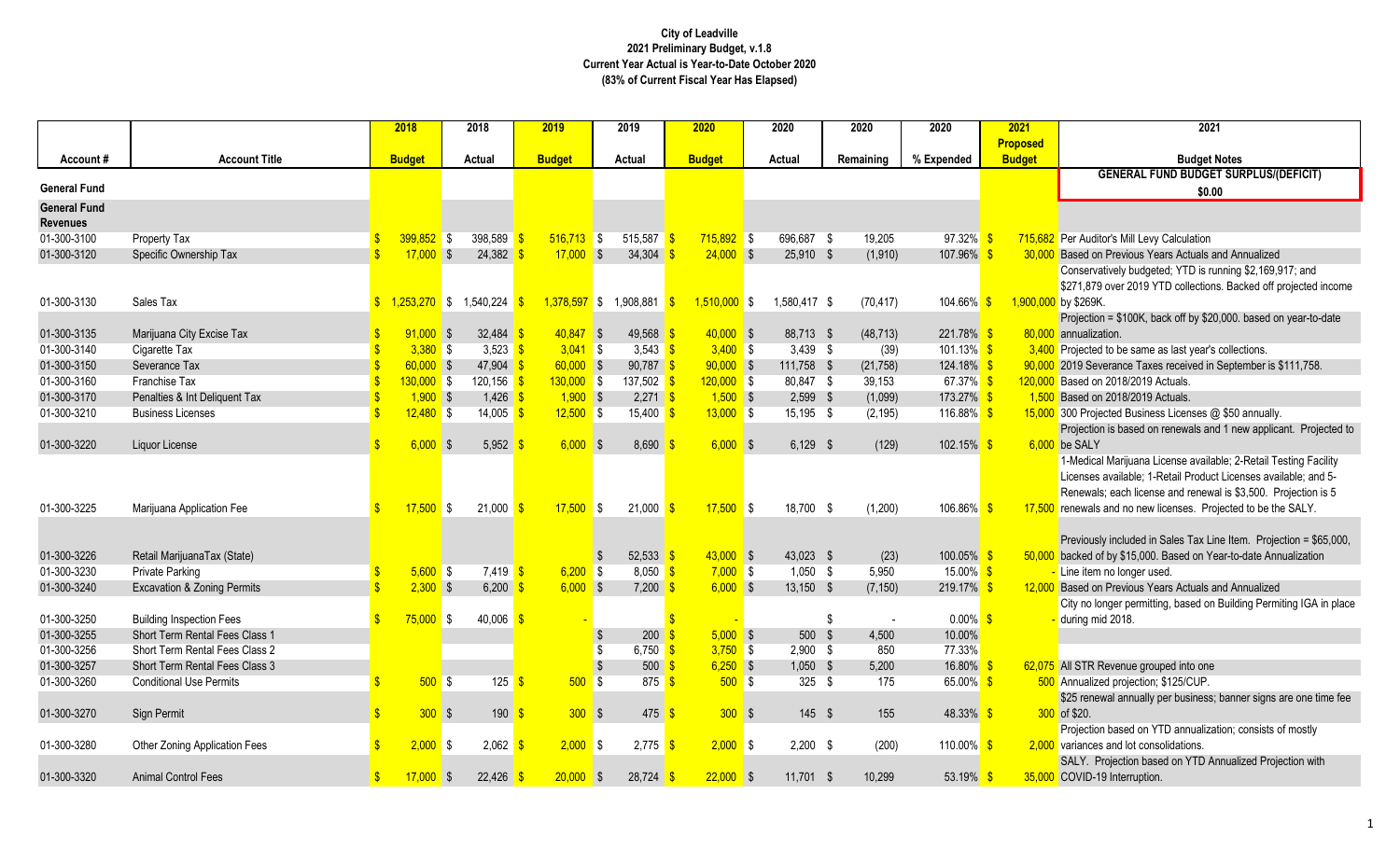50% of Animal Shelter budget expenditures less

revenue (per Intergovernmental Agreement with County)

based on YTD Annualized Projection.

er Intergovernmental Agreement with CDOT for nce

**based on CML Annualization Projection** 

d Projection. A \$30 surcharge is assessed on all Court **Theral** Fines, and Traffic Fines)

based on YTD Annualized Projection.

**based on YTD Annualized Projection.** 

**based on YTD Annualized Projection.** 

Projection based on YTD Annualized Projection. Includes animalnes, court costs, supervision fees, and other fines that are parking and traffic fines.

based on YTD Annualized Projection.

n based on YTD Annualized Projection. Increased due to n's Pension account being closed in 2020 & \$\$ being

d Projection. Line item primarily includes VIN inspections rprint fee, and copy fee.

creased \$6,000 for P/D Contracted Services

ement for SRO Only. 50% from School District & 25% **County** 

revenue has been fairly consistent from year-to-year.

me dates are normally late May through Labor Day.

et Program; non competitive Grant.

|             |                                         | 2018          |                         | 2018                       | 2019               |                         | 2019                     | 2020                   |            | 2020          |                           | 2020           | 2020          | 2021            | 2021                                        |
|-------------|-----------------------------------------|---------------|-------------------------|----------------------------|--------------------|-------------------------|--------------------------|------------------------|------------|---------------|---------------------------|----------------|---------------|-----------------|---------------------------------------------|
|             |                                         |               |                         |                            |                    |                         |                          |                        |            |               |                           |                |               | <b>Proposed</b> |                                             |
| Account#    | <b>Account Title</b>                    | <b>Budget</b> |                         | Actual                     | <b>Budget</b>      |                         | <b>Actual</b>            | <b>Budget</b>          |            | Actual        |                           | Remaining      | % Expended    | <b>Budget</b>   | <b>Budget N</b>                             |
|             |                                         |               |                         |                            |                    |                         |                          |                        |            |               |                           |                |               |                 |                                             |
|             |                                         |               |                         |                            |                    |                         |                          |                        |            |               |                           |                |               |                 | Based on 50% of Animal Shelter bu           |
| 01-300-3321 | Animal Shelter (County)                 | $48,431$ \$   |                         | 42,591 \$                  | $64,334$ \$        |                         | 46,975.40 \$             | $83,000$ \$            |            | 41,091 \$     |                           | 41,909         | 49.51% \$     |                 | 62,430 projected revenue (per Intergovernm  |
| 01-300-3330 | Motor Vehicle 1.5                       | $13,000$ \$   |                         | $7,172$ \$                 | $10,000$ \$        |                         | 17,133                   | $10,000$ \$            |            | $11,313$ \$   |                           | (1, 313)       | 113.13% \$    |                 | 10,000 Projection based on YTD Annualize    |
|             |                                         |               |                         |                            |                    |                         |                          |                        |            |               |                           |                |               |                 | SALY - Per Intergovernmental Agree          |
| 01-300-3340 | State Highway Maintenance               | $18,000$ \$   |                         | 18,000 \$                  | $18,000$ \$        |                         | $18,000$ \$              | $18,000$ \$            |            | 18,000 \$     |                           |                | $100.00\%$ \$ |                 | 18,000 Maintenance                          |
| 01-300-3350 | <b>Highway Users Tax</b>                | $113,836$ \$  |                         | 145,488                    | $120,000$ \$       |                         | 138,723                  | $120,000$ \$           |            | 85,122 \$     |                           | 34,878         | $70.94\%$ \$  |                 | 108,000 Projection based on CML Annualiza   |
|             |                                         |               |                         |                            |                    |                         |                          |                        |            |               |                           |                |               |                 | Annualized Projection. A \$30 surcha        |
| 01-300-3400 | Police Surcharge                        | $6,000$ \$    |                         | $9,569$ \$                 | $8,000$ \$         |                         | $8,088$ $\sqrt{$}$       | $8,000$ \$             |            | $3,335$ \$    |                           | 4,665          | 41.69% \$     |                 | 4,000 Fines, Parking Fines, and Traffic Fi  |
| 01-300-3410 | <b>Court Fines</b>                      | $3,500$ \$    |                         | $4,205$ \$                 | $4,000$ \$         |                         | $5,900$ \$               | $4,000$ \$             |            | $1,462$ \$    |                           | 2,538          | 36.54% \$     |                 | 2,000 Projection based on YTD Annualize     |
| 01-300-3420 | Parking Fines                           | $10,000$ \$   |                         | $13,755$ \$                | $15,000$ \$        |                         | 12,860 \$                | $15,000$ \$            |            | 2,870 \$      |                           | 12,130         | 19.13% \$     |                 | 5,000 Projection based on YTD Annualize     |
| 01-300-3430 | <b>Traffic Fines</b>                    | $14,000$ \$   |                         | 16,250 \$                  | $20,000$ \$        |                         | $18,710$ \$              | $18,000$ \$            |            | 7,359 \$      |                           | 10,641         | 40.88% \$     |                 | 10,000 Projection based on YTD Annualize    |
|             |                                         |               |                         |                            |                    |                         |                          |                        |            |               |                           |                |               |                 | Projection based on YTD Annualized          |
|             |                                         |               |                         |                            |                    |                         |                          |                        |            |               |                           |                |               |                 | at-large fines, court costs, supervisid     |
| 01-300-3440 | Other Fines                             | $5,300$ \$    |                         | 3,849 $\frac{1}{5}$        | $4,500$ \$         |                         | 3,339 $\frac{1}{5}$      | $4,000$ \$             |            | 776 \$        |                           | 3,224          | $19.41\%$ \$  |                 | 1,000 not court, parking and traffic fines. |
| 01-300-3460 | <b>Bond Fees</b>                        |               | $100$ \$                | $-$ \$                     | $100$ \$           |                         | - \$                     | 100                    |            |               | $\boldsymbol{\mathsf{S}}$ | 100            | $0.00\%$ \$   |                 | 100 SALY                                    |
| 01-300-3470 | <b>Warrant Fees</b>                     |               | $500$ \$                | 510 <sup>o</sup>           | $500$ \$           |                         | $240 \frac{\pi}{3}$      | $500$ \$               |            |               | - \$                      | 500            | $0.00\%$ \$   |                 | 500 SALY                                    |
| 01-300-3475 | Lease Proceeds                          |               | ∣\$                     |                            |                    |                         |                          |                        |            |               | - \$                      | $\blacksquare$ | $0.00\%$ \$   |                 | Non Budgeted Line Item                      |
| 01-300-3498 | Donations - Tabor Opera House           |               | \$                      |                            |                    |                         |                          |                        |            |               |                           | $\blacksquare$ | $0.00\%$ \$   |                 | - Non-Budgeted Line Item.                   |
| 01-300-3499 | Tabor Opera House - Other               |               | 5                       | $-$ \$                     |                    |                         |                          |                        |            |               | Ŝ.                        | $\sim$         | $0.00\%$ \$   |                 | Non Budgeted Line Item                      |
| 01-300-3501 | Earnings on Deposit-Operating Account   |               | $175$ \$                | $528$ $\sqrt{\frac{6}{5}}$ | $600$ \$           |                         | 1,125                    | 600S                   |            | 474           | -\$                       | 126            | 79.06% \$     |                 | 600 Projection based on YTD Annualize       |
| 01-300-3505 | Earning on Deposit - Surcharge          |               | $\sqrt{3}$              | $12 \overline{\text{S}}$   |                    | $\sqrt{S}$              | $14 \overline{\text{S}}$ |                        | $\sqrt{3}$ | $11 \quad$ \$ |                           | (11)           | $0.00\%$ \$   |                 | nil                                         |
|             |                                         |               |                         |                            |                    |                         |                          |                        |            |               |                           |                |               |                 | Projection based on YTD Annualized          |
|             |                                         |               |                         |                            |                    |                         |                          |                        |            |               |                           |                |               |                 | Policemen's Pension account being           |
| 01-300-3506 | Earning on Deposit - General Investment | $7,500$ \$    |                         | 8,764                      | $9,000$ \$<br>l \$ |                         | 8,904                    | $9,000$ \$<br><b>S</b> |            | 10,637 \$     |                           | (1,637)        | 118.19% \$    |                 | 12,000 transferred.                         |
|             |                                         |               |                         |                            |                    |                         |                          |                        |            |               |                           |                |               |                 | Annualized Projection. Line item pri        |
| 01-300-3510 | Miscellaneous                           | $10,000$ \$   |                         | 8,224                      | $6,000$ \$         |                         | $22,656$ \$              | $10,000$ \$            |            | $3,661$ \$    |                           | 6,339          | 36.61% \$     |                 | 5,000 fee, fingerprint fee, and copy fee.   |
| 01-300-3520 | Reimbursements                          |               | \$                      | $9,668$ \$                 |                    | <b>\$</b>               | $38,587$ \$              | $5,000$ \$             |            | 13,288 \$     |                           | (8, 288)       | $265.77\%$ \$ |                 | 11,000 SALY - Increased \$6,000 for P/D Co  |
| 01-300-3521 | Reimbursements - P/D Rental House       |               |                         |                            |                    |                         |                          |                        | -S         | 11,479 \$     |                           | (11, 479)      | 0.00%         |                 | Non Budgeted Line Item                      |
|             |                                         |               |                         |                            |                    |                         |                          |                        |            |               |                           |                |               |                 | Reimbursement for SRO Only. 50%             |
| 01-300-3522 | Reimbursements - SRO                    |               |                         |                            | 55,500             |                         |                          | $42,050$ \$            |            | 17,288 \$     |                           | 24,762         | $41.11\%$ \$  | 48,527          | from Lake County                            |
| 01-300-3525 | Reimbursements - Grants                 |               | $-$ \$                  |                            |                    | \$                      | 17,761                   | $8,000$ \$<br>\$.      |            |               | - \$                      | 8,000          | $0.00\%$ \$   |                 |                                             |
| 01-300-3526 | <b>CDBGR Tourism Mk'g Grant Rev</b>     |               | \$                      | 10,000                     |                    | $\sqrt[6]{\frac{1}{2}}$ |                          |                        | $\sqrt{3}$ | $\sim$        | \$                        |                | 0.00%         |                 |                                             |
|             |                                         |               |                         |                            |                    |                         |                          |                        |            |               |                           |                |               |                 | SALY, as revenue has been fairly co         |
| 01-300-3552 | Tabor Home Revenue                      | $3,000$ \$    |                         | $3,121$ \$                 | $3,000$ \$         |                         | 3,154 $\frac{\ }{5}$     | $3,000$ \$             |            |               | $-$ \$                    | 3,000          | $0.00\%$ \$   |                 | 3,000 Tabor Home dates are normally late    |
| 01-300-3610 | <b>State Grants</b>                     |               | \$                      | $9,316$ \$                 |                    | - \$                    | 63,075 \$                |                        |            |               | S                         |                | $0.00\%$ \$   |                 | None known at this time.                    |
| 01-300-3620 | <b>Other Grants</b>                     |               | - \$                    | 16,742 $\frac{\ }{\ }$     |                    |                         |                          |                        | $\sqrt{ }$ | $6,036$ \$    |                           | (6,036)        | $0.00\%$ \$   |                 | None known at this time.                    |
| 01-300-3625 | Signage Grant                           |               | \$                      | - <mark>\$</mark>          | 97,500             |                         |                          |                        |            |               | Ŝ.                        |                | $0.00\%$ \$   |                 | None known at this time.                    |
| 01-300-3626 | State Main Street Program Grant         |               | $\sqrt[6]{\frac{1}{2}}$ | $-$ \$                     | $8,500$ \$         |                         | 18,100                   | $5,000$ \$             |            |               | $-$ \$                    | 5,000          | $0.00\%$ \$   |                 | 5,950 Main Street Program; non competitiv   |
| 01-300-3628 | AARP Main Street Grant Revenue          |               |                         |                            |                    | - \$                    | 7,500                    |                        |            |               |                           |                |               |                 |                                             |
| 01-300-3630 | <b>Tabor Opera House Grants</b>         |               | $-$ \$                  | $-$ \$                     |                    | $\sqrt[6]{\frac{1}{2}}$ |                          | $-$ \$                 |            |               | $\frac{3}{2}$             | $\sim$         | $0.00\%$ \$   |                 | None known at this time.                    |
|             |                                         |               |                         |                            |                    |                         |                          |                        |            |               |                           |                |               |                 |                                             |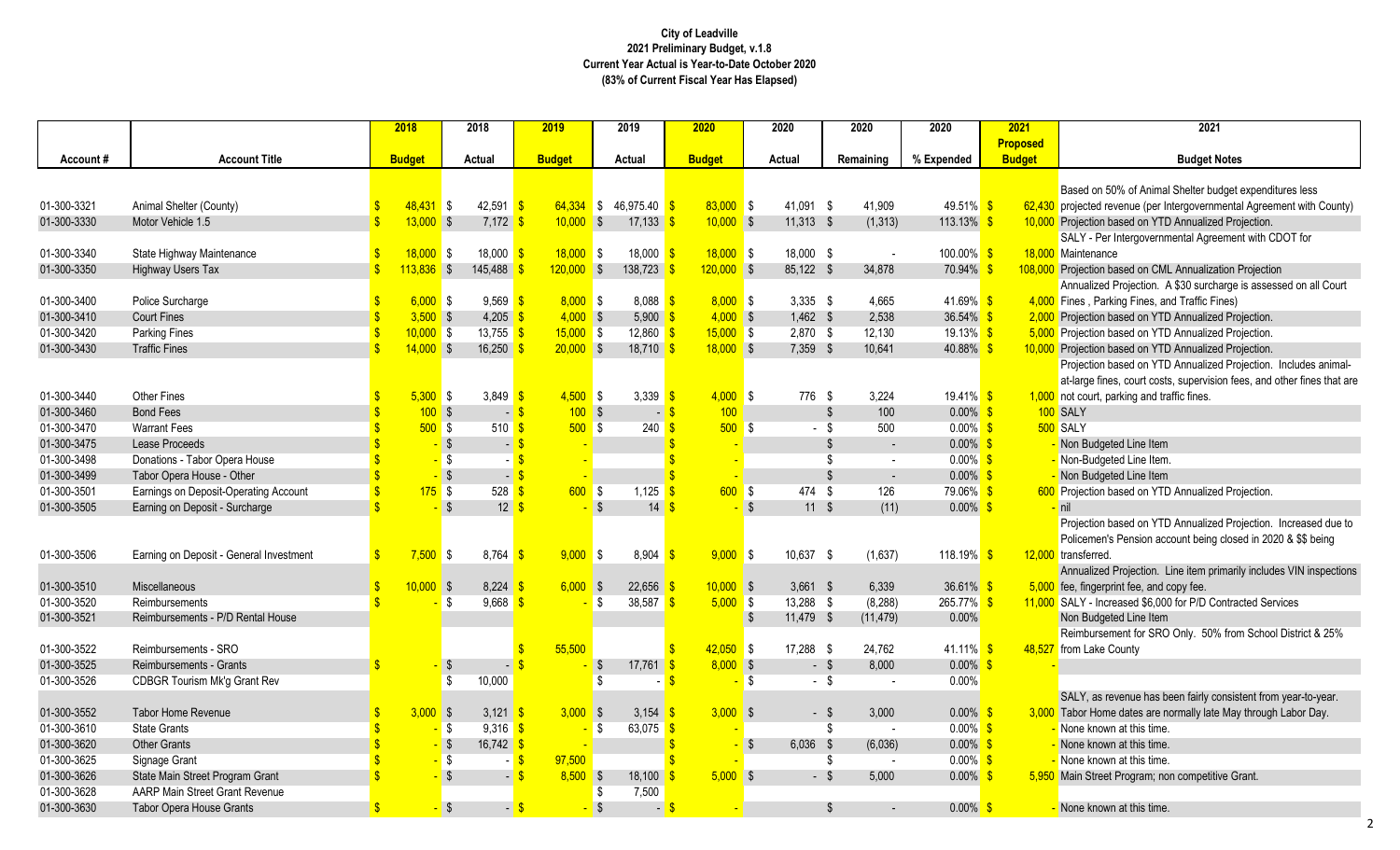# **City of Leadville 2021 Preliminary Budget, v.1.8 Current Year Actual is Year-to-Date October 2020 (83% of Current Fiscal Year Has Elapsed)**

| 2021             | 2021                                                               |
|------------------|--------------------------------------------------------------------|
| Proposed         |                                                                    |
| <b>Budget</b>    | <b>Budget Notes</b>                                                |
|                  | 473,976 DOLA Grant for TOH                                         |
|                  | 500,000 TOH National Parks Grant                                   |
|                  |                                                                    |
|                  | 25,400 Fixed annual fee.                                           |
|                  |                                                                    |
|                  | 1,200 Pojection based on YTD Annualized Projection.                |
| 6,585            |                                                                    |
|                  |                                                                    |
|                  | - Estimated.                                                       |
|                  | None budgeted, Phase 1 PUD completed.                              |
|                  | Line item no longer used.                                          |
|                  | - Line item no longer used.                                        |
|                  |                                                                    |
|                  |                                                                    |
|                  |                                                                    |
|                  |                                                                    |
| 4,455,225 -5.89% |                                                                    |
|                  |                                                                    |
|                  |                                                                    |
|                  |                                                                    |
|                  | 44,400 Council and Mayor                                           |
| $2,753$ 6.2%     |                                                                    |
|                  | 644 1.45%                                                          |
|                  |                                                                    |
|                  | - Per 2015 Ordinance 1, Mayor no longer provided health insurance. |
|                  | Per 2015 Ordinance 1, Mayor may elect City's 457 Plan - 6% City    |
|                  | - Match.                                                           |
| 47,797 0.00%     |                                                                    |

|                       |                                                  |                    | 2018          | 2018                                      | 2019              |          | 2019                            | 2020          |      | 2020          | 2020      |           | 2020                  | 2021             | 2021                                                            |
|-----------------------|--------------------------------------------------|--------------------|---------------|-------------------------------------------|-------------------|----------|---------------------------------|---------------|------|---------------|-----------|-----------|-----------------------|------------------|-----------------------------------------------------------------|
|                       |                                                  |                    |               |                                           |                   |          |                                 |               |      |               |           |           |                       | <b>Proposed</b>  |                                                                 |
| Account#              | <b>Account Title</b>                             |                    | <b>Budget</b> | <b>Actual</b>                             | <b>Budget</b>     |          | <b>Actual</b>                   | <b>Budget</b> |      | <b>Actual</b> | Remaining |           | % Expended            | <b>Budget</b>    | <b>Budget Notes</b>                                             |
| 01-300-3635           | <b>Tabor Opera House Renovation Grants</b>       |                    |               |                                           | $500,000$ \$      |          |                                 | $830,000$ \$  |      | 233,662       | - \$      | 596,338   | 28.15%                |                  | 473,976 DOLA Grant for TOH                                      |
| 01-300-3636           | Tabor Opera House National Parks Grant           |                    |               |                                           |                   |          |                                 | 500,000       |      |               |           |           | $0.00\%$              |                  | 500,000 TOH National Parks Grant                                |
| 01-300-3637           | <b>PIP Grant</b>                                 |                    |               |                                           |                   |          |                                 | 150,000       |      |               |           |           | $0.00\%$              |                  |                                                                 |
| 01-300-3700           | U.S. Department of Justice Grant (P/D)           |                    |               |                                           |                   |          |                                 | $42,896$ \$   |      | 39,817        |           |           | 92.82%                |                  |                                                                 |
| 01-300-3900           | Administrative Fee - Fire Fund                   |                    | $25,383$ \$   | $25,400$ \$                               | $25,400$ \$       |          | 25,400                          | $25,400$ \$   |      | $21,167$ \$   |           | 4,233     | 83.33%                |                  | 25,400 Fixed annual fee.                                        |
| 01-300-5531           | <b>Donation Animal Shelter</b>                   |                    | $3,000$ \$    | $4,171$ \$                                | $2,400$ \$        |          | 19,587                          | $1,200$ \$    |      | $1,118$ \$    |           | 82        | 93.17%                |                  | 1,200 Pojection based on YTD Annualized Projection.             |
| 01-300-5532           | Donations - Main Street                          |                    |               | -\$                                       |                   | IS.      | 400                             | $6,740$ \$    |      | $123$ \$      |           | 6,617     | $1.82\%$              |                  |                                                                 |
| 01-300-5533           | Main Street Revenue                              |                    |               |                                           |                   |          |                                 |               |      |               |           |           |                       | 6,585            |                                                                 |
| 01-300-5620           | <b>Other Grants</b>                              |                    |               | $14,411$ \$                               |                   |          | 2,166                           |               | S    | 5,968 \$      |           | (5,968)   | $0.00\%$              |                  |                                                                 |
| 01-300-5797           | <b>HSA Grant Receipts</b>                        |                    |               |                                           | $5,000$ \$<br>- 1 |          | $28,943$ \$                     | $5,000$ \$    |      | $12,825$ \$   |           | (7, 825)  | 256.49%               |                  | Estimated.                                                      |
| 01-300-5806           | High Country Dev-PUD Ph 1 Reimbursements         |                    |               | 34,786 \$<br><mark>-</mark> \$            |                   | <b>S</b> |                                 |               |      |               | S         |           | $0.00\%$ \$           |                  | None budgeted, Phase 1 PUD completed.                           |
| 01-300-5807           | High County Dev-CDOT Mt View Reimbursement       |                    |               | 140,278                                   | $900,000$ \$      |          | 60,274                          |               | - \$ | 28,701        | - \$      | (28, 701) | $0.00\%$              |                  | Line item no longer used.                                       |
| 01-300-5812           | <b>Holden Payments</b>                           |                    | $2,544$ \$    | $1,272$ \$                                | 2,544             |          |                                 |               |      |               |           |           | $0.00\%$              |                  | Line item no longer used.                                       |
| 01-300-5819           | <b>LCCF Main Street Grant</b>                    |                    |               |                                           | $\blacksquare$    |          | 2,500                           |               |      |               | \$        | $\sim$    | $0.00\%$              |                  |                                                                 |
| 01-300-6566           | <b>AMEXPIP</b>                                   |                    |               | 20,000                                    |                   |          |                                 | 9,000         |      |               | \$        | 9,000     | $0.00\%$              |                  |                                                                 |
| 01-300-9001           | Sale of Capital Asset                            |                    | 24,850        | $\sqrt{3}$                                | $\blacksquare$    |          |                                 |               |      |               | \$        | $\sim$    | $0.00\%$              |                  |                                                                 |
| 01-300-9002           | <b>Transfer from General Fund Balance</b>        |                    |               | -\$                                       | 61,500            |          |                                 | 163,729       |      |               |           | 163,729   | $0.00\%$              |                  |                                                                 |
|                       | <b>Total General Fund Revenues</b>               |                    |               | $\frac{1}{2}$ , 2,404,201 \$ 2,856,150 \$ | $4,160,475$ \$    |          | 3,485,729                       | 4,734,307 \$  |      | 3,284,022     |           | 797,207   | 69.37%                | 4,455,225 -5.89% |                                                                 |
| <b>General Fund</b>   |                                                  |                    |               |                                           |                   |          |                                 |               |      |               |           |           |                       |                  |                                                                 |
| <b>Expenditures</b>   |                                                  |                    |               |                                           |                   |          |                                 |               |      |               |           |           |                       |                  |                                                                 |
| <b>Executive</b>      |                                                  |                    |               |                                           |                   |          |                                 |               |      |               |           |           |                       |                  |                                                                 |
| <b>Expenditures</b>   |                                                  |                    |               |                                           |                   |          |                                 |               |      |               |           |           |                       |                  |                                                                 |
| 01-40-1-5000          | Salary                                           |                    | $44,400$ \$   | $44,031$ \$                               | $44,400$ \$       |          | 44,400                          | $44,400$ \$   |      | $35,631$ \$   |           | 8,769     | $80.25\%$ \$          |                  | 44,400 Council and Mayor                                        |
| 01-40-1-5120          | FICA - Employer                                  |                    | $2,753$ \$    | $2,730$ \$                                | $2,753$ \$        |          | $2,752$ \$                      | $2,753$ \$    |      | $2,209$ \$    |           | 544       | $80.24\%$ \$          | $2,753$ 6.2%     |                                                                 |
| 01-40-1-5130          | FICA Medicare - Employer                         |                    | $644$ \$      | 639                                       | $644$ \$          |          | 644                             | $644$ \$      |      | $517$ \$      |           | 127       | 80.27% \$             |                  | 644 1.45%                                                       |
|                       |                                                  |                    |               |                                           |                   |          |                                 |               |      |               |           |           |                       |                  |                                                                 |
| 01-40-1-5150          | Health Insurance                                 |                    |               | $\overline{\phantom{a}}$                  |                   |          |                                 |               |      |               |           |           | $0.00\%$              |                  | Per 2015 Ordinance 1, Mayor no longer provided health insurance |
|                       |                                                  |                    |               |                                           |                   |          |                                 |               |      |               |           |           |                       |                  | Per 2015 Ordinance 1, Mayor may elect City's 457 Plan - 6% City |
| 01-40-1-5140          | 457 Deferred Plan                                |                    |               |                                           |                   |          |                                 |               |      |               |           |           | $0.00\%$              |                  | <mark>-</mark> Match.                                           |
|                       | <b>Total Executive Salary Expenditures</b>       | $\mathbf{s}$       | $47,797$ \$   | 47,399 \$                                 | 47,797 \$         |          | 47,797                          | $47,797$ \$   |      | 38,357        |           | 9,440     | 80.25%                | 47,797 0.00%     |                                                                 |
| $01-40-1-5011$        | Discretionary Employee Bonus'                    |                    |               |                                           |                   |          |                                 | 20,000        |      |               |           |           |                       |                  | 20,000 At Council Discretion to Employees                       |
| 01-40-1-6202          | Supplies                                         | $\mathbf{\hat{s}}$ | 1,629         | 1,197                                     | $500$ \$          |          | $607 - $$                       | $4,000$ \$    |      | 2,377         | - \$      | 1,623     | 59.44%                |                  | 4,000 Quarterly Newsletter                                      |
| 01-40-1-6203          | <b>Operating Expenses</b>                        |                    |               | $-$ \$                                    | - <mark>\$</mark> | $-$ \$   | $616$ $\frac{\text{}}{\text{}}$ |               | - \$ | $288$ \$      |           | (288)     | $0.00\%$ \$           |                  | - Line Item Not Used                                            |
| 01-40-1-6310          | <b>Education &amp; Conferences</b>               |                    | $1,000$ \$    | $960 \frac{\text{S}}{\text{S}}$           | $1,000$ \$        |          | $721$ \$                        | $1,000$ \$    |      | $214$ \$      |           | 786       | 21.40%                |                  | 400 Estimate per Mayor                                          |
| 01-40-1-6311          | Travel                                           |                    | $500$ \$      | 439 $\frac{\ }{\ }$                       | 500               |          |                                 |               |      |               |           |           | $0.00\%$ \$           |                  | - Mayor personally incurs expense                               |
| 01-40-1-6550          | Computer Equipment/Maintenance                   |                    |               | - \$                                      | $-$ \$            |          |                                 |               |      |               |           |           | $0.00\%$              |                  | $-$ nil                                                         |
|                       | <b>Total Executive Expenditures</b>              |                    | $3,129$ \$    | $2,596$ \$                                | $2,000$ \$        |          | 1,944                           | $25,000$ \$   |      | 2,879 \$      |           | 2,121     | 11.52% <mark> </mark> |                  | $24,400 - 2.40%$                                                |
|                       | <b>Total Executive Salary &amp; Expenditures</b> |                    | $50,926$ \$   | $49,996$ \$                               | $49,797$ \$       |          | $49,741$ \$                     | $72,797$ \$   |      | $41,236$ \$   |           | 11,561    | 56.65%                |                  | $72,197 -0.82%$                                                 |
| <b>Administrative</b> |                                                  |                    |               |                                           |                   |          |                                 |               |      |               |           |           |                       |                  |                                                                 |
| <b>Expenditures</b>   |                                                  |                    |               |                                           |                   |          |                                 |               |      |               |           |           |                       |                  |                                                                 |
| 01-40-2-5000          | Salary                                           | S.                 | $80,988$ \$   | 78,818 \$                                 | $74,070$ \$       |          | 62,731 \$                       | $81,720$ \$   |      | 65,046 \$     |           | 16,674    | 79.60%                |                  | 114,720 Admin Manager and Admin Assistant                       |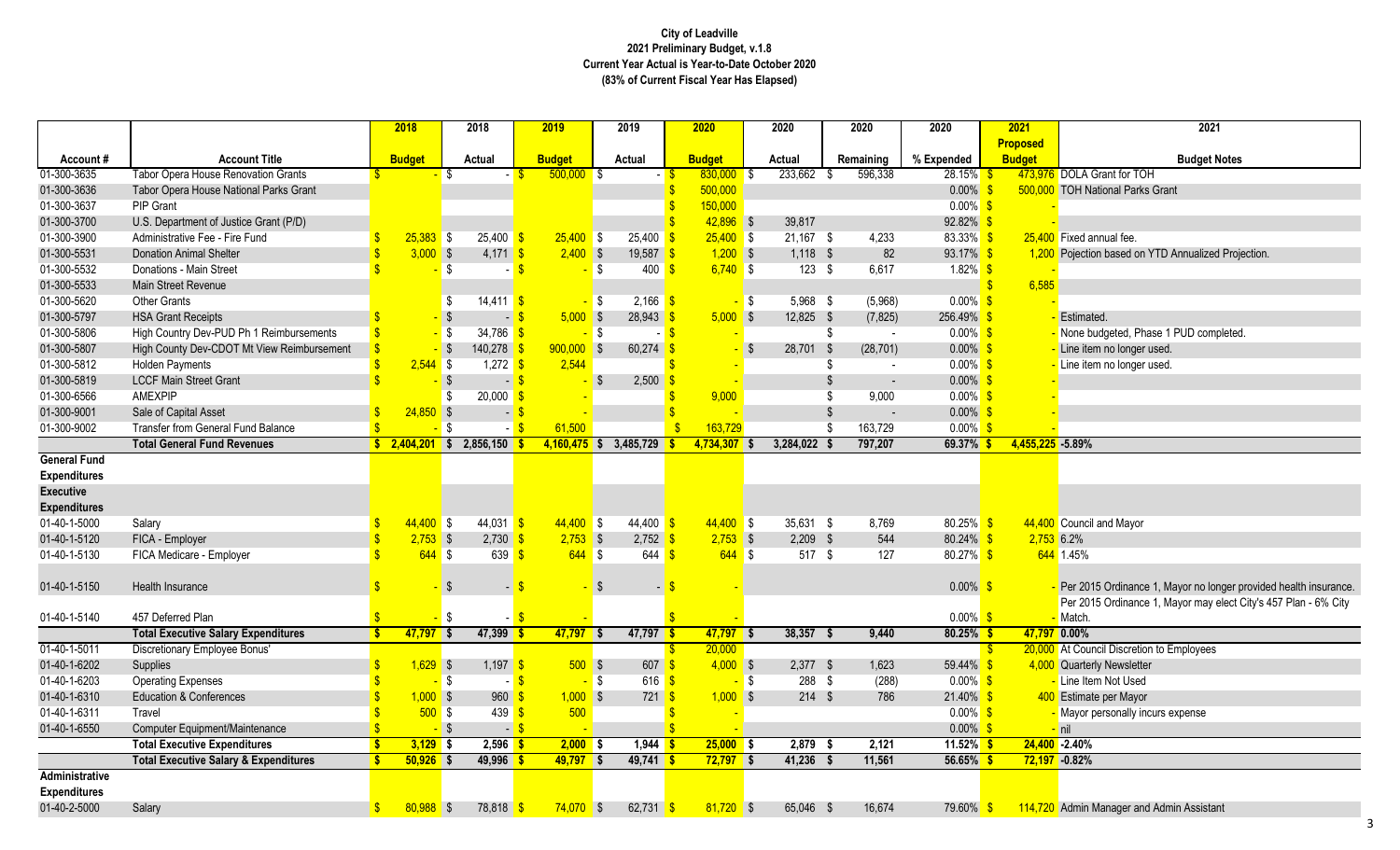lgeted line item; Accrued PTO payout will normally only employee termination.

Match of Admin Manager & Possible Admin Assistant n Current 2020 Health Plan Enrollees & Possible Addition n Assistant

1 removed to City Hall Expenditures, line item 01-40-6-

loyd and Municipal Court Clerk

ogether with City Hall supplies/Line item 6202 Surety Bond for Municipal Clerk \$100; Eforce Annual

pooled together with City Hall/lLine item 01-40-6-6204

ting Attorney - Carlson, Carlson & Dunkelman (\$750/mo); Defense Council (estimate \$1,000)

|                        |                                                       | 2018                              | 2018                                 | 2019            | 2019                 | 2020          | 2020              |               | 2020                     | 2020                | 2021            | 2021                                      |
|------------------------|-------------------------------------------------------|-----------------------------------|--------------------------------------|-----------------|----------------------|---------------|-------------------|---------------|--------------------------|---------------------|-----------------|-------------------------------------------|
|                        |                                                       |                                   |                                      |                 |                      |               |                   |               |                          |                     | <b>Proposed</b> |                                           |
| Account#               | <b>Account Title</b>                                  | <b>Budget</b>                     | <b>Actual</b>                        | <b>Budget</b>   | Actual               | <b>Budget</b> | <b>Actual</b>     |               | Remaining                | % Expended          | <b>Budget</b>   | <b>Budget N</b>                           |
| 01-40-2-5007           | Overtime                                              |                                   | - \$                                 |                 | 60                   |               | -S                | 210           |                          | $0.00\%$ \$         |                 | Line Itme Not Used                        |
| 01-40-2-5008           | Miscellaneous Wages                                   |                                   | $\sqrt[6]{\frac{1}{2}}$              |                 |                      |               |                   |               |                          | $0.00\%$ \$         |                 | Line Item Not Used                        |
| 01-40-2-5010           | <b>Holiday Pay</b>                                    |                                   | \$                                   |                 |                      |               |                   |               |                          | $0.00\%$ \$         |                 | Line Item Not Used                        |
| 01-40-2-5011           | <b>Bonus</b>                                          |                                   | 3,000 $\frac{1}{5}$                  | $3,000$ \$      | 4,000                |               |                   | \$            |                          | $0.00\%$ \$         |                 |                                           |
|                        |                                                       |                                   |                                      |                 |                      |               |                   |               |                          |                     |                 | Non-budgeted line item; Accrued PT        |
| 01-40-2-5015           | PTO Payout                                            |                                   | S.                                   |                 |                      |               |                   |               |                          | $0.00\%$ \$         |                 | occur at employee termination.            |
| 01-40-2-5120           | FICA - Employer                                       | $5,021$ \$                        | $4,649$ $\frac{9}{2}$                | $4,592$ \$      | 3,833                | $5,067$ \$    |                   | $3,960$ \$    | 1,106                    | 78.16% \$           |                 | 7,113 6.20%                               |
| 01-40-2-5130           | FICA Medicare                                         | $1,174$ \$                        | 1,087 $\sqrt{\$}$                    | $1,074$ \$      | 897                  | $1,185$ \$    |                   | 926 \$        | 259                      | 78.16% <sup>S</sup> |                 | $1,663$ 1.45%                             |
| 01-40-2-5140           | 457 Deferred Plan                                     | $3,240$ \$                        | 3,243 $\sqrt{s}$                     | $3,321$ \$      | 3,406                | $3,780$ \$    |                   | $3,207$ \$    | 573                      | 84.83% \$           |                 | 6,883 6% City Match of Admin Manager &    |
|                        |                                                       |                                   |                                      |                 |                      |               |                   |               |                          |                     |                 | Based on Current 2020 Health Plan         |
| 01-40-2-5150           | Health Insurance                                      | $72$ \$                           | 18,077 \$                            | $14,204$ \$     | 13,072 $\frac{\$}{}$ | $14,891$ \$   |                   | $2,473$ \$    | 12,419                   | $16.60\%$ \$        |                 | 8,113 for Admin Assistant                 |
| 01-40-2-5165           | <b>State Unemployment Tax</b>                         | $243$ \$                          | $245 \frac{\text{S}}{2}$             | $222$ \$        | $200 - $$            | $245$ \$      |                   | 196 \$        | 49                       | $79.86\%$ \$        |                 | 344 .3% of All Compensation               |
|                        | <b>Total Adminstrative Salary Expenditures</b>        | $\mathbf{\hat{s}}$<br>$90,739$ \$ | $109,120$ \$                         | $100,483$ \$    | $88,199$ \$          | $106,888$ \$  |                   | $76,017$ \$   | 31,081                   | $71.12\%$ \$        |                 | 138,836 29.89%                            |
| 01-40-2-6202           | Supplies                                              | 100S                              | 48 <sup>8</sup>                      | 100S            | $20\frac{1}{5}$      | 100S          |                   | $-$ \$        | 100                      | $0.00\%$ \$         |                 | 100 SALY                                  |
|                        |                                                       |                                   |                                      |                 |                      |               |                   |               |                          |                     |                 | Line Item removed to City Hall Expe       |
| 01-40-2-6203           | <b>Operating Expenses</b>                             |                                   | \$                                   |                 | $(495)$ \$<br>\$     |               | <mark>-</mark> \$ | $(495)$ \$    | 495                      | $0.00\%$ \$         |                 | 6205.                                     |
| 01-40-2-6310           | <b>Education &amp; Conferences</b>                    | 750S                              | $852 \frac{\$}$                      | $750$ \$        | $826$ \$             | $1,000$ \$    |                   | 400 \$        | 600                      | 40.00% \$           |                 | 300 Reduced from previous years           |
| 01-40-2-6311           | Travel                                                | $750$ \$                          | 973                                  | $750$ \$        | 602                  | $1,000$ \$    |                   | $310$ \$      | 691                      | $30.95\%$ \$        |                 | None known at this time.                  |
| 01-40-2-6550           | Computer Equipment/Maintenance                        |                                   | $\sqrt{3}$<br>$\blacksquare$         |                 |                      |               |                   |               |                          | $0.00\%$ \$         |                 | $-$ nil                                   |
|                        | <b>Total Administrative Expenditures</b>              | $\mathbf{\hat{s}}$<br>$1,600$ \$  | $1,873$ \$                           | $1,600$ \$      | $952$ \$             | $2,100$ \$    |                   | $215$ \$      | 1,886                    | $10.21\%$ \$        |                 | 400 -80.95%                               |
|                        | <b>Total Administrative Salary &amp; Expenditures</b> | Ŝ<br>$92,339$ \$                  | $110,993$ \$                         | $102,083$ \$    | $89,152$ \$          | $108,988$ \$  |                   | 76,232<br>- 5 | 32,966                   | $69.94\%$ \$        |                 | 139,236 27.75%                            |
| <b>Municipal Court</b> |                                                       |                                   |                                      |                 |                      |               |                   |               |                          |                     |                 |                                           |
| <b>Expenditures</b>    |                                                       |                                   |                                      |                 |                      |               |                   |               |                          |                     |                 |                                           |
| 01-40-3-5000           | Salary                                                | $23,889$ \$                       | 16,760                               | $27,558$ \$     | 26,057               | $23,757$ \$   |                   | 17,700 \$     | 6,057                    | $74.50\%$ \$        |                 | 29,224 Judge Floyd and Municipal Court Cl |
| 01-40-3-5008           | Misc Wages                                            |                                   | \$                                   |                 | l S                  |               |                   |               |                          | $0.00\%$ \$         |                 | Line Itme Not Used                        |
| 01-40-3-5120           | <b>FICA</b>                                           | $1,481$ \$                        | $1,026$ \$                           | $1,709$ \$      | 1,626                | $1,473$ \$    |                   | 977 \$        | 496                      | 66.36% \$           |                 | 845 6.2%                                  |
| 01-40-3-5130           | <b>FICA Medicare</b>                                  | $346$ \$                          | $240 \frac{\pi}{3}$                  | $400$ \$        | 380                  | $344$ \$      |                   | $229$ \$      | 116                      | 66.36% \$           |                 | 198 1.45%                                 |
| 01-40-3-5140           | 457 Deferred Plan                                     | $234$ \$                          | $241$ \$                             | $246$ \$        | $170$ \$             |               | $\sqrt{S}$        | - \$          | $\overline{\phantom{a}}$ | $0.00\%$ \$         |                 | Line Item Not Used                        |
| 01-40-3-5150           | Health Insurance                                      | $638$ \$                          | $580$ \$                             | $652$ \$        | 426                  | 47S           |                   | $35$ \$       | 12                       | 74.96% \$           |                 | Line Item Not Used                        |
| 01-40-3-5165           | State Unemployment Tax                                | $72$ \$                           | 50                                   | $83$ \$         | $79$ \$              | $71$ \$       |                   | 47 \$         | 24                       | 66.60% \$           |                 | 41 .3% of All Compensation                |
| 01-40-3-5180           | Other Benefit Expenses                                |                                   | 282<br>\$                            |                 |                      |               |                   |               |                          | 0.00%               |                 |                                           |
|                        | <b>Total Municipal Court Salary Expenditures</b>      | $26,660$ \$<br>¢                  | $19,178$ \$                          | $30,646$ \$     | 28,739               | $25,693$ \$   |                   | 18,989        | 6,704                    | $73.91\%$ \$        |                 | 30,307 17.96%                             |
|                        |                                                       |                                   |                                      |                 |                      |               |                   |               |                          |                     |                 | Pooled together with City Hall suppli     |
| 01-40-3-6202           | Supplies                                              | $100$ \$                          | 51                                   | $100$ \$<br>-\$ | $2,269$ \$           | $100$ \$      |                   | 58 \$         | 42                       | 58.49% \$           |                 | $01-40-6-6202$                            |
|                        |                                                       |                                   |                                      |                 |                      |               |                   |               |                          |                     |                 | Annual Surety Bond for Municipal C        |
| 01-40-3-6203           | <b>Operating Expenses</b>                             | $50°$ \$                          | $50 \frac{1}{5}$                     | $50$ \$         | $1,250$ \$           | $550$ \$      |                   | $-$ \$        | 550                      | $0.00\%$ \$         |                 | 600 license for City Clerk (\$500)        |
| 01-40-3-6204           | Postage                                               | $100$ \$                          |                                      | 100             |                      |               |                   |               |                          | $0.00\%$ \$         |                 | 162 Majority pooled together with City Ha |
|                        |                                                       |                                   |                                      |                 |                      |               |                   |               |                          |                     |                 | Prosecuting Attorney - Carlson, Carl      |
| 01-40-3-6301           | Legal Fees-Prosecuting Attorney/Defense Council       | $9,200$ \$                        | $7,200$ \$                           | $10,000$ \$     | $8,250$ \$           | $10,000$ \$   |                   | $5,250$ \$    | 4,750                    | 52.50% \$           |                 | 10,000 Indigent Defense Council (estimate |
| 01-40-3-6310           | <b>Education &amp; Conferences</b>                    |                                   | \$<br>$40 \frac{\text{S}}{\text{S}}$ |                 |                      |               |                   |               |                          | $0.00\%$ \$         |                 | 200 nil                                   |
| 01-40-3-6311           | Travel                                                | $200$ \$                          |                                      | 200<br>$-$ \$   |                      | 200           |                   | \$.           | 200                      | $0.00\%$ \$         |                 | 200 None known at this time.              |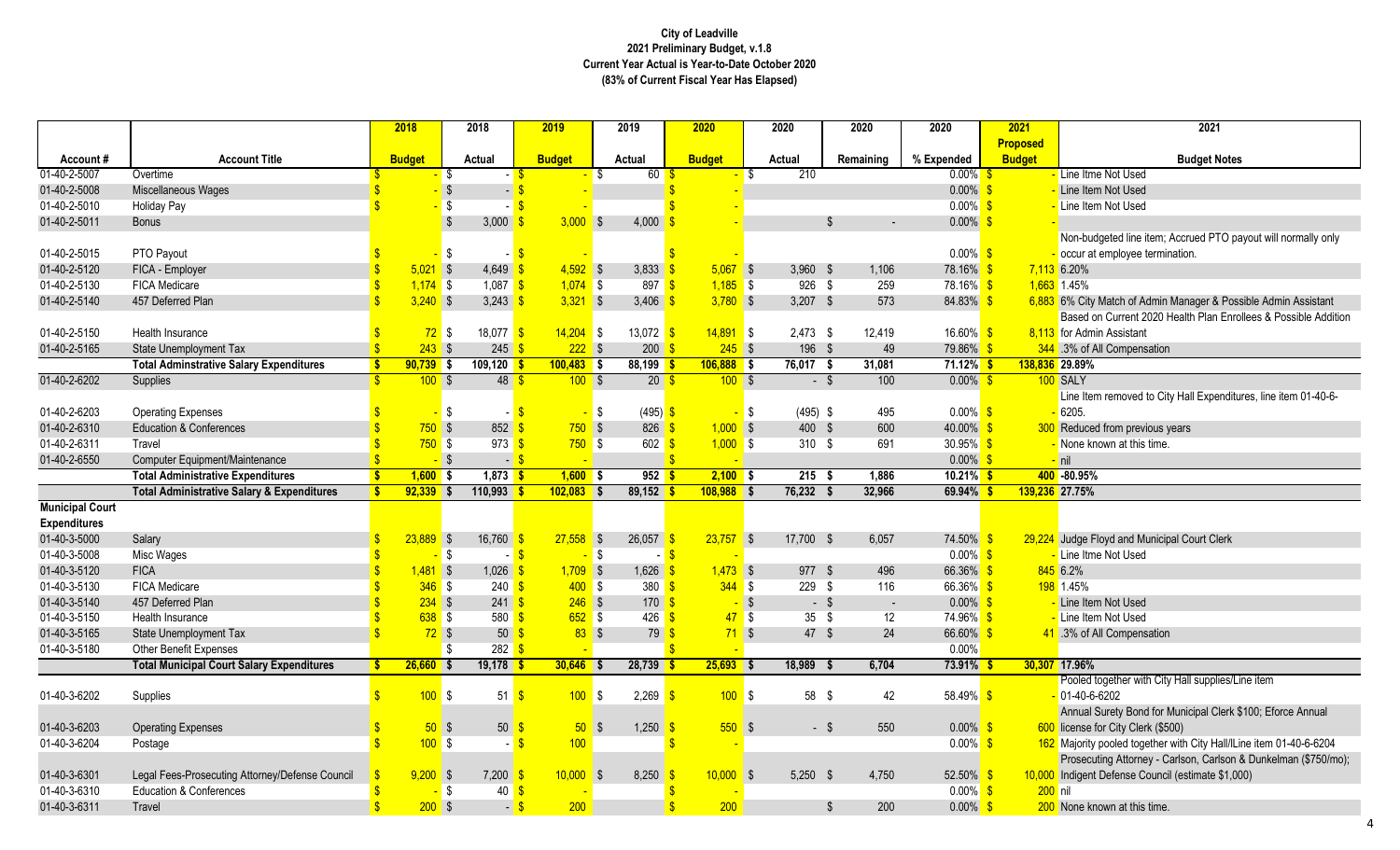10 Municipal Judges Association Membership v computer & wireless camera<br>ed Interpreter

Deputy City Clerk Compensation

together with City Hall/lLine item 01-40-6-6202 together with City Hall/lLine item 01-40-6-6204 from City Hall/Line item 01-40-6-6304 Includes Clerk's Institute training + additional \$1500 for educaiton

to codify as ordinances pass with Muni-Code and legal to Herald

Nothing specific planned at this time.

on Finance Director - Life Only Finance Director Compensation

|                       |                                                        |          | 2018          |                           | 2018                            | 2019          |             | 2019                     | 2020              |                          | 2020       |        | 2020                     | 2020                |                    | 2021            | 2021                                                |
|-----------------------|--------------------------------------------------------|----------|---------------|---------------------------|---------------------------------|---------------|-------------|--------------------------|-------------------|--------------------------|------------|--------|--------------------------|---------------------|--------------------|-----------------|-----------------------------------------------------|
|                       |                                                        |          |               |                           |                                 |               |             |                          |                   |                          |            |        |                          |                     |                    | <b>Proposed</b> |                                                     |
| Account#              | <b>Account Title</b>                                   |          | <b>Budget</b> |                           | <b>Actual</b>                   | <b>Budget</b> |             | <b>Actual</b>            | <b>Budget</b>     |                          | Actual     |        | Remaining                | % Expended          |                    | <b>Budget</b>   | <b>Budget N</b>                                     |
| 01-40-3-6312          | Dues & Memberships                                     |          | 40S           |                           |                                 |               | 40          |                          | 40 <sup>°</sup>   |                          |            |        | 40                       | $0.00\%$ \$         |                    |                 | 60 Colorado Municipal Judges Associat               |
| 01-40-3-6550          | Computer Equipment/Maintenance                         |          |               |                           |                                 |               |             |                          |                   |                          |            |        |                          |                     |                    |                 | 1,300 (1) New computer & wireless camera            |
| 01-40-3-6570          | Interpreter                                            |          | $300$ \$      |                           | $200 \frac{\text{S}}{\text{S}}$ |               | 200         |                          | 200               |                          |            |        | 200                      | $0.00\%$ \$         |                    |                 | 450 Certified Interpreter                           |
|                       | <b>Total Municipal Court Expenditures</b>              | <b>S</b> | $9,990$ \$    |                           | $7,541$ \$                      |               | $10,690$ \$ | 11,769 \$                | $11,090$ \$       |                          | 5,308      | -S     | 5,782                    | 47.87%              |                    |                 | 12,972 16.97%                                       |
|                       | <b>Total Municipal Court Salary &amp; Expenditures</b> |          | $36,650$ \$   |                           | $26,719$ \$                     |               | $41,336$ \$ | $40,508$ \$              | $36,783$ \$       |                          | 24,297     | \$     | 12,486                   | $66.06\%$ \$        |                    |                 | 43,279 17.66%                                       |
| <b>City Clerk</b>     |                                                        |          |               |                           |                                 |               |             |                          |                   |                          |            |        |                          |                     |                    |                 |                                                     |
| <b>Expenditures</b>   |                                                        |          |               |                           |                                 |               |             |                          |                   |                          |            |        |                          |                     |                    |                 |                                                     |
| 01-40-4-5000          | Salary                                                 |          | $29,440$ \$   |                           | 29,466                          |               | $40,516$ \$ | 38,509                   | $36,871$ \$       |                          | 31,596 \$  |        | 5,275                    | $85.69\%$ \$        |                    |                 | 42,404 City Clerk and Deputy City Clerk             |
| 01-40-4-5008          | Miscellaneous Pay                                      |          |               |                           |                                 |               |             | 41<br>- \$               |                   | $\sqrt{3}$               | $-$ \$     |        | $\overline{\phantom{a}}$ | $0.00\%$ \$         |                    |                 |                                                     |
| 01-40-4-5011          | <b>Bonus</b>                                           |          |               | S                         | $1,000$ \$                      |               | $1,000$ \$  | $1,000$ \$               |                   |                          |            |        | $\blacksquare$           | $0.00\%$ \$         |                    |                 |                                                     |
| 01-40-4-5120          | <b>FICA</b>                                            |          | $1,825$ \$    |                           | $1,889$ \$                      |               | $2,512$ \$  | 2,407                    | $2,286$ \$        |                          | $1,823$ \$ |        | 463                      | 79.75% \$           |                    | $2,629$ 6.2%    |                                                     |
| 01-40-4-5130          | FICA Medicare                                          |          | $427$ \$      |                           | 442 $\sqrt$                     |               | $587$ \$    | 563                      | $535$ \$          |                          | 426        | -\$    | 108                      | 79.76% \$           |                    |                 | 615 1.45%                                           |
| 01-40-4-5140          | 457 Deferred Plan                                      |          | $1,622$ \$    |                           | 1,624                           |               | $2,287$ \$  | 1,658                    | $1,551$ \$        |                          | $228$ \$   |        | 1,323                    | $14.71\%$ \$        |                    |                 | 2,400 6% City Match of Deputy City Clerk            |
| 01-40-4-5150          | Health Insurance                                       |          |               |                           |                                 |               |             | 1,549                    | $6,368$ \$        |                          | 5,307      |        |                          | $0.00\%$ \$         |                    |                 | 6,931 Deputy City Clerk                             |
| 01-40-4-5165          | <b>State Unemployment Tax</b>                          |          |               |                           |                                 |               |             | 39                       | $103$ \$          |                          | 89         |        |                          | $0.00\%$ \$         |                    |                 | 127 .3% of Deputy City Clerk Compensa               |
|                       | <b>Total City Clerk Salary Expenditures</b>            |          | $33,314$ \$   |                           | $34,421$ \$                     |               | $46,902$ \$ | $45,766$ \$              | $47,714$ \$       |                          | 39,470     |        | 7,169                    | $82.72\%$ \$        |                    |                 | 55,106 15.49%                                       |
| 01-40-4-6202          | Supplies                                               |          | 300S          |                           | $108$ $\sqrt{\frac{6}{5}}$      |               |             | $469$ \$<br><b>S</b>     |                   | $\overline{\phantom{a}}$ |            | $-$ \$ |                          | $0.00\%$ \$         |                    |                 | Pooled together with City Hall/ILine i              |
| 01-40-4-6204          | Postage                                                |          | $200$ \$      |                           | 43                              |               |             |                          |                   |                          |            |        |                          | $0.00\%$ \$         |                    |                 | Pooled together with City Hall/ILine i              |
| 01-40-4-6304          | <b>Codification of Municipal Code</b>                  |          |               |                           |                                 |               |             |                          | $3,000$ \$        |                          | 1,700      |        |                          |                     | $\mathbf{\hat{s}}$ |                 | 3,000 Moved from City Hall/Line item 01-4           |
|                       |                                                        |          |               |                           |                                 |               |             |                          |                   |                          |            |        |                          |                     |                    |                 | Includes Clerk's Institute training + $\varepsilon$ |
| 01-40-4-6310          | <b>Education &amp; Conferences</b>                     |          | $1,400$ \$    |                           | $563$ $\frac{\text{}}{\text{}}$ |               | $500$ \$    | 637                      | $2,500$ \$        |                          | $1,963$ \$ |        | 537                      | 78.52% <sup>S</sup> |                    |                 | 2,500 to go towards CMC credits                     |
| 01-40-4-6311          | Travel                                                 |          | $1,000$ \$    |                           | $2,071$ \$                      |               | $2,000$ \$  | 2,293                    | $1,500$ \$        |                          |            | - \$   | 1,500                    | $0.00\%$ \$         |                    |                 | None known at this time.                            |
| 01-40-4-6501          | Other Expenses                                         |          |               | \$                        | 308                             |               |             | \$<br>765                | $100$ \$          |                          | 82 \$      |        | 18                       | $0.00\%$ \$         |                    |                 | 100 Misc line item                                  |
| 01-40-4-6540          | Elections                                              |          | $5,000$ \$    |                           | $\blacksquare$                  |               | 5,500       |                          | $5,000$ \$        |                          |            | $-$ \$ | 5,000                    | $0.00\%$ \$         |                    |                 | 5,000 SALY                                          |
|                       |                                                        |          |               |                           |                                 |               |             |                          |                   |                          |            |        |                          |                     |                    |                 | Added to codify as ordinances pass                  |
| 01-40-4-6545          | <b>Legal Publications</b>                              |          | $5,000$ \$    |                           | $1,713$ \$                      |               | $5,000$ \$  | 4,095                    | $7,000$ \$        |                          | 811 \$     |        | 6,189                    | 11.59% \$           |                    |                 | 6,500 posting to Herald                             |
| 01-40-4-6550          | Computer Equipment/Maintenance                         |          |               | $\boldsymbol{\mathsf{S}}$ | - 5                             |               |             |                          |                   | -\$                      | 329        |        |                          | $0.00\%$ \$         |                    |                 |                                                     |
| 01-40-4-6566          | <b>Records Preservation</b>                            |          | $500$ \$      |                           | $1,317$ \$                      |               | 500         |                          | 500               |                          |            |        | 500                      | $0.00\%$ \$         |                    |                 | SALY. Nothing specific planned at t                 |
| 01-40-4-6901          | <b>Office Equipment Expenditures</b>                   |          | $500$ \$      |                           | 388 <sup>o</sup>                |               | $400$ \$    | 1,078                    | $200$ \$          |                          |            | - \$   | 200                      | $0.00\%$            |                    |                 | None known at this time.                            |
|                       | <b>Total City Clerk Expenditures</b>                   |          | $13,900$ \$   |                           | $6,511$ \$                      |               | $13,900$ \$ | $9,336$ \$               | $19,800$ \$       |                          | 4,885      | -\$    | 13,944                   | $24.67\%$ \$        |                    |                 | $17,100 - 13.64%$                                   |
|                       | <b>Total City Clerk Salary Expenditures</b>            | -\$      | $47,214$ \$   |                           | $40,931$ \$                     |               | $60,802$ \$ | $55,102$ \$              | $67,514$ \$       |                          | 44,355 \$  |        | 21,112                   | 65.70% \$           |                    | 72,206 6.95%    |                                                     |
| <b>City Treasurer</b> |                                                        |          |               |                           |                                 |               |             |                          |                   |                          |            |        |                          |                     |                    |                 |                                                     |
| <b>Expenditures</b>   |                                                        |          |               |                           |                                 |               |             |                          |                   |                          |            |        |                          |                     |                    |                 |                                                     |
| 01-40-5-5000          | Salary                                                 | \$       | $62,400$ \$   |                           | $69,638$ \$                     |               | $68,080$ \$ | 53,979 \$                | $53,550$ \$       |                          | 45,312 \$  |        | 8,238                    | 84.62% \$           |                    |                 | 65,400 Finance Director & City Treasurer            |
| 01-40-5-5008          | Miscellaneous Pay                                      |          |               | \$                        |                                 |               | - \$        |                          | - <mark>\$</mark> |                          |            | \$     | $\blacksquare$           | $0.00\%$ \$         |                    |                 | Line Item Not Used                                  |
| 01-40-5-5011          | <b>Treasurer Bonus</b>                                 |          |               |                           |                                 |               |             | 3,000                    |                   |                          |            |        |                          |                     |                    |                 |                                                     |
| 01-40-5-5120          | <b>FICA</b>                                            |          | $3,869$ \$    |                           | 4,318 $\frac{1}{5}$             |               | $4,221$ \$  | 3,533 $\frac{\$}{\$}$    | $3,320$ \$        |                          | $2,809$ \$ |        | 511                      | 84.61% \$           |                    | $4,055$ 6.2%    |                                                     |
| 01-40-5-5130          | <b>FICA Medicare</b>                                   |          | $905$ \$      |                           | $1,010$ \$                      |               | $987$ \$    | 826 $\frac{\epsilon}{2}$ | $776$ \$          |                          | 657 \$     |        | 119                      | $84.63\%$ \$        |                    |                 | 948 1.45%                                           |
| 01-40-5-5140          | 457 Deferred Plan                                      |          | $3,600$ \$    |                           | $2,908$ \$                      |               | $1,944$ \$  | 1,771 $\frac{\$}{\$}$    | $3,069$ \$        |                          | 2,597 \$   |        | 472                      | 84.62% \$           |                    |                 | 3,780 6% City Match for Finance Director            |
| 01-40-5-5150          | Health Insurance                                       |          | $36$ \$       |                           | $39 \frac{\text{S}}{\text{S}}$  |               | $14,204$ \$ | $72 \frac{1}{5}$         | $72$ \$           |                          | 60 \$      |        | 12                       | 83.33% \$           |                    |                 | 72 Based on Finance Director - Life On              |
| 01-40-5-5165          | State Unemployment Tax                                 |          | $187$ \$      |                           | $202 \frac{\pi}{3}$             |               | $204$ \$    | 164 <mark>\$</mark>      | $153$ \$          |                          | 130 \$     |        | 24                       | 84.59% \$           |                    |                 | 196 .3% of Finance Director Compensat               |
|                       |                                                        |          |               |                           |                                 |               |             |                          |                   |                          |            |        |                          |                     |                    |                 |                                                     |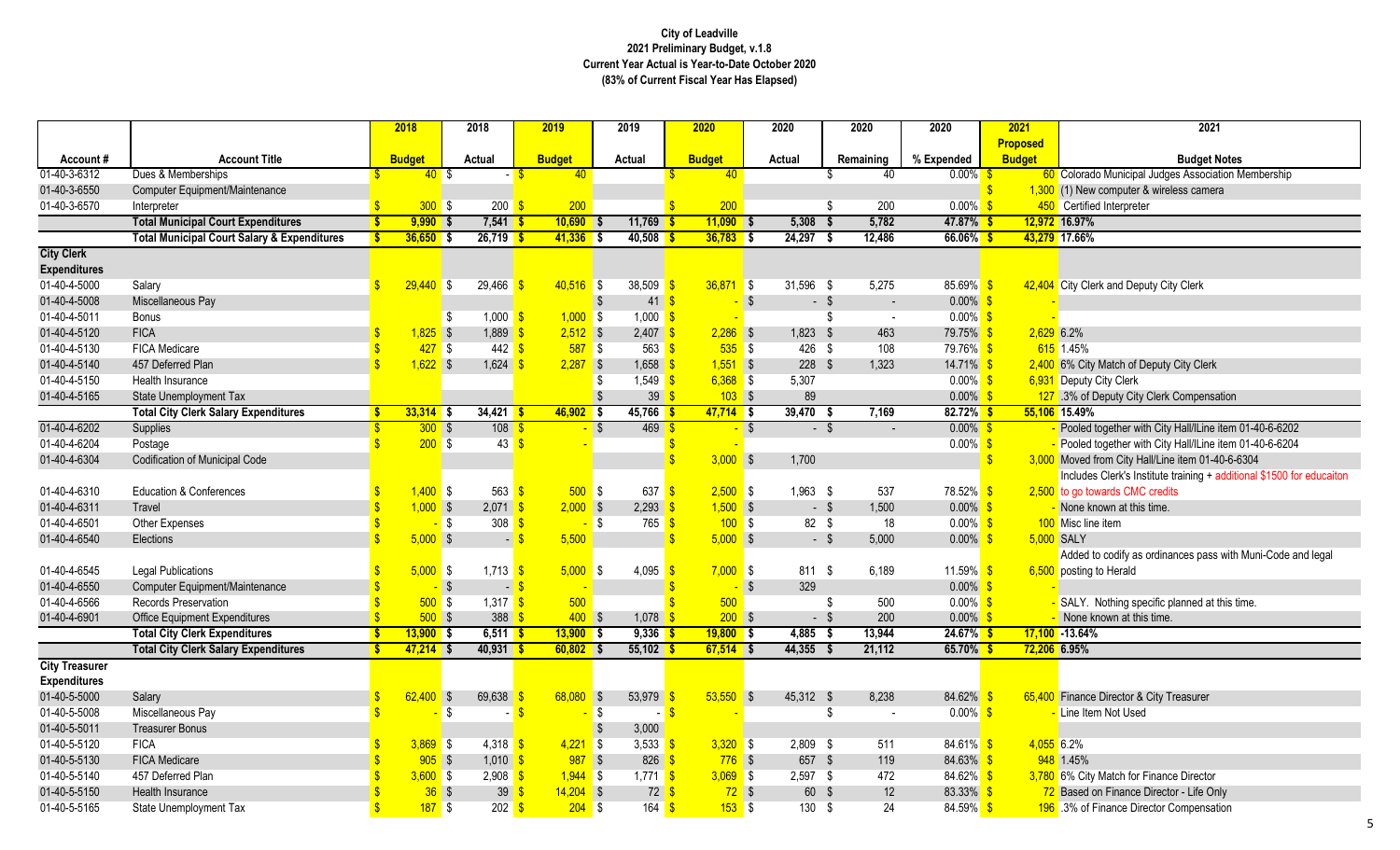together with City Hall/lLine item 01-40-6-6202

Fabor Home Guides (10% CTF funding) + City Hall ce (Snow Removal & Basic Maintenance)=\$6,739.20

- 
- 
- 
- nt card service no longer bills the City
- 1 for all users in PD, CH, Ect using the machine
- deretabor for City Hall janitorial; 8 hours a Week at \$30 an
- ed general maintenance and repairs of City Hall; Updated er Hall (includes IT enhancements), re-carpet, flooring and maintenance.
- 
- 
- projects that may be reimbursable; Short Term Rental
- tion Platform Fee \$13,500
- Codified at end of year. Moved to City Clerk
- J/IGA between City and County, dated 5/13/2009, Annual trative Fee for providing City's share of the sales taxes ; and per State Statutes, 2% of Property Taxes as trative Fee for processing City's share of Property Taxes. many renewals are end of year; (includes CML - \$1,767,  $100$ ).
- 

|                     |                                                       | 2018          |                   | 2018                     |        | 2019          |                          | 2019                  | 2020          |                   | 2020                 | 2020           | 2020                 | 2021            | 2021                                            |
|---------------------|-------------------------------------------------------|---------------|-------------------|--------------------------|--------|---------------|--------------------------|-----------------------|---------------|-------------------|----------------------|----------------|----------------------|-----------------|-------------------------------------------------|
|                     |                                                       |               |                   |                          |        |               |                          |                       |               |                   |                      |                |                      | <b>Proposed</b> |                                                 |
| Account#            | <b>Account Title</b>                                  | <b>Budget</b> |                   | <b>Actual</b>            |        | <b>Budget</b> |                          | <b>Actual</b>         | <b>Budget</b> |                   | <b>Actual</b>        | Remaining      | % Expended           | <b>Budget</b>   | <b>Budget Note</b>                              |
|                     | <b>Total City Treasurer Salary Expenditures</b>       | $70,997$ \$   |                   | $78,114$ \$              |        | $89,640$ \$   |                          | $63,344$ \$           | $60,941$ \$   |                   | 51,565               | 9,376          | 84.61%               |                 | 74,451 22.17%                                   |
| 01-40-5-6202        | Supplies                                              |               | $100$ \$          | $432$ \$                 |        | 100S          |                          | $196$ \$              |               | $-$ \$            | $-$ \$               |                | $0.00\%$ \$          |                 | Pooled together with City Hall/ILine iten       |
| 01-40-5-6310        | <b>Education and Conferences</b>                      |               | $200$ \$          | $\overline{\phantom{0}}$ |        | $1,000$ \$    |                          | 695                   | $1,500$ \$    |                   | $-$ \$               | 1,500          | $0.00\%$ \$          |                 | 500 Training for new Finance Director           |
| 01-40-5-6311        | Travel                                                |               | $300$ \$          |                          |        | $1,000$ \$    |                          | $1,275$ \$            |               | $-$ \$            | $-$ \$               |                | $0.00\%$ \$          |                 | - Tvl for training for new Finance Director     |
| 01-40-5-6312        | Dues & Membership                                     |               | 300S              | $275$ \$                 |        | 300S          |                          | - 1                   | $300$ \$      |                   | $-$ \$               | 300            | $0.00\%$ \$          |                 | 300 SALY                                        |
| 01-40-5-6501        | Other Expenses                                        |               | <mark>–</mark> \$ | 238                      |        |               | l S                      | 260                   |               | - \$              | - \$                 |                | $0.00\%$ \$          |                 | - Line Item Not Used                            |
| 01-40-5-6550        | Computer Equipment/Maintenance                        |               |                   | $2,050$ \$               |        |               |                          |                       |               |                   |                      |                | $0.00\%$ \$          |                 | $-$ nil                                         |
|                     | <b>Total City Treasurer Expenditures</b>              |               | $900$ \$          | $2,995$ \$               |        | $2,400$ \$    |                          | $2,426$ \$            | $1,800$ \$    |                   | $\overline{\cdot}$ s | 1,800          | $0.00\%$ \$          |                 | 800 -55.56%                                     |
|                     | <b>Total City Treasurer Salary &amp; Expenditures</b> | $71,897$ \$   |                   | $81,109$ \$              |        | $92,040$ \$   |                          | $65,770$ \$           | $62,741$ \$   |                   | 51,565               | 11,176<br>- \$ | $82.19\%$            |                 | 75,251 19.94%                                   |
| <b>City Hall</b>    |                                                       |               |                   |                          |        |               |                          |                       |               |                   |                      |                |                      |                 |                                                 |
| <b>Expenditures</b> |                                                       |               |                   |                          |        |               |                          |                       |               |                   |                      |                |                      |                 |                                                 |
|                     |                                                       |               |                   |                          |        |               |                          |                       |               |                   |                      |                |                      |                 | 90% of Tabor Home Guides (10% CTF               |
| 01-40-6-5000        | Salary                                                | $4,500$ \$    |                   | $1,808$ \$               |        | 6,551         | $\overline{\phantom{a}}$ | $6,440$ \$            | $7,409$ \$    |                   | $2,100$ \$           | 5,309          | $28.34\%$ \$         |                 | 14,346 Maintance (Snow Removal & Basic Ma       |
| 01-40-6-5120        | <b>FICA</b>                                           |               | $279$ \$          | 112 $\sqrt{s}$           |        | $406$ \$      |                          | 399 $\frac{1}{5}$     | $459$ \$      |                   | 125 $$$              | 334            | $27.31\%$ \$         |                 | 889 6.2%                                        |
| 01-40-6-5130        | <b>FICA Medicare</b>                                  |               | 65S               | $26 \frac{9}{5}$         |        | $95$ \$       |                          | 93                    | $107$ \$      |                   | $29$ \$              | 78             | $27.30\%$ \$         |                 | 208 1.45%                                       |
| 01-40-6-5165        | Unemployment Tax                                      |               | -\$               |                          |        | $20$ \$       |                          | $19$ $\sqrt{5}$       |               | $22$ \$           | 6 \$                 | 16             | $28.30\%$ \$         |                 | 43.3% of Tabor Home Guides                      |
|                     | <b>Total City Hall Salary Expenditures</b>            | $4,844$ \$    |                   | $1,952$ \$               |        | $7,072$ \$    |                          | $6,952$ \$            | $7,998$ \$    |                   | $2,261$ \$           | 5,737          | $28.26\%$ \$         |                 | 15,486 93.63%                                   |
| 01-40-6-6200        | Reimbursements - Grants                               |               | $-$ \$            | $5,000$ \$               |        |               | <mark>-</mark> \$        | 630 <sup>8</sup>      |               | <mark>-</mark> \$ | $-$ \$               |                | $0.00\%$ \$          |                 | - Line Item not budgeted.                       |
| 01-40-6-6201        | Reimbursement Expense                                 |               |                   | $\overline{\phantom{a}}$ |        |               | <b>S</b>                 | 238                   |               |                   | $-$ \$               |                | $0.00\%$ \$          |                 | Line Item not budgeted.                         |
| 01-40-6-6202        | Supplies                                              | $5,000$ \$    |                   | 6,500                    |        | $6,000$ \$    |                          | 6,115 \$              | $6,000$ \$    |                   | $4,324$ \$           | 1,676          | $72.06\%$ \$         |                 | 6,000 Pooled together from all Departments      |
| 01-40-6-6203        | <b>Merchant Service Fees</b>                          | $1,000$ \$    |                   | $880$ \$                 |        | $1,000$ \$    |                          | 170 <sup>o</sup>      |               | - \$              | $-$ \$               | $\sim$         | $0.00\%$ \$          |                 | Merchant card service no longer bills th        |
| 01-40-6-6204        | Postage                                               |               | $900$ \$          | $1,661$ \$               |        | $1,000$ \$    |                          | 5,025 \$              | $2,000$ \$    |                   | $2,087$ \$           | (87)           | 104.36% <sup>S</sup> |                 | 2,000 Adjusted for all users in PD, CH, Ect us  |
|                     |                                                       |               |                   |                          |        |               |                          |                       |               |                   |                      |                |                      |                 | Contract labor for City Hall janitorial; 8 l    |
| 01-40-6-6205        | <b>Operating Expenses</b>                             | $6,420$ \$    |                   | 5,615 \$                 |        | $5,232$ \$    |                          | 7,093                 | $6,420$ \$    |                   | $10,461$ \$          | (4,041)        | $162.95\%$ \$        | 12,480 Hour     |                                                 |
|                     |                                                       |               |                   |                          |        |               |                          |                       |               |                   |                      |                |                      |                 | Estimated general maintenance and rep           |
|                     |                                                       |               |                   |                          |        |               |                          |                       |               |                   |                      |                |                      |                 | Chamber Hall (includes IT enhancemer            |
| 01-40-6-6216        | <b>Building Maintenance</b>                           | $5,000$ \$    |                   | $10,183$ $\frac{6}{5}$   |        | $6,000$ \$    |                          | 19,602 <sup>S</sup>   | $9,000$ \$    |                   | 8,728 \$             | 272            | $96.97\%$ \$         |                 | 15,000 general maintenance.                     |
| 01-40-6-6301        | Professional Services - Legal                         | $55,000$ \$   |                   | $91,511$ \$              |        | $55,000$ \$   |                          | $73,932$ \$           | $60,000$ \$   |                   | $90,236$ \$          | (30, 236)      | $150.39\%$ \$        |                 | 90,000 Increased due to new developments        |
| 01-40-6-6302        | Professional Services - Audit                         | $19,800$ \$   |                   | $22,338$ \$              |        | $22,500$ \$   |                          | $23,005$ \$           | $23,005$ \$   |                   | $31,342$ \$          | (8, 337)       | 136.24% \$           |                 | 24,000 Projection Per McMahan                   |
|                     |                                                       |               |                   |                          |        |               |                          |                       |               |                   |                      |                |                      |                 | Various projects that may be reimbursa          |
| 01-40-6-6303        | Professional Services - Other                         |               |                   | $819$ \$                 |        |               |                          | $2,162$ \$            |               |                   | 12,812 \$            | (12, 812)      | $0.00\%$ \$          |                 | 19,000 Registration Platform Fee - \$13,500     |
| 01-40-6-6304        | Codification of Municipal Code                        | 3.000 S       |                   | $3.324$ \$               |        | 3.000 S       |                          | $2.674$ \$            |               | <mark>–</mark> \$ | - \$                 |                | $0.00\%$ \$          |                 | - SALY - Codified at end of year. Moved         |
|                     |                                                       |               |                   |                          |        |               |                          |                       |               |                   |                      |                |                      |                 |                                                 |
|                     |                                                       |               |                   |                          |        |               |                          |                       |               |                   |                      |                |                      |                 | Per MOU/IGA between City and County             |
|                     |                                                       |               |                   |                          |        |               |                          |                       |               |                   |                      |                |                      |                 | Administrative Fee for providing City's s       |
|                     | Treasurers Fees (Administrative Fees for Property     |               |                   |                          |        |               |                          |                       |               |                   |                      |                |                      |                 | (\$9,000); and per State Statutes, 2% of        |
| 01-40-6-6306        | Tax and Sales Tax)                                    | $16,997$ \$   |                   | 16,251 \$                |        | $19,334$ \$   |                          | 19,357 \$             | $23,318$ \$   |                   | 20,773 \$            | 2,545          | 89.08% \$            |                 | 23,314 Administrative Fee for processing City's |
|                     |                                                       |               |                   |                          |        |               |                          |                       |               |                   |                      |                |                      |                 | SALY - many renewals are end of year            |
| 01-40-6-6312        | Dues & Membership                                     | $3,000$ \$    |                   | 3,310 $\frac{\ }{5}$     |        | $3,000$ \$    |                          | 3,275 $\frac{\$}{\$}$ | $3,000$ \$    |                   | 812 \$               | 2,188          | $27.08\%$ \$         |                 | $3,000$ DCI - \$400).                           |
| 01-40-6-6314        | Tabor Opera House Acquisition                         |               | $-$ \$            |                          | $-$ \$ |               |                          |                       |               |                   |                      |                | $0.00\%$ \$          |                 | - Line Item Not Used                            |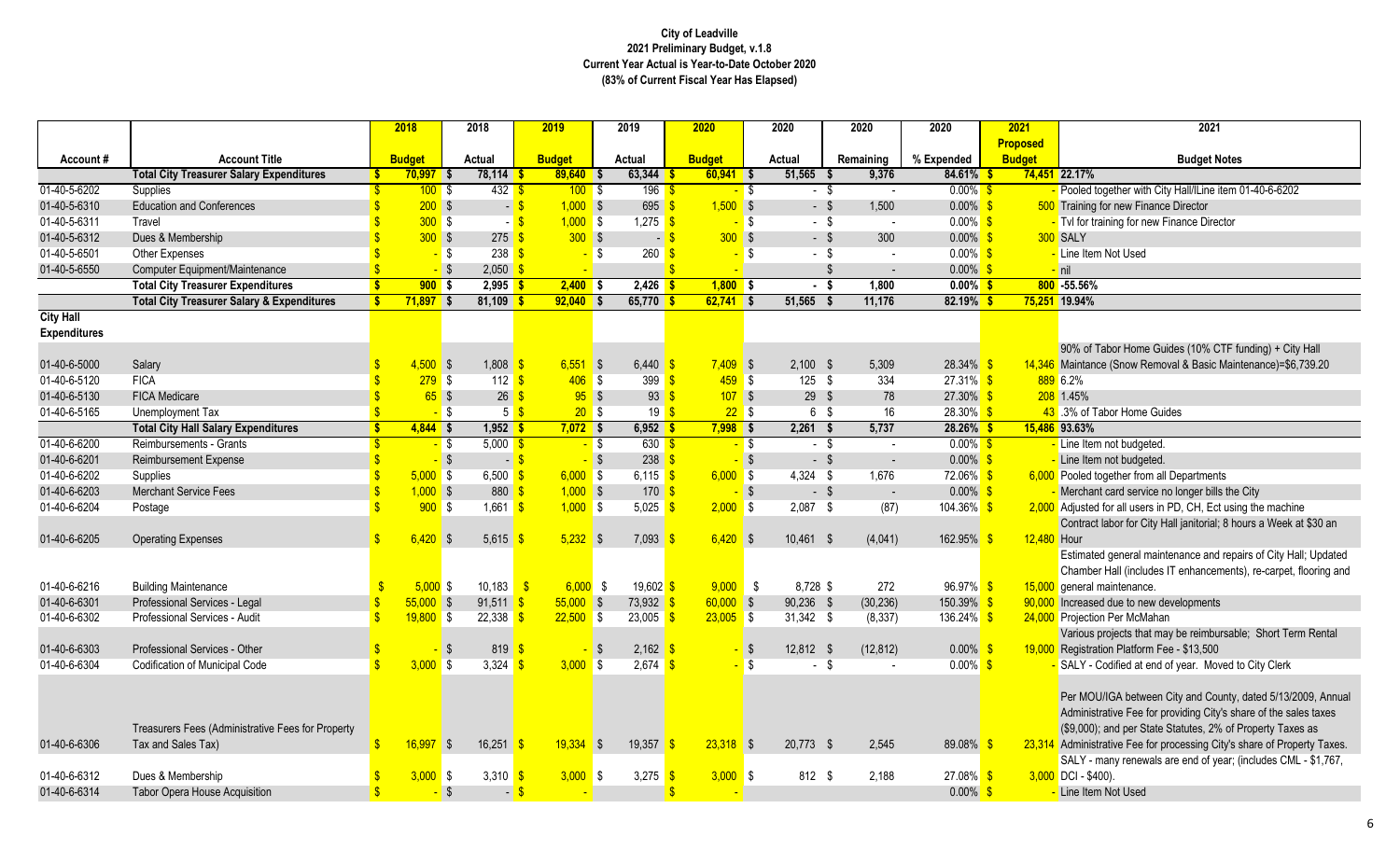ed. Add in support to new phone system propsal at nnually.

ed; YTD Actual includes ads in the Herald Democrat; Zoom Subscription - \$2,400<br>n Not Used

or continued planning and zoning muni code revisions and **Consider contract planner??** 

ed, based on CIRSA 2021 Rate Quote \$101,471 (City n - \$65,144); and Pinnacol Rates TBD ~\$104,754 (City n - \$58,558); Added 4,000 for deductibles s matching grants and other expenditures Main Street Line item no. 01-40-7-6535 Annual Support Fee (\$9,960); Peak Performance Contract (399) - Allocated across Departments (CH - \$10,899); New IT r CH (\$3,600) Renewal of Google G-Suite Networking per IT (\$3,000)

```
s for funding; TOH - $50,000; LCCF Grant - $9,000;
TBD - $8,000; Community Safety - $5,000; Additional -
```

|              |                                              | 2018          |      | 2018          | 2019          |                          | 2019                              | 2020          |                                        | 2020          |        | 2020           | 2020          |      | 2021            | 2021                                      |
|--------------|----------------------------------------------|---------------|------|---------------|---------------|--------------------------|-----------------------------------|---------------|----------------------------------------|---------------|--------|----------------|---------------|------|-----------------|-------------------------------------------|
|              |                                              |               |      |               |               |                          |                                   |               |                                        |               |        |                |               |      | <b>Proposed</b> |                                           |
| Account#     | <b>Account Title</b>                         | <b>Budget</b> |      | <b>Actual</b> | <b>Budget</b> |                          | <b>Actual</b>                     | <b>Budget</b> |                                        | <b>Actual</b> |        | Remaining      | % Expended    |      | <b>Budget</b>   | <b>Budget N</b>                           |
|              |                                              |               |      |               |               |                          |                                   |               |                                        |               |        |                |               |      |                 | Annualized. Add in support to new p       |
| 01-40-6-6330 | Telephone                                    | $5,400$ \$    |      | $4,793$ \$    | $5,000$ \$    |                          | 5,849 $\frac{\ }{5}$              | $6,600$ \$    |                                        | $4,593$ \$    |        | 2,007          | 69.59% \$     |      |                 | 9,500 \$3,000 annually.                   |
| 01-40-6-6340 | <b>Utilities</b>                             | $15,600$ \$   |      | $10,421$ \$   | $15,600$ \$   |                          | 17,526                            | $15,600$ \$   |                                        | 12,852 \$     |        | 2,748          | 82.38% \$     |      | 15,600 SALY     |                                           |
| 01-40-6-6341 | <b>Street Lighting</b>                       | $35,000$ \$   |      | $41,110$ \$   | $35,000$ \$   |                          | 33,440 $\frac{\ }{3}$             | $35,000$ \$   |                                        | 29,447 \$     |        | 5,553          | 84.14% \$     |      | 35,000 SALY     |                                           |
|              |                                              |               |      |               |               |                          |                                   |               |                                        |               |        |                |               |      |                 | Estimated; YTD Actual includes ads        |
| 01-40-6-6501 | <b>Other Expenses</b>                        | $1,500$ \$    |      | 4,397 \$      | $1,500$ \$    |                          | $7,377$ \$                        | $2,000$ \$    |                                        | 13,073 \$     |        | (11, 073)      | 653.65% \$    |      |                 | 4,400 Includes Zoom Subscription - \$2,40 |
| 01-40-6-6503 | <b>Tabor Grand Expense</b>                   |               | -\$  |               |               |                          |                                   |               |                                        |               |        |                | $0.00\%$ \$   |      |                 | - Line Item Not Used                      |
| 01-40-6-6504 | <b>Tabor Home Expenses</b>                   | $4,200$ \$    |      | 6,010         | $4,200$ \$    |                          | 4,540                             | $4,200$ \$    |                                        | $3,811$ \$    |        | 389            | $90.73\%$ \$  |      | 4,200 SALY      |                                           |
| 01-40-6-6505 | Tabor Opera House (TOH) - Other Expenses     |               | -\$  |               |               |                          |                                   |               | <b>S</b>                               |               |        |                | $0.00\%$ \$   |      |                 | - Line Item Not Used                      |
| 01-40-6-6510 | <b>Building Inspection</b>                   | $56,250$ \$   |      | 30,927        |               |                          | 275                               | $300$ \$      |                                        | - \$          |        | 300            | $0.00\%$ \$   |      |                 | 300 SALY                                  |
|              |                                              |               |      |               |               |                          |                                   |               |                                        |               |        |                |               |      |                 | \$7,000 for continued planning and z      |
| 01-40-6-6515 | Planning & Zoning                            | $6,000$ \$    |      | 4,421         | $5,000$ \$    |                          | $2,317$ \$                        | 7,000         | LS S                                   | 4,768 \$      |        | 2,232          | 68.11% \$     |      |                 | 7,000 training. Consider contract planne  |
|              |                                              |               |      |               |               |                          |                                   |               |                                        |               |        |                |               |      |                 | Estimated, based on CIRSA 2021 R          |
|              |                                              |               |      |               |               |                          |                                   |               |                                        |               |        |                |               |      |                 | Allocation - \$65,144); and Pinnacol I    |
| 01-40-6-6520 | Insurance                                    | $116,859$ \$  |      | $109,211$ \$  | $117,685$ \$  |                          | $97,133$ \$                       | $119,686$ \$  |                                        | 120,117 \$    |        | (431)          | $100.36\%$ \$ |      | 127,702         | Allocation - \$58,558); Added 4,000 f     |
| 01-40-6-6525 | Economic Development                         |               | - \$ |               | $5,000$ \$    |                          | $5,000$ \$                        | $24,000$ \$   |                                        | 24,000 \$     |        | $\sim$         | $100.00\%$ \$ |      |                 | 24,000 SALY - Contribution to EDC.        |
| 01-40-6-6526 | <b>Historic Preservation Commission</b>      | $4,000$ \$    |      | 3,909         | $5,000$ \$    |                          | 3,917 \$                          | 2,000         | $\begin{array}{c} \bullet \end{array}$ |               | $-$ \$ | 2,000          | $0.00\%$ \$   |      |                 | 2,000 Includes matching grants and other  |
| 01-40-6-6529 | <b>High Country Development Expenditures</b> |               | l\$  | 10,504        | 900,000       | LS S                     | $71,041$ \$                       |               | -S                                     | 20,572 \$     |        | (20, 572)      | $0.00\%$ \$   |      |                 | Line Item Not Used                        |
| 01-40-6-6530 | Donations                                    |               |      | 298           |               |                          |                                   |               |                                        |               |        |                | $0.00\%$ \$   |      |                 | Line Item Not Used                        |
| 01-40-6-6531 | Transfers to other funds                     | $349,370$ \$  |      | 355,107 \$    | $338,571$ \$  |                          | 345,855                           | 369,568       | <b>S</b>                               | 307,973 \$    |        | 61,595         | $83.33\%$ \$  |      |                 | 403,020 City transfers to Fire Fund       |
| 01-40-6-6535 | Main Street Program Expenditures             |               | -\$  | $16,742$ \$   |               | <mark>-</mark> \$        | 16,855                            |               | $\mathsf{S}$                           | $-$ \$        |        | $\sim$         | $0.00\%$ \$   |      |                 | Moved to Main Street Line item no.        |
|              |                                              |               |      |               |               |                          |                                   |               |                                        |               |        |                |               |      |                 | Caselle Annual Support Fee (\$9,960       |
|              |                                              |               |      |               |               |                          |                                   |               |                                        |               |        |                |               |      |                 | (\$39,249) - Allocated across Depart      |
| 01-40-6-6550 | Computer Equipment/Maintenance               | $20,184$ \$   |      | 22,569        | $26,104$ \$   |                          | 27,406                            | $20,571$ \$   |                                        | $21,204$ \$   |        | (633)          | $103.08\%$ \$ |      |                 | $24,460$ needs for CH (\$3,600)           |
| 01-40-6-6551 | <b>Computer Software</b>                     | $2,400$ \$    |      | 3,026         | $2,400$ \$    |                          | 3,100 $\frac{\text{S}}{\text{S}}$ | $3,000$ \$    |                                        | $2,826$ \$    |        | 174            | $94.20\%$ \$  |      |                 | 3,000 Annual Renewal of Google G-Suite    |
| 01-40-6-6560 | <b>Grant Matching Funds</b>                  |               |      |               |               |                          | 5,844                             | $20,000$ \$   |                                        | - \$          |        | 20,000         | $0.00\%$ \$   |      |                 | match for TOH DOLA grant                  |
| 01-40-6-6561 | <b>State Grant Expenses</b>                  |               |      | 2,075         | 606,000       | $\overline{\phantom{a}}$ | 53,390                            |               | -\$                                    | 49,181 \$     |        | (49, 181)      | 0.00%         |      |                 |                                           |
| 01-40-6-6562 | <b>CDBGR Tourism Mk'g Grant Exp</b>          |               |      | 10,000        |               |                          |                                   |               |                                        |               |        |                |               |      |                 |                                           |
| 01-40-6-6563 | <b>Federal Grant Expenses</b>                |               |      |               |               |                          |                                   |               |                                        |               |        |                |               |      |                 |                                           |
| 01-40-6-6564 | <b>PIP Grant Expenses</b>                    |               |      |               |               |                          |                                   | 150,000       | <b>S</b>                               | 150,000       |        |                | $100.00\%$ \$ |      |                 |                                           |
| 01-40-6-6565 | <b>DOLA TOH Grant Expenses</b>               |               |      |               |               |                          |                                   | 830,000       | $\sqrt$                                | 371,553       |        |                | 44.77%        |      |                 | 473,976 Dola Grant for TOH                |
| 01-40-6-6566 | AmEX Partners in Preservation Grant Expenses |               |      | $20.294$ \$   |               | <u>-</u> \$              | $(1,000)$ \$                      |               | \$                                     |               |        |                | $0.00\%$ \$   |      |                 |                                           |
| 01-40-6-6567 | National Parks TOH Grant Expenses            |               |      |               |               |                          | $61 \overline{\text{S}}$          | $500,000$ \$  |                                        | 3,816         |        |                | 0.76%         | - \$ |                 | 500,000 TOH National Parks Grant          |
| 01-40-6-6901 | Office Equipment Expenditures                |               | \$   |               |               |                          |                                   |               |                                        |               |        |                | $0.00\%$ \$   |      |                 | <mark>– </mark> nil                       |
| 01-40-6-6802 | <b>HSA Expenditures</b>                      |               |      | $14,411$ \$   | $5,000$ \$    |                          | $55,123$ $\frac{9}{2}$            |               |                                        | $-$ \$        |        | $\blacksquare$ | $0.00\%$ \$   |      |                 | Line Item no longer used.                 |
| 01-40-6-6904 | COVID-19 Business Support Program            |               |      |               |               |                          |                                   |               | - \$                                   | 200,000       |        |                | 0.00%         |      |                 |                                           |
|              |                                              |               |      |               |               |                          |                                   |               |                                        |               |        |                |               |      |                 | Requests for funding; TOH - \$50,00       |
|              |                                              |               |      |               |               |                          |                                   |               |                                        |               |        |                |               |      |                 | Housing TBD - \$8,000; Community          |
| 01-40-6-6905 | <b>Operating Contingency</b>                 | $46,694$ \$   |      | $47,686$ \$   | $44,900$ \$   |                          | 33,364 \$                         | 71,000        | \$                                     | 60,729 \$     |        | 10,271         | 85.53% \$     |      |                 | 87,000 \$15,000                           |
| 01-40-6-6906 | Suppl Budget Appropriation                   |               | \$   |               |               | $\triangleleft$ \$       |                                   |               | -\$                                    |               |        |                | $0.00\%$      |      |                 |                                           |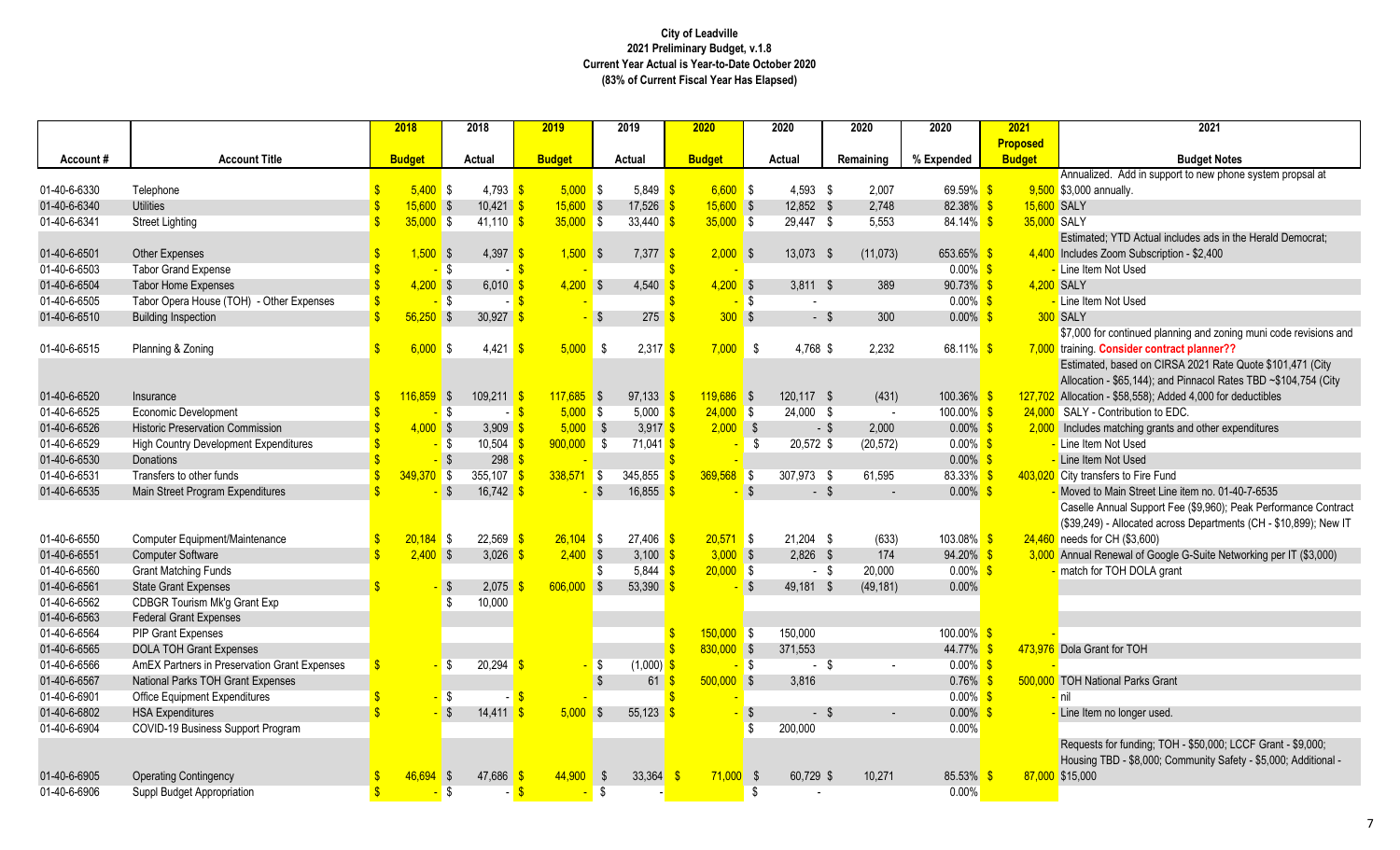ase; Decreased due to CH & PD Copiers Combined for a eal; Includes Usage Fee.

nt Projects plus 2021 Projects determined by the Main oard; Dola Grant

or Main Street Flowers; \$1500 Watering Flowers; \$300 for Parks

ual Auction, SmallBus Saturday, Spooky Zaitz Park and ents determined by Board

from raised annual fundraiser to market Main Street and Events

y \$2,200 Minigrant Scholarship Grant; \$1,500 City Match A \$2,500 Training Grant

ding awarded in 2018 for a Historic Preservation Project

Include Chief of Police, Police Sergeant, Police Corporal, ne Police Officers, 1-SRO, and 1-Administrative Staff.

| <b>Proposed</b><br><b>Account Title</b><br><b>Budget</b><br><b>Budget</b><br>Remaining<br>% Expended<br><b>Budget</b><br><b>Budget N</b><br>Account#<br><b>Budget</b><br><b>Actual</b><br><b>Actual</b><br><b>Actual</b><br>$6,000$ \$<br>$6,000$ \$<br>$6,000$ \$<br>48.73% \$<br>01-40-6-7001<br>$4,253$ \$<br>6,323<br>$2,924$ \$<br>4,600 Better Deal; Includes Usage Fee.<br><b>Xerox Copier</b><br>3,076<br>01-40-6-8819<br>$0.00\%$ \$<br><b>Climax Investment Fund Grant Expenditures</b><br>\$<br>- Line Item Not Used<br>01-40-6-9000<br>$60,000$ \$<br>$0.00\%$ \$<br>42,600 Station 2 Contribution for 2021<br>Capital Purchase<br>45,000<br>- \$<br><b>Total City Hall Expenditures</b><br>889,555<br>$2,305,026$ \$<br>1,003,013<br>$1,585,013$ \$<br>(20, 376)<br>$68.34\%$ \$<br>$1,963,151 - 15.35%$<br>785,574<br>$2,319,267$ \$<br>-\$<br><b>Total City Hall Salary &amp; Expenditures</b><br>$891,507$ \$<br>1,009,965<br>$2,327,265$ \$<br>$1,587,274$ \$<br>(14, 639)<br>$68.20\%$ \$<br>1,978,637 - 14.98%<br>$790,418$ \$<br>$2,312,098$ \$<br><b>Main Street</b><br><b>Expenditures</b><br>01-40-7-5000<br>692<br>$21,810$ \$<br>13,646<br>\$<br>18,720<br>Salary<br>01-40-7-5007<br>210<br>Overtime<br>805<br>1,161<br>01-40-7-5120<br><b>FICA</b><br>43<br>$1,352$ \$<br>$\frac{1}{2}$<br>271<br>01-40-7-5130<br>FICA Medicare<br>10<br>$316$ \$<br>188<br>01-40-7-5150<br>Health Insurance<br>1,399<br>01-40-7-5165<br>$65$ \$<br>42<br>56<br>$2 \sqrt$<br>State Unemployment Tax<br><b>Total Main Street Salary Expenditures</b><br>747S<br>16,290<br>20,208 0.00%<br>$23,544$ \$<br>$0.00\%$ \$<br><b>S</b><br>$-$ \$<br>$-$ \$<br>01-40-7-6534<br>13,000<br><b>Wayfinding Signage Expenditures</b><br>S<br>Mini Grant Projects plus 2021 Projed<br>$6,740$ \$<br>$3,294$ \$<br>$0.00\%$ \$<br>5,705 Street Board; Dola Grant<br>01-40-7-6535<br>Main Street Program Project Expenditures<br>$\qquad \qquad \blacksquare$<br>\$3200 for Main Street Flowers; \$150<br>$\mathbf{\$}$<br>$4,850$ \$<br>4,951<br>5,000 Pocket Parks<br>01-40-7-6536<br>Main Street Planter Program<br>$\boldsymbol{\mathsf{s}}$<br>For annual Auction, SmallBus Satur<br>$2,000$ \$<br>345<br>01-40-7-6537<br>Main Street Program Events<br>$\boldsymbol{\mathsf{s}}$<br>2,000 other Events determined by Board<br>$1,250$ \$<br>998<br>$\sqrt[6]{3}$<br>1,250 Program and Events<br>01-40-7-6538<br>Main Street Progran Marketing<br>Offset by \$2,200 Minigrant Scholars<br>Main Street Program Training<br>$4,000$ \$<br>735<br>2,200 for DOLA \$2,500 Training Grant<br>01-40-7-6539<br>$9,000$ \$<br>01-40-7-6540<br>Main Street Program HISTORIC PIP<br>394<br>PIP funding awarded in 2018 for a H<br>01-40-7-6563<br>DOLA Main Street Grant Expense<br>2,500<br>01-40-7-6564<br><b>AARP Main Street Grant Expense</b><br>6,145<br>Ŝ.<br><b>Total Main Street Expenditures</b><br>$40,840$ \$<br>10,717<br>$0.00\%$ \$<br>$16,155$ 0.00%<br>$8,645$ \$<br>$-$ \$<br>- \$<br>-S<br>S<br>$-5$<br>$\blacksquare$<br>$-$ \$<br><b>Total Main Street Salary &amp; Expenditures</b><br>$\mathbf{s}$<br>$-$ \$<br>$-$ \$<br>$9,392$ \$<br>$64,384$ \$<br>27,007<br>$0.00\%$ \$<br>36,363 0.00%<br>$\blacksquare$<br><b>Total General Operating Salary Expenditures</b><br>$322,541$ \$<br>69,507<br>$75.78\%$ \$<br>382,191 19.22%<br>$274,350$ \$<br>$290,184$ \$<br>281,544<br>$320,574$ \$<br>242,947 \$<br>-S<br><b>Total General Operating Expenditures</b><br>$815,093$ \$<br>911,072 \$<br>$2,335,616$ \$<br>1,038,086<br>$2,419,897$ \$<br>1,609,018 \$<br>5,156<br>66.49%<br>2,034,978 -15.91%<br><b>Total General Operating Salary &amp; Expenditures</b><br>1,201,257<br>1,319,630<br>74,663<br>$67.58\%$<br>2,417,169 -11.80%<br>$1,089,443$ \$<br>$2,658,157$ \$<br>$2,740,472$ \$<br>1,851,965 \$<br>Includes Chief of Police, Police Serg |                     |        |                           | 2018         | 2018 | 2019         | 2019       | 2020 | 2020 | 2020    | 2020 | 2021 | 2021 |
|--------------------------------------------------------------------------------------------------------------------------------------------------------------------------------------------------------------------------------------------------------------------------------------------------------------------------------------------------------------------------------------------------------------------------------------------------------------------------------------------------------------------------------------------------------------------------------------------------------------------------------------------------------------------------------------------------------------------------------------------------------------------------------------------------------------------------------------------------------------------------------------------------------------------------------------------------------------------------------------------------------------------------------------------------------------------------------------------------------------------------------------------------------------------------------------------------------------------------------------------------------------------------------------------------------------------------------------------------------------------------------------------------------------------------------------------------------------------------------------------------------------------------------------------------------------------------------------------------------------------------------------------------------------------------------------------------------------------------------------------------------------------------------------------------------------------------------------------------------------------------------------------------------------------------------------------------------------------------------------------------------------------------------------------------------------------------------------------------------------------------------------------------------------------------------------------------------------------------------------------------------------------------------------------------------------------------------------------------------------------------------------------------------------------------------------------------------------------------------------------------------------------------------------------------------------------------------------------------------------------------------------------------------------------------------------------------------------------------------------------------------------------------------------------------------------------------------------------------------------------------------------------------------------------------------------------------------------------------------------------------------------------------------------------------------------------------------------------------------------------------------------------------------------------------------------------------------------------------------------------------------------------------------------------------------------------------------------------------------------------------------------------------------------------------------------------------------------------------------------------------------------------------------------------------------------------------------------------------------------------------------------------------------------------------------------------------------------------------------------------------------------------------------------------------------------------------------------------------------------------|---------------------|--------|---------------------------|--------------|------|--------------|------------|------|------|---------|------|------|------|
| New Lease; Decreased due to CH 8<br>Funding from raised annual fundrais                                                                                                                                                                                                                                                                                                                                                                                                                                                                                                                                                                                                                                                                                                                                                                                                                                                                                                                                                                                                                                                                                                                                                                                                                                                                                                                                                                                                                                                                                                                                                                                                                                                                                                                                                                                                                                                                                                                                                                                                                                                                                                                                                                                                                                                                                                                                                                                                                                                                                                                                                                                                                                                                                                                                                                                                                                                                                                                                                                                                                                                                                                                                                                                                                                                                                                                                                                                                                                                                                                                                                                                                                                                                                                                                                                                            |                     |        |                           |              |      |              |            |      |      |         |      |      |      |
|                                                                                                                                                                                                                                                                                                                                                                                                                                                                                                                                                                                                                                                                                                                                                                                                                                                                                                                                                                                                                                                                                                                                                                                                                                                                                                                                                                                                                                                                                                                                                                                                                                                                                                                                                                                                                                                                                                                                                                                                                                                                                                                                                                                                                                                                                                                                                                                                                                                                                                                                                                                                                                                                                                                                                                                                                                                                                                                                                                                                                                                                                                                                                                                                                                                                                                                                                                                                                                                                                                                                                                                                                                                                                                                                                                                                                                                                    |                     |        |                           |              |      |              |            |      |      |         |      |      |      |
|                                                                                                                                                                                                                                                                                                                                                                                                                                                                                                                                                                                                                                                                                                                                                                                                                                                                                                                                                                                                                                                                                                                                                                                                                                                                                                                                                                                                                                                                                                                                                                                                                                                                                                                                                                                                                                                                                                                                                                                                                                                                                                                                                                                                                                                                                                                                                                                                                                                                                                                                                                                                                                                                                                                                                                                                                                                                                                                                                                                                                                                                                                                                                                                                                                                                                                                                                                                                                                                                                                                                                                                                                                                                                                                                                                                                                                                                    |                     |        |                           |              |      |              |            |      |      |         |      |      |      |
|                                                                                                                                                                                                                                                                                                                                                                                                                                                                                                                                                                                                                                                                                                                                                                                                                                                                                                                                                                                                                                                                                                                                                                                                                                                                                                                                                                                                                                                                                                                                                                                                                                                                                                                                                                                                                                                                                                                                                                                                                                                                                                                                                                                                                                                                                                                                                                                                                                                                                                                                                                                                                                                                                                                                                                                                                                                                                                                                                                                                                                                                                                                                                                                                                                                                                                                                                                                                                                                                                                                                                                                                                                                                                                                                                                                                                                                                    |                     |        |                           |              |      |              |            |      |      |         |      |      |      |
|                                                                                                                                                                                                                                                                                                                                                                                                                                                                                                                                                                                                                                                                                                                                                                                                                                                                                                                                                                                                                                                                                                                                                                                                                                                                                                                                                                                                                                                                                                                                                                                                                                                                                                                                                                                                                                                                                                                                                                                                                                                                                                                                                                                                                                                                                                                                                                                                                                                                                                                                                                                                                                                                                                                                                                                                                                                                                                                                                                                                                                                                                                                                                                                                                                                                                                                                                                                                                                                                                                                                                                                                                                                                                                                                                                                                                                                                    |                     |        |                           |              |      |              |            |      |      |         |      |      |      |
|                                                                                                                                                                                                                                                                                                                                                                                                                                                                                                                                                                                                                                                                                                                                                                                                                                                                                                                                                                                                                                                                                                                                                                                                                                                                                                                                                                                                                                                                                                                                                                                                                                                                                                                                                                                                                                                                                                                                                                                                                                                                                                                                                                                                                                                                                                                                                                                                                                                                                                                                                                                                                                                                                                                                                                                                                                                                                                                                                                                                                                                                                                                                                                                                                                                                                                                                                                                                                                                                                                                                                                                                                                                                                                                                                                                                                                                                    |                     |        |                           |              |      |              |            |      |      |         |      |      |      |
|                                                                                                                                                                                                                                                                                                                                                                                                                                                                                                                                                                                                                                                                                                                                                                                                                                                                                                                                                                                                                                                                                                                                                                                                                                                                                                                                                                                                                                                                                                                                                                                                                                                                                                                                                                                                                                                                                                                                                                                                                                                                                                                                                                                                                                                                                                                                                                                                                                                                                                                                                                                                                                                                                                                                                                                                                                                                                                                                                                                                                                                                                                                                                                                                                                                                                                                                                                                                                                                                                                                                                                                                                                                                                                                                                                                                                                                                    |                     |        |                           |              |      |              |            |      |      |         |      |      |      |
|                                                                                                                                                                                                                                                                                                                                                                                                                                                                                                                                                                                                                                                                                                                                                                                                                                                                                                                                                                                                                                                                                                                                                                                                                                                                                                                                                                                                                                                                                                                                                                                                                                                                                                                                                                                                                                                                                                                                                                                                                                                                                                                                                                                                                                                                                                                                                                                                                                                                                                                                                                                                                                                                                                                                                                                                                                                                                                                                                                                                                                                                                                                                                                                                                                                                                                                                                                                                                                                                                                                                                                                                                                                                                                                                                                                                                                                                    |                     |        |                           |              |      |              |            |      |      |         |      |      |      |
|                                                                                                                                                                                                                                                                                                                                                                                                                                                                                                                                                                                                                                                                                                                                                                                                                                                                                                                                                                                                                                                                                                                                                                                                                                                                                                                                                                                                                                                                                                                                                                                                                                                                                                                                                                                                                                                                                                                                                                                                                                                                                                                                                                                                                                                                                                                                                                                                                                                                                                                                                                                                                                                                                                                                                                                                                                                                                                                                                                                                                                                                                                                                                                                                                                                                                                                                                                                                                                                                                                                                                                                                                                                                                                                                                                                                                                                                    |                     |        |                           |              |      |              |            |      |      |         |      |      |      |
|                                                                                                                                                                                                                                                                                                                                                                                                                                                                                                                                                                                                                                                                                                                                                                                                                                                                                                                                                                                                                                                                                                                                                                                                                                                                                                                                                                                                                                                                                                                                                                                                                                                                                                                                                                                                                                                                                                                                                                                                                                                                                                                                                                                                                                                                                                                                                                                                                                                                                                                                                                                                                                                                                                                                                                                                                                                                                                                                                                                                                                                                                                                                                                                                                                                                                                                                                                                                                                                                                                                                                                                                                                                                                                                                                                                                                                                                    |                     |        |                           |              |      |              |            |      |      |         |      |      |      |
|                                                                                                                                                                                                                                                                                                                                                                                                                                                                                                                                                                                                                                                                                                                                                                                                                                                                                                                                                                                                                                                                                                                                                                                                                                                                                                                                                                                                                                                                                                                                                                                                                                                                                                                                                                                                                                                                                                                                                                                                                                                                                                                                                                                                                                                                                                                                                                                                                                                                                                                                                                                                                                                                                                                                                                                                                                                                                                                                                                                                                                                                                                                                                                                                                                                                                                                                                                                                                                                                                                                                                                                                                                                                                                                                                                                                                                                                    |                     |        |                           |              |      |              |            |      |      |         |      |      |      |
|                                                                                                                                                                                                                                                                                                                                                                                                                                                                                                                                                                                                                                                                                                                                                                                                                                                                                                                                                                                                                                                                                                                                                                                                                                                                                                                                                                                                                                                                                                                                                                                                                                                                                                                                                                                                                                                                                                                                                                                                                                                                                                                                                                                                                                                                                                                                                                                                                                                                                                                                                                                                                                                                                                                                                                                                                                                                                                                                                                                                                                                                                                                                                                                                                                                                                                                                                                                                                                                                                                                                                                                                                                                                                                                                                                                                                                                                    |                     |        |                           |              |      |              |            |      |      |         |      |      |      |
|                                                                                                                                                                                                                                                                                                                                                                                                                                                                                                                                                                                                                                                                                                                                                                                                                                                                                                                                                                                                                                                                                                                                                                                                                                                                                                                                                                                                                                                                                                                                                                                                                                                                                                                                                                                                                                                                                                                                                                                                                                                                                                                                                                                                                                                                                                                                                                                                                                                                                                                                                                                                                                                                                                                                                                                                                                                                                                                                                                                                                                                                                                                                                                                                                                                                                                                                                                                                                                                                                                                                                                                                                                                                                                                                                                                                                                                                    |                     |        |                           |              |      |              |            |      |      |         |      |      |      |
|                                                                                                                                                                                                                                                                                                                                                                                                                                                                                                                                                                                                                                                                                                                                                                                                                                                                                                                                                                                                                                                                                                                                                                                                                                                                                                                                                                                                                                                                                                                                                                                                                                                                                                                                                                                                                                                                                                                                                                                                                                                                                                                                                                                                                                                                                                                                                                                                                                                                                                                                                                                                                                                                                                                                                                                                                                                                                                                                                                                                                                                                                                                                                                                                                                                                                                                                                                                                                                                                                                                                                                                                                                                                                                                                                                                                                                                                    |                     |        |                           |              |      |              |            |      |      |         |      |      |      |
|                                                                                                                                                                                                                                                                                                                                                                                                                                                                                                                                                                                                                                                                                                                                                                                                                                                                                                                                                                                                                                                                                                                                                                                                                                                                                                                                                                                                                                                                                                                                                                                                                                                                                                                                                                                                                                                                                                                                                                                                                                                                                                                                                                                                                                                                                                                                                                                                                                                                                                                                                                                                                                                                                                                                                                                                                                                                                                                                                                                                                                                                                                                                                                                                                                                                                                                                                                                                                                                                                                                                                                                                                                                                                                                                                                                                                                                                    |                     |        |                           |              |      |              |            |      |      |         |      |      |      |
|                                                                                                                                                                                                                                                                                                                                                                                                                                                                                                                                                                                                                                                                                                                                                                                                                                                                                                                                                                                                                                                                                                                                                                                                                                                                                                                                                                                                                                                                                                                                                                                                                                                                                                                                                                                                                                                                                                                                                                                                                                                                                                                                                                                                                                                                                                                                                                                                                                                                                                                                                                                                                                                                                                                                                                                                                                                                                                                                                                                                                                                                                                                                                                                                                                                                                                                                                                                                                                                                                                                                                                                                                                                                                                                                                                                                                                                                    |                     |        |                           |              |      |              |            |      |      |         |      |      |      |
|                                                                                                                                                                                                                                                                                                                                                                                                                                                                                                                                                                                                                                                                                                                                                                                                                                                                                                                                                                                                                                                                                                                                                                                                                                                                                                                                                                                                                                                                                                                                                                                                                                                                                                                                                                                                                                                                                                                                                                                                                                                                                                                                                                                                                                                                                                                                                                                                                                                                                                                                                                                                                                                                                                                                                                                                                                                                                                                                                                                                                                                                                                                                                                                                                                                                                                                                                                                                                                                                                                                                                                                                                                                                                                                                                                                                                                                                    |                     |        |                           |              |      |              |            |      |      |         |      |      |      |
|                                                                                                                                                                                                                                                                                                                                                                                                                                                                                                                                                                                                                                                                                                                                                                                                                                                                                                                                                                                                                                                                                                                                                                                                                                                                                                                                                                                                                                                                                                                                                                                                                                                                                                                                                                                                                                                                                                                                                                                                                                                                                                                                                                                                                                                                                                                                                                                                                                                                                                                                                                                                                                                                                                                                                                                                                                                                                                                                                                                                                                                                                                                                                                                                                                                                                                                                                                                                                                                                                                                                                                                                                                                                                                                                                                                                                                                                    |                     |        |                           |              |      |              |            |      |      |         |      |      |      |
|                                                                                                                                                                                                                                                                                                                                                                                                                                                                                                                                                                                                                                                                                                                                                                                                                                                                                                                                                                                                                                                                                                                                                                                                                                                                                                                                                                                                                                                                                                                                                                                                                                                                                                                                                                                                                                                                                                                                                                                                                                                                                                                                                                                                                                                                                                                                                                                                                                                                                                                                                                                                                                                                                                                                                                                                                                                                                                                                                                                                                                                                                                                                                                                                                                                                                                                                                                                                                                                                                                                                                                                                                                                                                                                                                                                                                                                                    |                     |        |                           |              |      |              |            |      |      |         |      |      |      |
|                                                                                                                                                                                                                                                                                                                                                                                                                                                                                                                                                                                                                                                                                                                                                                                                                                                                                                                                                                                                                                                                                                                                                                                                                                                                                                                                                                                                                                                                                                                                                                                                                                                                                                                                                                                                                                                                                                                                                                                                                                                                                                                                                                                                                                                                                                                                                                                                                                                                                                                                                                                                                                                                                                                                                                                                                                                                                                                                                                                                                                                                                                                                                                                                                                                                                                                                                                                                                                                                                                                                                                                                                                                                                                                                                                                                                                                                    |                     |        |                           |              |      |              |            |      |      |         |      |      |      |
|                                                                                                                                                                                                                                                                                                                                                                                                                                                                                                                                                                                                                                                                                                                                                                                                                                                                                                                                                                                                                                                                                                                                                                                                                                                                                                                                                                                                                                                                                                                                                                                                                                                                                                                                                                                                                                                                                                                                                                                                                                                                                                                                                                                                                                                                                                                                                                                                                                                                                                                                                                                                                                                                                                                                                                                                                                                                                                                                                                                                                                                                                                                                                                                                                                                                                                                                                                                                                                                                                                                                                                                                                                                                                                                                                                                                                                                                    |                     |        |                           |              |      |              |            |      |      |         |      |      |      |
|                                                                                                                                                                                                                                                                                                                                                                                                                                                                                                                                                                                                                                                                                                                                                                                                                                                                                                                                                                                                                                                                                                                                                                                                                                                                                                                                                                                                                                                                                                                                                                                                                                                                                                                                                                                                                                                                                                                                                                                                                                                                                                                                                                                                                                                                                                                                                                                                                                                                                                                                                                                                                                                                                                                                                                                                                                                                                                                                                                                                                                                                                                                                                                                                                                                                                                                                                                                                                                                                                                                                                                                                                                                                                                                                                                                                                                                                    |                     |        |                           |              |      |              |            |      |      |         |      |      |      |
|                                                                                                                                                                                                                                                                                                                                                                                                                                                                                                                                                                                                                                                                                                                                                                                                                                                                                                                                                                                                                                                                                                                                                                                                                                                                                                                                                                                                                                                                                                                                                                                                                                                                                                                                                                                                                                                                                                                                                                                                                                                                                                                                                                                                                                                                                                                                                                                                                                                                                                                                                                                                                                                                                                                                                                                                                                                                                                                                                                                                                                                                                                                                                                                                                                                                                                                                                                                                                                                                                                                                                                                                                                                                                                                                                                                                                                                                    |                     |        |                           |              |      |              |            |      |      |         |      |      |      |
|                                                                                                                                                                                                                                                                                                                                                                                                                                                                                                                                                                                                                                                                                                                                                                                                                                                                                                                                                                                                                                                                                                                                                                                                                                                                                                                                                                                                                                                                                                                                                                                                                                                                                                                                                                                                                                                                                                                                                                                                                                                                                                                                                                                                                                                                                                                                                                                                                                                                                                                                                                                                                                                                                                                                                                                                                                                                                                                                                                                                                                                                                                                                                                                                                                                                                                                                                                                                                                                                                                                                                                                                                                                                                                                                                                                                                                                                    |                     |        |                           |              |      |              |            |      |      |         |      |      |      |
|                                                                                                                                                                                                                                                                                                                                                                                                                                                                                                                                                                                                                                                                                                                                                                                                                                                                                                                                                                                                                                                                                                                                                                                                                                                                                                                                                                                                                                                                                                                                                                                                                                                                                                                                                                                                                                                                                                                                                                                                                                                                                                                                                                                                                                                                                                                                                                                                                                                                                                                                                                                                                                                                                                                                                                                                                                                                                                                                                                                                                                                                                                                                                                                                                                                                                                                                                                                                                                                                                                                                                                                                                                                                                                                                                                                                                                                                    |                     |        |                           |              |      |              |            |      |      |         |      |      |      |
|                                                                                                                                                                                                                                                                                                                                                                                                                                                                                                                                                                                                                                                                                                                                                                                                                                                                                                                                                                                                                                                                                                                                                                                                                                                                                                                                                                                                                                                                                                                                                                                                                                                                                                                                                                                                                                                                                                                                                                                                                                                                                                                                                                                                                                                                                                                                                                                                                                                                                                                                                                                                                                                                                                                                                                                                                                                                                                                                                                                                                                                                                                                                                                                                                                                                                                                                                                                                                                                                                                                                                                                                                                                                                                                                                                                                                                                                    |                     |        |                           |              |      |              |            |      |      |         |      |      |      |
|                                                                                                                                                                                                                                                                                                                                                                                                                                                                                                                                                                                                                                                                                                                                                                                                                                                                                                                                                                                                                                                                                                                                                                                                                                                                                                                                                                                                                                                                                                                                                                                                                                                                                                                                                                                                                                                                                                                                                                                                                                                                                                                                                                                                                                                                                                                                                                                                                                                                                                                                                                                                                                                                                                                                                                                                                                                                                                                                                                                                                                                                                                                                                                                                                                                                                                                                                                                                                                                                                                                                                                                                                                                                                                                                                                                                                                                                    |                     |        |                           |              |      |              |            |      |      |         |      |      |      |
|                                                                                                                                                                                                                                                                                                                                                                                                                                                                                                                                                                                                                                                                                                                                                                                                                                                                                                                                                                                                                                                                                                                                                                                                                                                                                                                                                                                                                                                                                                                                                                                                                                                                                                                                                                                                                                                                                                                                                                                                                                                                                                                                                                                                                                                                                                                                                                                                                                                                                                                                                                                                                                                                                                                                                                                                                                                                                                                                                                                                                                                                                                                                                                                                                                                                                                                                                                                                                                                                                                                                                                                                                                                                                                                                                                                                                                                                    |                     |        |                           |              |      |              |            |      |      |         |      |      |      |
|                                                                                                                                                                                                                                                                                                                                                                                                                                                                                                                                                                                                                                                                                                                                                                                                                                                                                                                                                                                                                                                                                                                                                                                                                                                                                                                                                                                                                                                                                                                                                                                                                                                                                                                                                                                                                                                                                                                                                                                                                                                                                                                                                                                                                                                                                                                                                                                                                                                                                                                                                                                                                                                                                                                                                                                                                                                                                                                                                                                                                                                                                                                                                                                                                                                                                                                                                                                                                                                                                                                                                                                                                                                                                                                                                                                                                                                                    |                     |        |                           |              |      |              |            |      |      |         |      |      |      |
|                                                                                                                                                                                                                                                                                                                                                                                                                                                                                                                                                                                                                                                                                                                                                                                                                                                                                                                                                                                                                                                                                                                                                                                                                                                                                                                                                                                                                                                                                                                                                                                                                                                                                                                                                                                                                                                                                                                                                                                                                                                                                                                                                                                                                                                                                                                                                                                                                                                                                                                                                                                                                                                                                                                                                                                                                                                                                                                                                                                                                                                                                                                                                                                                                                                                                                                                                                                                                                                                                                                                                                                                                                                                                                                                                                                                                                                                    |                     |        |                           |              |      |              |            |      |      |         |      |      |      |
|                                                                                                                                                                                                                                                                                                                                                                                                                                                                                                                                                                                                                                                                                                                                                                                                                                                                                                                                                                                                                                                                                                                                                                                                                                                                                                                                                                                                                                                                                                                                                                                                                                                                                                                                                                                                                                                                                                                                                                                                                                                                                                                                                                                                                                                                                                                                                                                                                                                                                                                                                                                                                                                                                                                                                                                                                                                                                                                                                                                                                                                                                                                                                                                                                                                                                                                                                                                                                                                                                                                                                                                                                                                                                                                                                                                                                                                                    |                     |        |                           |              |      |              |            |      |      |         |      |      |      |
|                                                                                                                                                                                                                                                                                                                                                                                                                                                                                                                                                                                                                                                                                                                                                                                                                                                                                                                                                                                                                                                                                                                                                                                                                                                                                                                                                                                                                                                                                                                                                                                                                                                                                                                                                                                                                                                                                                                                                                                                                                                                                                                                                                                                                                                                                                                                                                                                                                                                                                                                                                                                                                                                                                                                                                                                                                                                                                                                                                                                                                                                                                                                                                                                                                                                                                                                                                                                                                                                                                                                                                                                                                                                                                                                                                                                                                                                    |                     |        |                           |              |      |              |            |      |      |         |      |      |      |
|                                                                                                                                                                                                                                                                                                                                                                                                                                                                                                                                                                                                                                                                                                                                                                                                                                                                                                                                                                                                                                                                                                                                                                                                                                                                                                                                                                                                                                                                                                                                                                                                                                                                                                                                                                                                                                                                                                                                                                                                                                                                                                                                                                                                                                                                                                                                                                                                                                                                                                                                                                                                                                                                                                                                                                                                                                                                                                                                                                                                                                                                                                                                                                                                                                                                                                                                                                                                                                                                                                                                                                                                                                                                                                                                                                                                                                                                    |                     |        |                           |              |      |              |            |      |      |         |      |      |      |
|                                                                                                                                                                                                                                                                                                                                                                                                                                                                                                                                                                                                                                                                                                                                                                                                                                                                                                                                                                                                                                                                                                                                                                                                                                                                                                                                                                                                                                                                                                                                                                                                                                                                                                                                                                                                                                                                                                                                                                                                                                                                                                                                                                                                                                                                                                                                                                                                                                                                                                                                                                                                                                                                                                                                                                                                                                                                                                                                                                                                                                                                                                                                                                                                                                                                                                                                                                                                                                                                                                                                                                                                                                                                                                                                                                                                                                                                    |                     |        |                           |              |      |              |            |      |      |         |      |      |      |
|                                                                                                                                                                                                                                                                                                                                                                                                                                                                                                                                                                                                                                                                                                                                                                                                                                                                                                                                                                                                                                                                                                                                                                                                                                                                                                                                                                                                                                                                                                                                                                                                                                                                                                                                                                                                                                                                                                                                                                                                                                                                                                                                                                                                                                                                                                                                                                                                                                                                                                                                                                                                                                                                                                                                                                                                                                                                                                                                                                                                                                                                                                                                                                                                                                                                                                                                                                                                                                                                                                                                                                                                                                                                                                                                                                                                                                                                    |                     |        |                           |              |      |              |            |      |      |         |      |      |      |
|                                                                                                                                                                                                                                                                                                                                                                                                                                                                                                                                                                                                                                                                                                                                                                                                                                                                                                                                                                                                                                                                                                                                                                                                                                                                                                                                                                                                                                                                                                                                                                                                                                                                                                                                                                                                                                                                                                                                                                                                                                                                                                                                                                                                                                                                                                                                                                                                                                                                                                                                                                                                                                                                                                                                                                                                                                                                                                                                                                                                                                                                                                                                                                                                                                                                                                                                                                                                                                                                                                                                                                                                                                                                                                                                                                                                                                                                    |                     |        |                           |              |      |              |            |      |      |         |      |      |      |
|                                                                                                                                                                                                                                                                                                                                                                                                                                                                                                                                                                                                                                                                                                                                                                                                                                                                                                                                                                                                                                                                                                                                                                                                                                                                                                                                                                                                                                                                                                                                                                                                                                                                                                                                                                                                                                                                                                                                                                                                                                                                                                                                                                                                                                                                                                                                                                                                                                                                                                                                                                                                                                                                                                                                                                                                                                                                                                                                                                                                                                                                                                                                                                                                                                                                                                                                                                                                                                                                                                                                                                                                                                                                                                                                                                                                                                                                    |                     |        |                           |              |      |              |            |      |      |         |      |      |      |
|                                                                                                                                                                                                                                                                                                                                                                                                                                                                                                                                                                                                                                                                                                                                                                                                                                                                                                                                                                                                                                                                                                                                                                                                                                                                                                                                                                                                                                                                                                                                                                                                                                                                                                                                                                                                                                                                                                                                                                                                                                                                                                                                                                                                                                                                                                                                                                                                                                                                                                                                                                                                                                                                                                                                                                                                                                                                                                                                                                                                                                                                                                                                                                                                                                                                                                                                                                                                                                                                                                                                                                                                                                                                                                                                                                                                                                                                    |                     |        |                           |              |      |              |            |      |      |         |      |      |      |
|                                                                                                                                                                                                                                                                                                                                                                                                                                                                                                                                                                                                                                                                                                                                                                                                                                                                                                                                                                                                                                                                                                                                                                                                                                                                                                                                                                                                                                                                                                                                                                                                                                                                                                                                                                                                                                                                                                                                                                                                                                                                                                                                                                                                                                                                                                                                                                                                                                                                                                                                                                                                                                                                                                                                                                                                                                                                                                                                                                                                                                                                                                                                                                                                                                                                                                                                                                                                                                                                                                                                                                                                                                                                                                                                                                                                                                                                    | <b>Police Dept</b>  |        |                           |              |      |              |            |      |      |         |      |      |      |
|                                                                                                                                                                                                                                                                                                                                                                                                                                                                                                                                                                                                                                                                                                                                                                                                                                                                                                                                                                                                                                                                                                                                                                                                                                                                                                                                                                                                                                                                                                                                                                                                                                                                                                                                                                                                                                                                                                                                                                                                                                                                                                                                                                                                                                                                                                                                                                                                                                                                                                                                                                                                                                                                                                                                                                                                                                                                                                                                                                                                                                                                                                                                                                                                                                                                                                                                                                                                                                                                                                                                                                                                                                                                                                                                                                                                                                                                    | <b>Expenditures</b> |        |                           |              |      |              |            |      |      |         |      |      |      |
|                                                                                                                                                                                                                                                                                                                                                                                                                                                                                                                                                                                                                                                                                                                                                                                                                                                                                                                                                                                                                                                                                                                                                                                                                                                                                                                                                                                                                                                                                                                                                                                                                                                                                                                                                                                                                                                                                                                                                                                                                                                                                                                                                                                                                                                                                                                                                                                                                                                                                                                                                                                                                                                                                                                                                                                                                                                                                                                                                                                                                                                                                                                                                                                                                                                                                                                                                                                                                                                                                                                                                                                                                                                                                                                                                                                                                                                                    |                     |        |                           |              |      |              |            |      |      |         |      |      |      |
| 439,985 \$<br>$498,600$ \$<br>358,438 \$<br>71.89% \$<br>549,680 5-full-time Police Officers, 1-SRO, a                                                                                                                                                                                                                                                                                                                                                                                                                                                                                                                                                                                                                                                                                                                                                                                                                                                                                                                                                                                                                                                                                                                                                                                                                                                                                                                                                                                                                                                                                                                                                                                                                                                                                                                                                                                                                                                                                                                                                                                                                                                                                                                                                                                                                                                                                                                                                                                                                                                                                                                                                                                                                                                                                                                                                                                                                                                                                                                                                                                                                                                                                                                                                                                                                                                                                                                                                                                                                                                                                                                                                                                                                                                                                                                                                             | 01-60-0-5000        | Salary | $\boldsymbol{\mathsf{s}}$ | $404,540$ \$ |      | $489,290$ \$ | 427,415 \$ |      |      | 140,162 |      |      |      |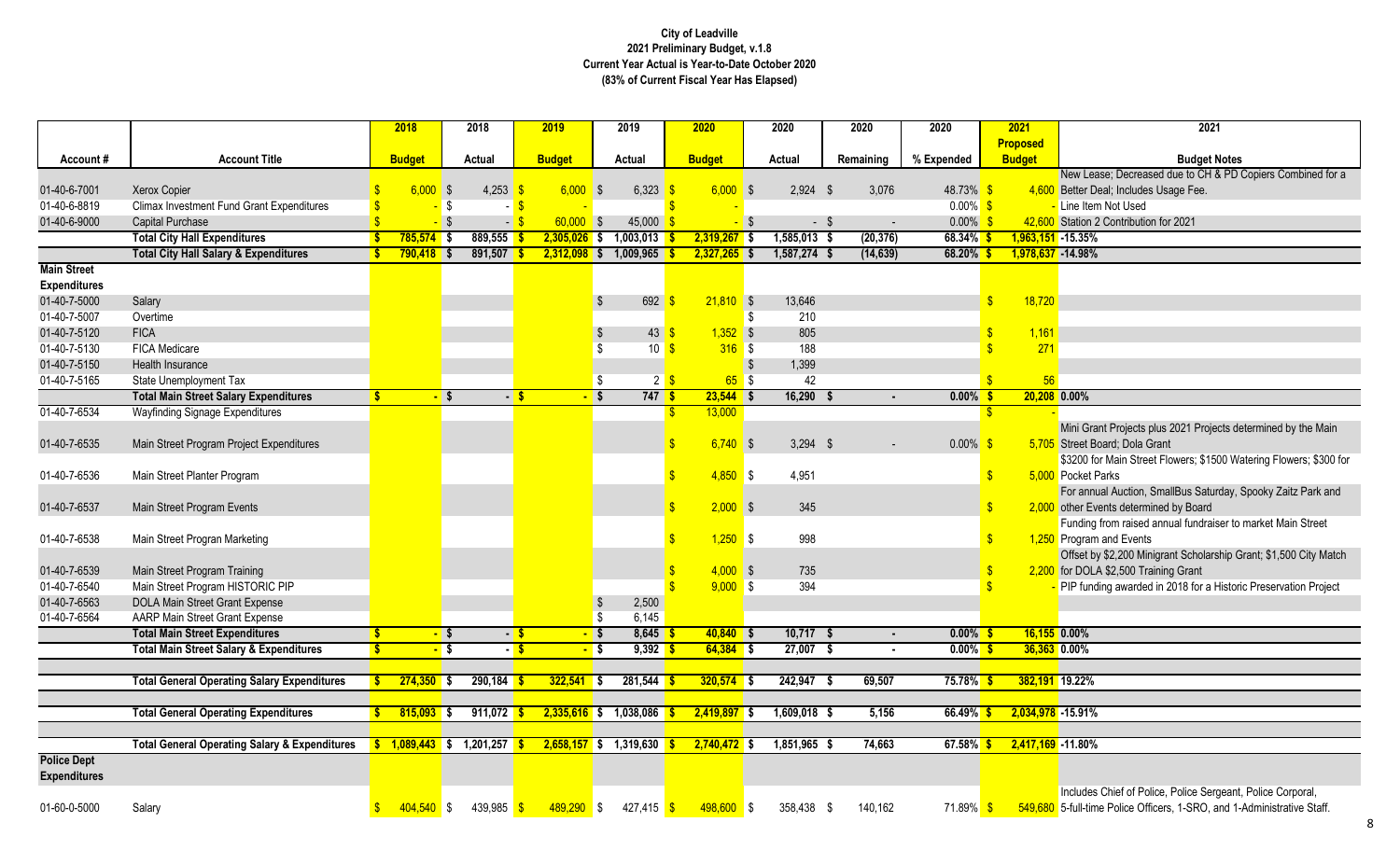d; includes 1- part-time Code Enforcement Officers and 2-Porfficers.

Contracted Services by Leadville Race Series for example

date annualized projection; overtime has exceeded budget rears primarily due to personnel shortages and turnover. geted line item; 2016 Actual is for supplemental pay for olice Chief; 2017 Actual is termination payout for Sergeant

021; Paid only when Officers work the holiday

geted line item; Accrued PTO payout will normally only employee termination.

an's Pension Fund Depleted in ~April 2020 - Robert Pension

administrative staff, part-time and Reserve Officer ation.

Gurrent 2020 Enrollments + (Possible Additions

all full-time officers and Chief @ 8.5% of Salary

Gurrent 2020 Health Plan Enrollees + (Possible Addition

Patrol Vehicles (1st year of 5 Year Lease - Paid 2 months \$25,019) and 2-Police Patrol Vehicles (final 7 Months of 1,859). Additional lease of 2 new Police Patrol Vehicles Peb \$16,940; Lease of 2016 vehicles matures in July; of 5 months;

Increased due to Higher Fuel Costs & More Time Patrolling ts

|              |                                                       |               | 2018          |            | 2018                 | 2019          |           | 2019                             |     | 2020                      |                         | 2020              | 2020      | 2020                 | 2021            | 2021                                                 |
|--------------|-------------------------------------------------------|---------------|---------------|------------|----------------------|---------------|-----------|----------------------------------|-----|---------------------------|-------------------------|-------------------|-----------|----------------------|-----------------|------------------------------------------------------|
|              |                                                       |               |               |            |                      |               |           |                                  |     |                           |                         |                   |           |                      | <b>Proposed</b> |                                                      |
| Account#     | <b>Account Title</b>                                  |               | <b>Budget</b> |            | <b>Actual</b>        | <b>Budget</b> |           | <b>Actual</b>                    |     | <b>Budget</b>             |                         | <b>Actual</b>     | Remaining | % Expended           | <b>Budget</b>   | <b>Budget Notes</b>                                  |
|              |                                                       |               |               |            |                      |               |           |                                  |     |                           |                         |                   |           |                      |                 | Estimated; includes 1- part-time Code Enfo           |
| 01-60-0-5003 | Part-Time Wages                                       |               | $34,060$ \$   |            |                      | $30,600$ \$   |           | 35,857                           |     | $32,640$ \$               |                         | 29,700 \$         | 2,940     | $90.99\%$ \$         |                 | 34,680 Part-Time Officers.                           |
|              |                                                       |               |               |            |                      |               |           |                                  |     |                           |                         |                   |           |                      |                 |                                                      |
| 01-60-0-5004 | <b>Contract Services</b>                              |               |               | - \$       |                      |               | - \$      | $7,415$ \$                       |     | $6,000$ \$                |                         | $-$ \$            | 6,000     | $0.00\%$ \$          |                 | 6,000 Used for Contracted Services by Leadville      |
|              |                                                       |               |               |            |                      |               |           |                                  |     |                           |                         |                   |           |                      |                 | Year-to-date annualized projection; overtim          |
| 01-60-0-5007 | Overtime                                              | $\mathbf{\$}$ | 35,000        | <b>S</b>   | 35,588               | $40,000$ \$   |           | 58,833                           |     | $30,000$ \$               |                         | 35,516 \$         | (5, 516)  | 118.39% \$           |                 | 15,000 in prior years primarily due to personnel she |
|              |                                                       |               |               |            |                      |               |           |                                  |     |                           |                         |                   |           |                      |                 | Non-budgeted line item; 2016 Actual is for           |
|              |                                                       |               |               |            |                      |               |           |                                  |     |                           |                         |                   |           |                      |                 | Acting Police Chief; 2017 Actual is terminat         |
| 01-60-0-5008 | Miscellaneous Wages                                   |               |               | -\$        | 3,015 \$             |               | <b>\$</b> | 2,524                            | -\$ |                           | \$                      | $\sim$            | -\$       | 0.00%                |                 | Dawe.                                                |
| 01-60-0-5010 | <b>Holiday Pay</b>                                    |               |               |            | $\blacksquare$       |               |           |                                  |     |                           | $\sqrt[6]{\frac{1}{2}}$ | $2,741$ \$        | (2,741)   | $0.00\%$ \$          |                 | 3,000 New in 2021; Paid only when Officers work      |
| 01-60-0-5011 | Police Bonus                                          |               |               | -\$        | 3,000 $\frac{1}{5}$  | $3,000$ \$    |           | 4,500                            |     |                           | $\sqrt{3}$              | - \$              |           | 0.00%                |                 |                                                      |
|              |                                                       |               |               |            |                      |               |           |                                  |     |                           |                         |                   |           |                      |                 | Non-budgeted line item; Accrued PTO payo             |
| 01-60-0-5015 | PTO Payout                                            |               |               | $\sqrt{3}$ | 4,053 \$             |               |           | $2,138$ \$                       |     |                           | \$                      | $4,452$ \$        | (4, 452)  | $0.00\%$ \$          |                 | - occur at employee termination.                     |
| 01-60-0-5016 | FTO Pay                                               |               |               | $\sqrt{3}$ |                      |               |           |                                  |     |                           |                         |                   |           | $0.00\%$ \$          |                 | - Line Item no longer used.                          |
| 01-60-0-5031 | Out of Position Pay                                   |               |               | $\sqrt{3}$ |                      |               |           |                                  |     |                           |                         |                   |           | $0.00\%$ \$          |                 | - Line item not used.                                |
|              |                                                       |               |               |            |                      |               |           |                                  |     |                           |                         |                   |           |                      |                 | Policeman's Pension Fund Depleted in ~Ap             |
| 01-60-0-5040 | Policeman's Pension Fund                              |               |               |            |                      |               |           |                                  |     | $23,551$ \$               |                         | 13,563 \$         | 9,988     | $0.00\%$ \$          |                 | 32,095 Warford Pension                               |
|              |                                                       |               |               |            |                      |               |           |                                  |     |                           |                         |                   |           |                      |                 | 6.2% of administrative staff, part-time and I        |
| 01-60-0-5120 | <b>FICA</b>                                           |               | $4,429$ \$    |            | 4,936 \$             | $1,897$ \$    |           | 4,755 \$                         |     | $4,345$ \$                |                         | $4,001$ \$        | 344       | 92.09% \$            |                 | 4,858 compensation.                                  |
| 01-60-0-5130 | FICA Medicare                                         |               | $6,867$ \$    |            | $6,810$ \$           | $8,118$ \$    |           | $7,672$ \$                       |     | $8,225$ \$                |                         | $6,127$ \$        | 2,098     | 74.49% \$            |                 | 8,821 1.45% of all compensation.                     |
|              |                                                       |               |               |            |                      |               |           |                                  |     |                           |                         |                   |           |                      |                 | Based on Current 2020 Enrollments + (Pos             |
| 01-60-0-5140 | 457 Deferred Plan                                     |               | $6,070$ \$    |            | $6,425$ \$           | $7,500$ \$    |           | 4,799                            |     | $6,925$ \$                |                         | $2,665$ \$        | 4,260     | 38.49% \$            |                 | 13,949 Estimate)                                     |
| 01-60-0-5145 | Fire and Police Pension                               |               | $29,471$ \$   |            | $29,025$ \$          | $42,343$ \$   |           | 30,855                           |     | $36,813$ \$               |                         | 24,761 \$         | 12,051    | 67.26% \$            |                 | 43,010 Includes all full-time officers and Chief @ 8 |
|              |                                                       |               |               |            |                      |               |           |                                  |     |                           |                         |                   |           |                      |                 | Based on Current 2020 Health Plan Enrolle            |
| 01-60-0-5150 | Health Insurance                                      |               | $59,207$ \$   |            | 35,815 \$            | $49,138$ \$   |           | 28,425                           |     | $46,479$ \$               |                         | 17,712 \$         | 28,768    | 38.11% \$            |                 | 42,238 Estimates)                                    |
| 01-60-0-5165 | State Unemployment Tax                                |               | $1,316$ \$    |            | 1,451 $\sqrt{s}$     | $1,680$ \$    |           | 1,622 $\sqrt{s}$                 |     | $1,702$ \$                |                         | $1,293$ \$        | 409       | $75.96\%$ \$         |                 | 1,825 .3% of All Compensation                        |
| 01-60-0-6100 | <b>Total Police Department Salary Expenditures</b>    |               | $580,960$ \$  |            | 570,104              | $673,566$ \$  |           | $616,810$ \$<br>$ \frac{8}{3}$   |     | $695,280$ \$              |                         | 500,970<br>39,817 | 194,310   | 72.05% \$            | 755,156 8.61%   |                                                      |
| 01-60-0-6202 | U.S. Department of Justice Grant Expenses<br>Supplies |               | $3,000$ \$    |            | 5,926 $\frac{1}{5}$  | $2,500$ \$    | - \$      | 5,818 $\frac{1}{5}$              |     | $42,896$ \$<br>$3,500$ \$ |                         | 4,602 \$          | (1, 102)  | 131.49% <sup>S</sup> | 3,000           |                                                      |
| 01-60-0-6204 | Postage                                               |               | $300$ \$      |            | $243 \frac{\pi}{2}$  | 150S          |           | $288 \frac{\$}$                  |     | $200$ \$                  |                         | $1 \quad$         | 199       | $0.60\%$ \$          | 100             |                                                      |
|              |                                                       |               |               |            |                      |               |           |                                  |     |                           |                         |                   |           |                      |                 | 3-Police Patrol Vehicles (1st year of 5 Year         |
|              |                                                       |               |               |            |                      |               |           |                                  |     |                           |                         |                   |           |                      |                 | in 2020 \$25,019) and 2-Police Patrol Vehic          |
|              |                                                       |               |               |            |                      |               |           |                                  |     |                           |                         |                   |           |                      |                 | Lease \$11,859). Additional lease of 2 new           |
|              |                                                       |               |               |            |                      |               |           |                                  |     |                           |                         |                   |           |                      |                 | arriving in Feb \$16,940; Lease of 2016 veh          |
| 01-60-0-6209 | Vehicle Lease Payments                                |               | $42,280$ \$   |            | 45,803 \$            | $42,280$ \$   |           | 39,780 $\frac{\text{}}{\text{}}$ |     | $42,280$ \$               |                         | 17,609 \$         | 24,671    | 41.65% \$            |                 | 53,818 Overlap of 5 months;                          |
| 01-60-0-6210 | Vehicle Repairs                                       |               | $2,500$ \$    |            | $2,387$ \$           | $1,850$ \$    |           | 6,748 $\frac{1}{5}$              |     | $1,000$ \$                |                         | 18,614 \$         | (17, 614) | $1861.42\%$ \$       |                 | 3,000 Will need All Terrain Tires on New Vehicles    |
|              |                                                       |               |               |            |                      |               |           |                                  |     |                           |                         |                   |           |                      |                 | (SALY) Increased due to Higher Fuel Costs            |
| 01-60-0-6211 | Gas and Oil                                           |               | $9,000$ \$    |            | 11,324 $\frac{1}{5}$ | $8,550$ \$    |           | 17,060 \$                        |     | $12,000$ \$               |                         | $8,515$ \$        | 3,485     | $70.96\%$ \$         |                 | 12,000 the Streets                                   |
| 01-60-0-6215 | Equipment Repair & Maintenance                        |               | $3,500$ \$    |            | $7,960$ \$           | $3,500$ \$    |           | 3,686 $$$                        |     | $3,500$ \$                |                         | 655 \$            | 2,845     | 18.72% \$            | 1,500           |                                                      |
| 01-60-0-6310 | <b>Education &amp; Conferences</b>                    |               | $1,500$ \$    |            | $(180)$ \$           | $1,500$ \$    |           | $2,186$ \$                       |     | $1,500$ \$                |                         | 1,985 \$          | (485)     | $132.33\%$ \$        |                 | 1,500 SALY                                           |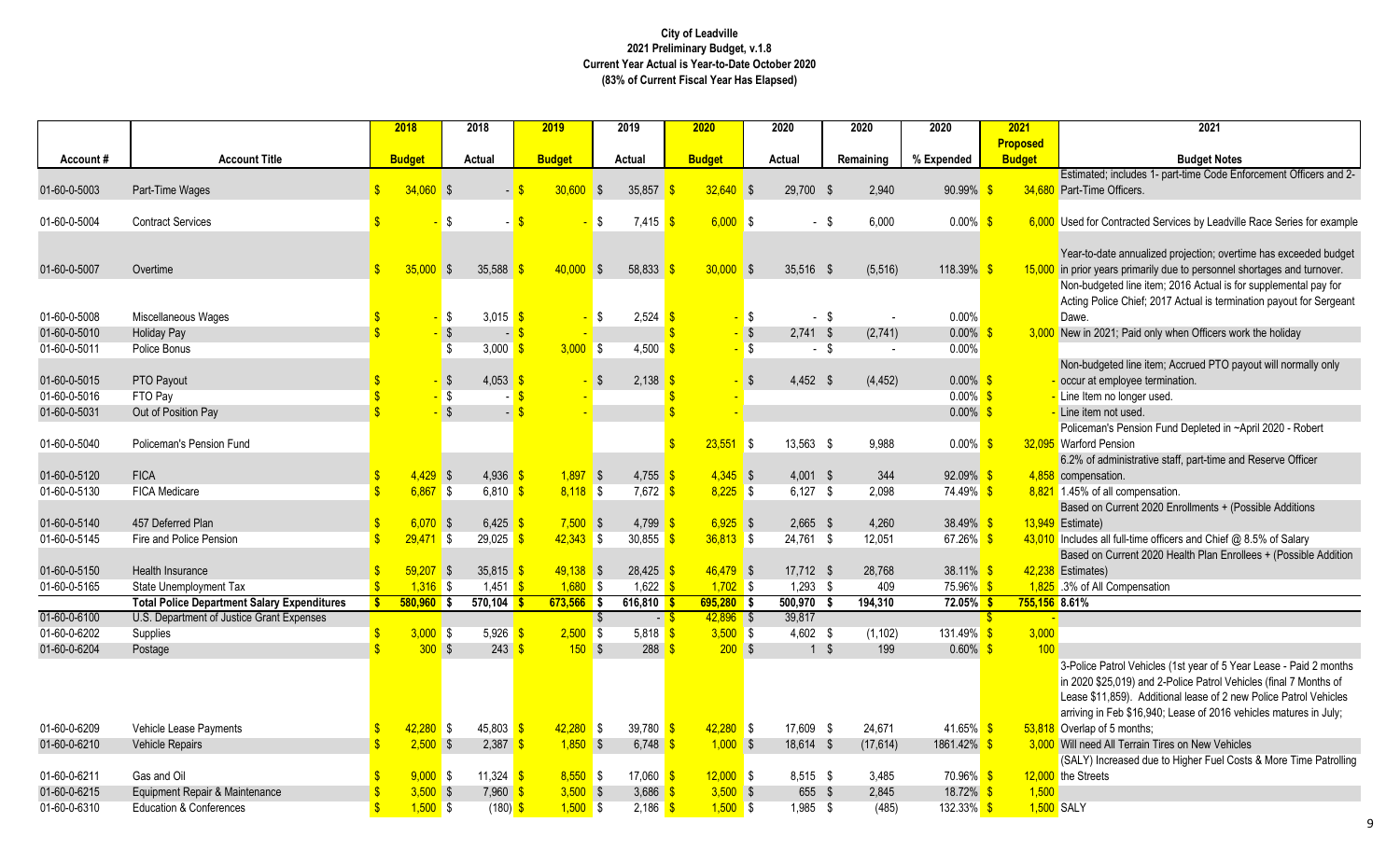### 1 Due to Better System for Computers in Patrol Cars

on-this line item out from Legal Support

Annual Support Fee \$6,217; Peak Performance Contract - Allocated across Departments (PD - \$16,632)<br>Adobe Fees of \$50. Surcharge Revenue 01-300-3400

1 due to all Investigative Expenses in one line item

usage charges for copier (High Country Copiers) @

(2) Breathalyzers - \$950; (3) Less Lethal Shot Guns -

nancial Services @ \$173.95/mo; Upgraded to Better rinter

os \$6200; Body Cams - \$6524/yr Ammortized in a 5 Year

|                     |                                                          |              | 2018          | 2018                    |                          | 2019          |              | 2019          | 2020          |              |            | 2020          |        | 2020                     | 2020                  |               | 2021            | 2021                                        |
|---------------------|----------------------------------------------------------|--------------|---------------|-------------------------|--------------------------|---------------|--------------|---------------|---------------|--------------|------------|---------------|--------|--------------------------|-----------------------|---------------|-----------------|---------------------------------------------|
|                     |                                                          |              |               |                         |                          |               |              |               |               |              |            |               |        |                          |                       |               | <b>Proposed</b> |                                             |
| Account#            | <b>Account Title</b>                                     |              | <b>Budget</b> | <b>Actual</b>           |                          | <b>Budget</b> |              | <b>Actual</b> | <b>Budget</b> |              |            | <b>Actual</b> |        | Remaining                | % Expended            |               | <b>Budget</b>   | <b>Budget N</b>                             |
| 01-60-0-6311        | Travel                                                   |              | $500$ \$      |                         | 590                      | 250S          |              | 2,284         |               | $500$ \$     |            | 2,743         | - \$   | (2, 243)                 | 548.65%               |               | 2,000           |                                             |
| 01-60-0-6312        | Dues & Membership                                        |              | $1,300$ \$    |                         | 1,189 $\frac{1}{5}$      | $1,100$ \$    |              | 886           |               | $1,100$ \$   |            | $1,287$ \$    |        | (187)                    | 117.02% \$            |               |                 | 1,100 SALY                                  |
| 01-60-0-6330        | Telephone                                                |              | $8,000$ \$    |                         | 14,237 \$                | $8,000$ \$    |              | 13,832        |               | $8,000$ \$   |            | 12,209 \$     |        | (4,209)                  | $152.61\%$ \$         |               |                 | 14,000 Increased Due to Better System for   |
| 01-60-0-6340        | <b>Utilities</b>                                         |              | $3,400$ \$    |                         | 1,992 $\frac{\ }{\ }$    | $2,000$ \$    |              | $2,134$ \$    |               | $1,500$ \$   |            | $1,500$ \$    |        | 0                        | $100.00\%$ \$         |               |                 | 1,500 SALY                                  |
| 01-60-0-6401        | Uniforms and Equipment                                   |              | $3,000$ \$    |                         | $6,264$ \$               | $3,000$ \$    |              | $9,587$ \$    |               | $3,000$ \$   |            | $4,283$ \$    |        | (1, 283)                 | 142.76% \$            |               |                 | 3,000 SALY                                  |
| 01-60-0-6403        | Physicals                                                |              | $1,000$ \$    |                         | $1,399$ \$               | $500$ \$      |              | 2,370         |               | $1,300$ \$   |            | 959 \$        |        | 341                      | 73.77% \$             |               |                 | 1,000 Based on a Stable Workforce           |
| 01-60-0-6404        | <b>Psyche Evaluations</b>                                |              | $700$ \$      |                         | $1,355$ $\frac{9}{1}$    | $3,000$ \$    |              | 1,570         |               | $2,000$ \$   |            | $3,150$ \$    |        | (1, 150)                 | $157.50\%$ \$         |               |                 | 1,500 Based on a Stable Workforce           |
| 01-60-0-6405        | Polygraphs                                               |              |               | \$                      |                          |               |              |               |               |              | - \$       |               | $-$ \$ | $\overline{\phantom{a}}$ | $0.00\%$ \$           |               |                 | - Line Item no longer used.                 |
| 01-60-0-6500        | Legal Support for Officers                               |              | $1,500$ \$    |                         | 8,368                    | $2,750$ \$    |              | 7,748         |               | $1,500$ \$   |            | $2,772$ \$    |        | (1, 272)                 | 184.83% \$            |               |                 | 1,500 Legal Support for Officers Only       |
| 01-60-0-6501        | Other Expenses                                           |              |               |                         |                          |               |              |               |               |              |            |               |        |                          |                       | $\sqrt[6]{3}$ |                 | 500 Separate this line item out from Leg    |
|                     |                                                          |              |               |                         |                          |               |              |               |               |              |            |               |        |                          |                       |               |                 |                                             |
|                     |                                                          |              |               |                         |                          |               |              |               |               |              |            |               |        |                          |                       |               |                 | E-Force Annual Support Fee \$6,217          |
| 01-60-0-6550        | Computer Equipment/Maintenance                           |              | $17,842$ \$   |                         | $20,003$ \$              | 18,427        | $\mathsf{S}$ | 19,838        |               | $21,611$ \$  |            | 50,556 \$     |        | (28, 945)                | $233.94\%$ \$         |               |                 | 22,849 \$39,249 - Allocated across Departm  |
| 01-60-0-6551        | <b>Computer Software</b>                                 |              | 600S          |                         | $186$ \$                 | 600           |              |               |               | $600$ \$     |            | $8,188$ \$    |        | (7, 588)                 | 1364.67% <sup>S</sup> |               |                 | 600 Monthly Adobe Fees of \$50.             |
| 01-60-0-6600        | Surcharge - Training                                     |              | $3,000$ \$    |                         | $23,189$ \$              |               | $\sqrt{3}$   | 15,812        |               | $8,000$ \$   |            | $9,747$ \$    |        | (1,747)                  | $0.00\%$ \$           |               |                 | 4,000 Offset by Surcharge Revenue 01-30     |
| 01-60-0-6605        | Lab Analysis                                             |              | $500$ \$      |                         | $330 - $$                | $500$ \$      |              | 1,230         |               | $500$ \$     |            |               | - \$   | 500                      | $0.00\%$              |               |                 | Move to Investigative Expenditures          |
| 01-60-0-6610        | Prisoner Upkeep/Medical Clearance                        |              | $1,500$ \$    |                         | 2,475                    |               | <b>S</b>     | 5,938         |               | $2,750$ \$   |            | $219$ \$      |        | 2,531                    | $0.00\%$ \$           |               | 1,000           |                                             |
| 01-60-0-6615        | Towing                                                   |              | 600S          |                         | 3,700 $$$                | $600$ \$      |              | 3,425         |               | $3,000$ \$   |            | $2,200$ \$    |        | 800                      | $73.33\%$ \$          |               | 3,000           |                                             |
| 01-60-0-6620        | Prisoner Transport                                       |              |               | $\sqrt[6]{\frac{1}{2}}$ | $\overline{\phantom{a}}$ |               |              |               |               |              | $\sqrt{3}$ |               | - \$   | $\overline{\phantom{a}}$ | $0.00\%$ \$           |               |                 | 2,500 Included for 2021                     |
| 01-60-0-6621        | <b>Investigative Expenditures</b>                        |              | $1,000$ \$    |                         | 3,935                    | $1,000$ \$    |              | 7,277         |               | $5,000$ \$   |            | 8,497 \$      |        | (3, 497)                 | $169.95\%$ \$         |               |                 | 6,000 Increased due to all Investigative Ex |
| 01-60-0-6625        | <b>Crime Prevention</b>                                  |              |               | $\sqrt[6]{\frac{1}{2}}$ | $2,212$ \$               |               | $\sqrt{5}$   | 3,595         |               | $1,000$ \$   |            | $1,097$ \$    |        | (97)                     | $0.00\%$ \$           |               | 1,000           |                                             |
| 01-60-0-6640        | <b>Bullet Resistant Vests</b>                            |              | 500           | $\sqrt{3}$              | $1,588$ $\frac{\ }{5}$   | $500$ \$      |              | 6,089         |               | $3,000$ \$   |            | $2,616$ \$    |        | 384                      | 87.20% \$             |               |                 | 1,600 Based on stable Work Force.           |
| 01-60-0-6641        | <b>Bike Patrol</b>                                       |              |               | $\sqrt[6]{3}$           | $-5$                     |               |              |               |               |              | $\sqrt{3}$ |               | - \$   |                          | $0.00\%$ \$           |               |                 | line item not used                          |
| 01-60-0-6642        | Tasers                                                   |              | $1,800$ \$    |                         | 1,728                    | $1,800$ \$    |              | 2,062         |               | $5,760$ \$   |            | $2,955$ \$    |        | 2,805                    | 51.30% \$             |               |                 | 3,000 Annual lease payment for 4-tasers.    |
| 01-60-0-6643        | Ammunition                                               |              |               |                         |                          |               |              |               |               | $2,000$ \$   |            | 789 \$        |        | 1,212                    |                       | $\mathbf{\$}$ |                 | 2,000 SALY                                  |
|                     |                                                          |              |               |                         |                          |               |              |               |               |              |            |               |        |                          |                       |               |                 | Includes usage charges for copier (I        |
| 01-60-0-6901        | <b>Office Equipment Expenditures</b>                     |              | $780$ \$      |                         | 753                      | $780$ \$      |              | 2,919         | -\$           | $2,400$ \$   |            | 5,449 \$      |        | (3,049)                  | $227.05\%$ \$         |               |                 | $1,500$ ~\$65/mo.                           |
|                     |                                                          |              |               |                         |                          |               |              |               |               |              |            |               |        |                          |                       |               |                 | Includes (2) Breathalyzers - \$950; (3      |
| 01-60-0-6902        | <b>Small Equipment</b>                                   |              |               | \$                      | 608                      |               | - \$         | 800           |               |              | - \$       | 645 \$        |        | (645)                    | $0.00\%$ \$           |               |                 | 2,500 \$1200                                |
| 01-60-0-6905        | Seizure Fund Expenditures                                |              |               | \$                      |                          |               |              |               |               |              |            |               |        |                          | $0.00\%$ \$           |               |                 |                                             |
| 01-60-0-6906        | Suppl Budget Appropriation                               |              |               | $\sqrt[6]{\frac{1}{2}}$ | $\sim$                   |               |              |               |               |              |            |               |        |                          | 0.00%                 |               |                 |                                             |
| 01-60-0-6907        | House Lease                                              |              |               |                         |                          |               |              |               |               |              | \$.        | 24,524 \$     |        | (24, 524)                | 0.00%                 |               |                 |                                             |
|                     |                                                          |              |               |                         |                          |               |              |               |               |              |            |               |        |                          |                       |               |                 | Xerox Financial Services @ \$173.9          |
| 01-60-0-7001        | Xerox Copier Lease                                       |              | $1,926$ \$    |                         | $2,001$ \$               | $1,926$ \$    |              | $1,903$ \$    |               | $1,926$ \$   |            | $1,777$ \$    |        | 149                      | $92.27\%$ \$          |               |                 | 2,600 Copier/Printer                        |
|                     |                                                          |              |               |                         |                          |               |              |               |               |              |            |               |        |                          |                       |               |                 | (2) Radios \$6200; Body Cams - \$65         |
| 01-60-0-7003        | <b>Police Capital</b>                                    |              |               | \$                      | 31,440 \$                | $30,000$ \$   |              | 30,397 \$     |               | $17,100$ \$  |            | 12,728 \$     |        | 4,372                    | 74.43% \$             |               | 12,724 Lease    |                                             |
|                     | <b>Total Police Department Expenditures</b>              |              | $111,528$ \$  |                         | $203,004$ \$             | $137,063$ \$  |              | $217,261$ \$  |               | $200,423$ \$ |            | 252,687       |        | (55, 343)                | $126.08\%$ \$         |               |                 | 167,891 -16.23%                             |
|                     | <b>Total Police Department Salary &amp; Expenditures</b> | $\mathbf{s}$ | $692,488$ \$  |                         | 773,107 <mark>\$</mark>  | $810,629$ \$  |              | 834,071 \$    |               | $895,703$ \$ |            | 753,657       |        | 138,967                  | $84.14\%$ \$          |               | 923,048 3.05%   |                                             |
| <b>Street Dept</b>  |                                                          |              |               |                         |                          |               |              |               |               |              |            |               |        |                          |                       |               |                 |                                             |
| <b>Expenditures</b> |                                                          |              |               |                         |                          |               |              |               |               |              |            |               |        |                          |                       |               |                 |                                             |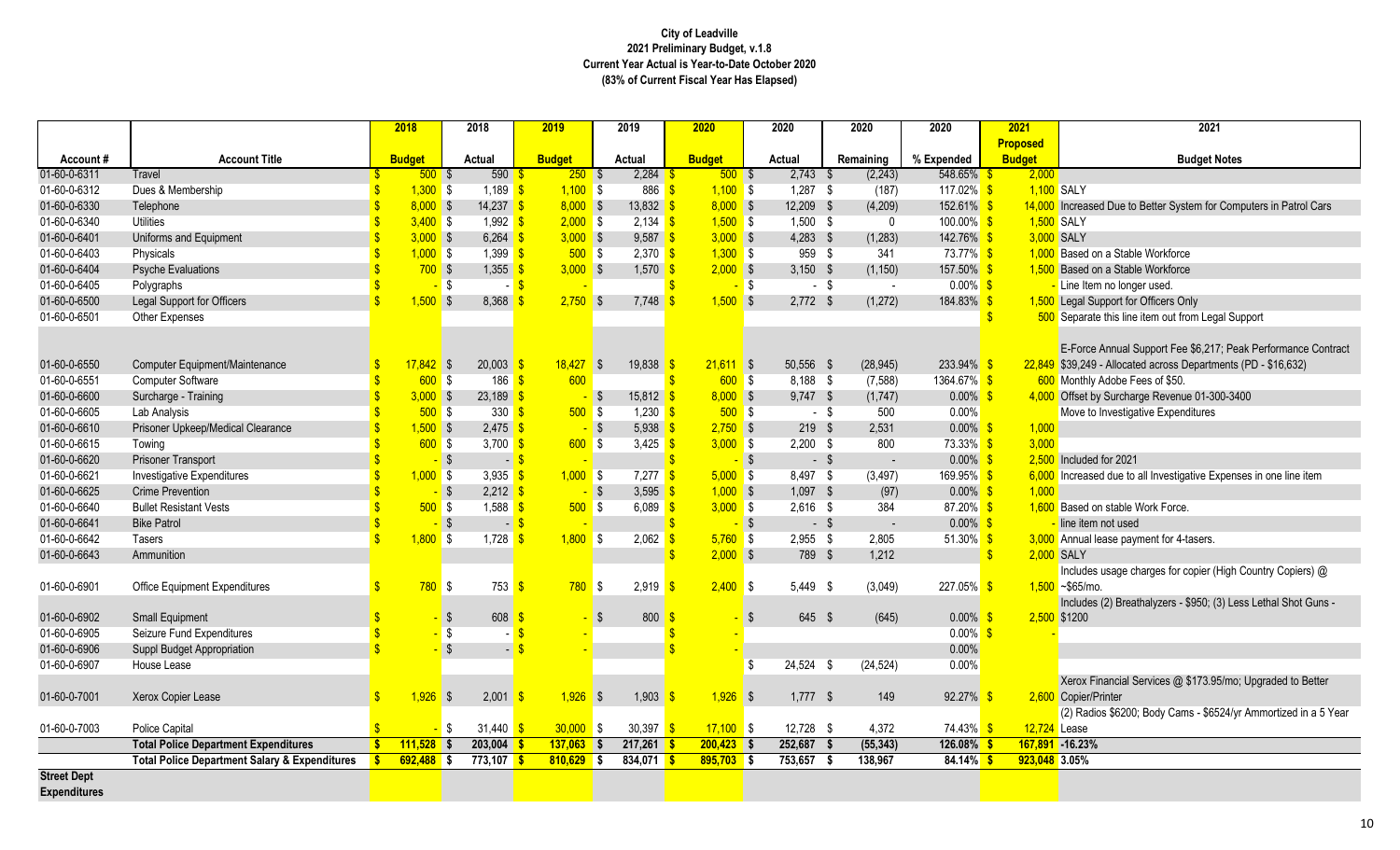ent staffing as of 12/31/2020, includes Street Supervisor, 1c, 5-Drivers/Operators.

1 not used. 2016 Miscellaneous Wages (Actual) was oneout of bonus to Supervisor and Assistant Supervisor. If not worked during holidays, unless snow or other s require it.

geted line item; Accrued PTO payout will normally only employee termination.

d; pay differential for Acting Supervisor

n actual employee coverage as of September 2020 & 2 additional

Gurrent 2020 Health Plan Enrollees + 1 Vacancy

n based on more trash & higher cost of trash bags

urchase payments for Loader (7th year of 7 year lease -) and for Mack Truck (5th year of 5 year lease - \$51,475) Mack Truck (2nd year of 5 year lease-\$45,571). Overlap on New Loader (Approximately 8 months) - \$20,000 d due to the need of tires for vehicles verage winter usage & Higher Fuel Costs et needing more & more Maintenance Less major repairs; much accomplished in past years. ncludes CDOT Traffic Control Class for 2. . Due to Additional Training & Informational Conferences

n is based on annual maintence of lighting

|              |                                                    |              | 2018          |    | 2018                | 2019          |        | 2019                              | 2020          |              |      | 2020        |        | 2020           | 2020          | 2021            | 2021                                                                        |
|--------------|----------------------------------------------------|--------------|---------------|----|---------------------|---------------|--------|-----------------------------------|---------------|--------------|------|-------------|--------|----------------|---------------|-----------------|-----------------------------------------------------------------------------|
|              |                                                    |              |               |    |                     |               |        |                                   |               |              |      |             |        |                |               | <b>Proposed</b> |                                                                             |
| Account#     | <b>Account Title</b>                               |              | <b>Budget</b> |    | Actual              | <b>Budget</b> |        | <b>Actual</b>                     | <b>Budget</b> |              |      | Actual      |        | Remaining      | % Expended    | <b>Budget</b>   | <b>Budget N</b>                                                             |
|              |                                                    |              |               |    |                     |               |        |                                   |               |              |      |             |        |                |               |                 | Permanent staffing as of 12/31/2020                                         |
| 01-70-0-5000 | Salary                                             |              | $260,603$ \$  |    | $237,375$ \$        | $265,485$ \$  |        | 248,819                           |               | $310,280$ \$ |      | 235,114 \$  |        | 75,166         | 75.77% \$     |                 | 348,560 Mechanic, 5-Drivers/Operators.                                      |
| 01-70-0-5007 | Overtime                                           |              | $15,000$ \$   |    | 13,467              | $15,000$ \$   |        | 19,868                            |               | $15,000$ \$  |      | 7,661 \$    |        | 7,340          | 51.07% \$     | 10,000          | Based on 2020 actual amount                                                 |
|              |                                                    |              |               |    |                     |               |        |                                   |               |              |      |             |        |                |               |                 | Line Item not used. 2016 Miscellane                                         |
| 01-70-0-5008 |                                                    |              |               |    | $471$ \$            |               |        |                                   |               |              |      |             |        |                | $0.00\%$ \$   |                 |                                                                             |
|              | Miscellaneous Wages                                |              |               | -S |                     |               |        |                                   |               |              |      |             |        |                |               |                 | time payout of bonus to Supervisor a<br>Normally not worked during holidays |
| 01-70-0-5010 | <b>Holiday Pay</b>                                 |              | $2,000$ \$    |    | $915 \frac{1}{5}$   | $1,500$ \$    |        | 276                               |               | $1,500$ \$   |      | 1,566 \$    |        | (66)           | $104.40\%$ \$ |                 | 1,500 conditions require it.                                                |
| 01-70-0-5011 | <b>Bonus</b>                                       |              |               |    | 2,000               | $2,000$ \$    |        | 3,000                             | - \$          |              | -\$  | $\sim$      | - \$   | $\blacksquare$ | $0.00\%$ \$   |                 |                                                                             |
|              |                                                    |              |               |    |                     |               |        |                                   |               |              |      |             |        |                |               |                 | Non-budgeted line item; Accrued PT                                          |
| 01-70-0-5015 | PTO Pay                                            |              |               |    | $2,101$ \$          |               |        |                                   |               |              | - \$ | 5           |        |                | $0.00\%$ \$   |                 | occur at employee termination.                                              |
| 01-70-0-5031 | Out-of-Position Pay                                |              | $1,600$ \$    |    | $1,375$ \$          | $1,200$ \$    |        | 2,554                             |               | $1,200$ \$   |      | 927         | - \$   | 273            | 77.25% \$     |                 | 900 Estimated; pay differential for Acting                                  |
| 01-70-0-5120 | <b>FICA</b>                                        |              | $17,087$ \$   |    | $15,018$ \$         | $17,557$ \$   |        | 16,090                            |               | $20,335$ \$  |      | 14,691 \$   |        | 5,643          | $72.25\%$ \$  |                 | 22,380 6.2% of all compensation                                             |
| 01-70-0-5130 | FICA Medicare                                      |              | $3,996$ \$    |    | 3,512 $\sqrt{s}$    | $4,106$ \$    |        | 3,763                             | - \$          | $4,756$ \$   |      | $3,436$ \$  |        | 1,320          | 72.25% \$     |                 | 5,234 1.45% of all compensation                                             |
|              |                                                    |              |               |    |                     |               |        |                                   |               |              |      |             |        |                |               |                 | Based on actual employee coverage                                           |
| 01-70-0-5140 | 457 Deferred Plan                                  |              | $5,430$ \$    |    | 9,076               | $10,239$ \$   |        | 10,764                            |               | $18,257$ \$  |      | $6,928$ \$  |        | 11,329         | 37.95% \$     |                 | 10,944 Possible 2 additional                                                |
|              |                                                    |              |               |    |                     |               |        |                                   |               |              |      |             |        |                |               |                 | Based on Current 2020 Health Plan                                           |
| 01-70-0-5150 | Health Insurance                                   |              | $28,905$ \$   |    | 37,947 \$           | $44,402$ \$   |        | 38,799                            |               | $49,463$ \$  |      | $21,168$ \$ |        | 28,295         | 42.80% \$     |                 | 39,060 Estimate                                                             |
| 01-70-0-5165 | State Unemployment Tax                             |              | $782$ \$      |    | $773$ \$            | $850$ \$      |        | $824 \; \;$ \$                    |               | $984$ \$     |      | 736 \$      |        | 248            | 74.79% \$     |                 | 1,083 .3% of All Compensation                                               |
|              | <b>Total Street Department Salary Expenditures</b> | $\mathbf{s}$ | $335,403$ \$  |    | $324,031$ \$        | $362,339$ \$  |        | 344,757                           |               | $421,774$ \$ |      | 292,231     |        | 129,548        | $69.29\%$ \$  | 439,660 4.24%   |                                                                             |
| 01-70-0-6202 | Supplies                                           |              | $4,500$ \$    |    | $3,866$ \$          | $4,500$ \$    |        | $3,864$ \$                        |               | $3,000$ \$   |      | $1,429$ \$  |        | 1,571          | $47.63\%$ \$  |                 | 4,500 Projection based on more trash & hi                                   |
|              |                                                    |              |               |    |                     |               |        |                                   |               |              |      |             |        |                |               |                 |                                                                             |
|              |                                                    |              |               |    |                     |               |        |                                   |               |              |      |             |        |                |               |                 | Lease/Purchase payments for Load                                            |
|              |                                                    |              |               |    |                     |               |        |                                   |               |              |      |             |        |                |               |                 | \$22,390) and for Mack Truck (5th ye                                        |
|              |                                                    |              |               |    |                     |               |        |                                   |               |              |      |             |        |                |               |                 | and add Mack Truck (2nd year of 5)                                          |
| 01-70-0-6209 | Vehicle Lease Payments                             |              | $78,344$ \$   |    | 78,344 \$           | $78,344$ \$   |        | 78,344                            | - \$          | $130,000$ \$ |      | 119,437 \$  |        | 10,563         | $91.87\%$ \$  |                 | 139,436 of Lease on New Loader (Approxima                                   |
| 01-70-0-6210 | Vehicle Repairs                                    |              | $8,000$ \$    |    | $4,173$ \$          | $5,000$ \$    |        | $4,844$ \$                        |               | $5,000$ \$   |      | $3,440$ \$  |        | 1,560          | 68.80% \$     |                 | 8,000 Increased due to the need of tires fo                                 |
| 01-70-0-6211 | Gas and Oil                                        |              | $15,000$ \$   |    | $22,098$ \$         | $15,000$ \$   |        | 29,757                            |               | $20,000$ \$  |      | 18,829 \$   |        | 1,171          | $94.14\%$ \$  | 27,251          | Based average winter usage & High                                           |
| 01-70-0-6215 | Equipment Repair & Maintenance                     |              | $18,000$ \$   |    | $17,617$ \$         | $11,000$ \$   |        | 10,204                            |               | $11,000$ \$  |      | 13,165 \$   |        | (2, 165)       | $119.68\%$ \$ |                 | 14,000 Older fleet needing more & more Ma                                   |
| 01-70-0-6216 | <b>Building Repair &amp; Maintenance</b>           |              | $7,000$ \$    |    | $2,996$ \$          | $4,000$ \$    |        | 16,444                            |               | $4,000$ \$   |      | $3,705$ \$  |        | 295            | $92.63\%$ \$  |                 | 4,000 (SALY) Less major repairs; much ad                                    |
| 01-70-0-6310 | <b>Education &amp; Conferences</b>                 |              | $2,000$ \$    |    | $1,238$ \$          | $1,000$ \$    |        | 1,105                             |               | $2,000$ \$   |      | $272$ \$    |        | 1,728          | $13.60\%$ \$  |                 | 2,000 (SALY) Includes CDOT Traffic Cont                                     |
| 01-70-0-6311 | Travel                                             |              | $300$ \$      |    | 427 <sup>8</sup>    | $500$ \$      |        | $402 \frac{\$}{\$}$               |               | $1,000$ \$   |      | $242$ \$    |        | 758            | $24.17\%$ \$  |                 | 2,000 Increase Due to Additional Training                                   |
| 01-70-0-6330 | Telephone                                          | \$           | $2,000$ \$    |    | $2,060$ \$          | $2,000$ \$    |        | $2,260$ \$                        |               | $2,000$ \$   |      | $1,923$ \$  |        | 77             | $96.16\%$ \$  |                 | $2,000$ SALY                                                                |
| 01-70-0-6340 | Utilities                                          |              | $10,600$ \$   |    | 8,986 $$$           | $8,200$ \$    |        | 9,471 <mark>\$</mark>             |               | $8,200$ \$   |      | $6,391$ \$  |        | 1,809          | 77.94% \$     |                 | 8,200 Estimated                                                             |
| 01-70-0-6341 | <b>Street Lighting</b>                             |              | $2,000$ \$    |    | 5,281 $\frac{\$}{}$ | $2,000$ \$    |        | 5,350 \$                          |               | $13,000$ \$  |      | 644 \$      |        | 12,356         | $4.96\%$ \$   |                 | 4,000 Projection is based on annual mainte                                  |
| 01-70-0-6345 | Landfill                                           |              |               | \$ | $30\frac{1}{5}$     |               | $-$ \$ | - <mark>\$</mark>                 |               | $2,000$ \$   |      |             | $-$ \$ | 2,000          | $0.00\%$ \$   | 2,000           |                                                                             |
| 01-70-0-6401 | Uniform Allowance                                  |              | $4,200$ \$    |    | 3,536 $$$           | $4,200$ \$    |        | 3,610 $\frac{\text{S}}{\text{S}}$ |               | $5,600$ \$   |      | $1,583$ \$  |        | 4,017          | $28.26\%$ \$  |                 | $5,600$ 7 Employees x \$800                                                 |
| 01-70-0-6403 | Physicals and Tests                                |              | $1,200$ \$    |    | $1,090$ \$          | $1,000$ \$    |        | $1,636$ \$                        |               | $1,000$ \$   |      | $1,108$ \$  |        | (108)          | 110.82% \$    |                 | 1,000 Based on stable work force.                                           |
| 01-70-0-6404 | Safety Equipment                                   |              | $800$ \$      |    | 673 $$$             | $800$ \$      |        | $230 \frac{\text{S}}{\text{S}}$   |               | $800$ \$     |      | 487 \$      |        | 313            | 60.87% \$     |                 | 800 Estimated.                                                              |
| 01-70-0-6501 | Other Expenses                                     |              | $500$ \$      |    | 4,666 $$$           | $200$ \$      |        | $1,026$ \$                        |               | 200S         |      | 875 \$      |        | (675)          | 437.40% \$    |                 | 500 Mainly Classified Ads.                                                  |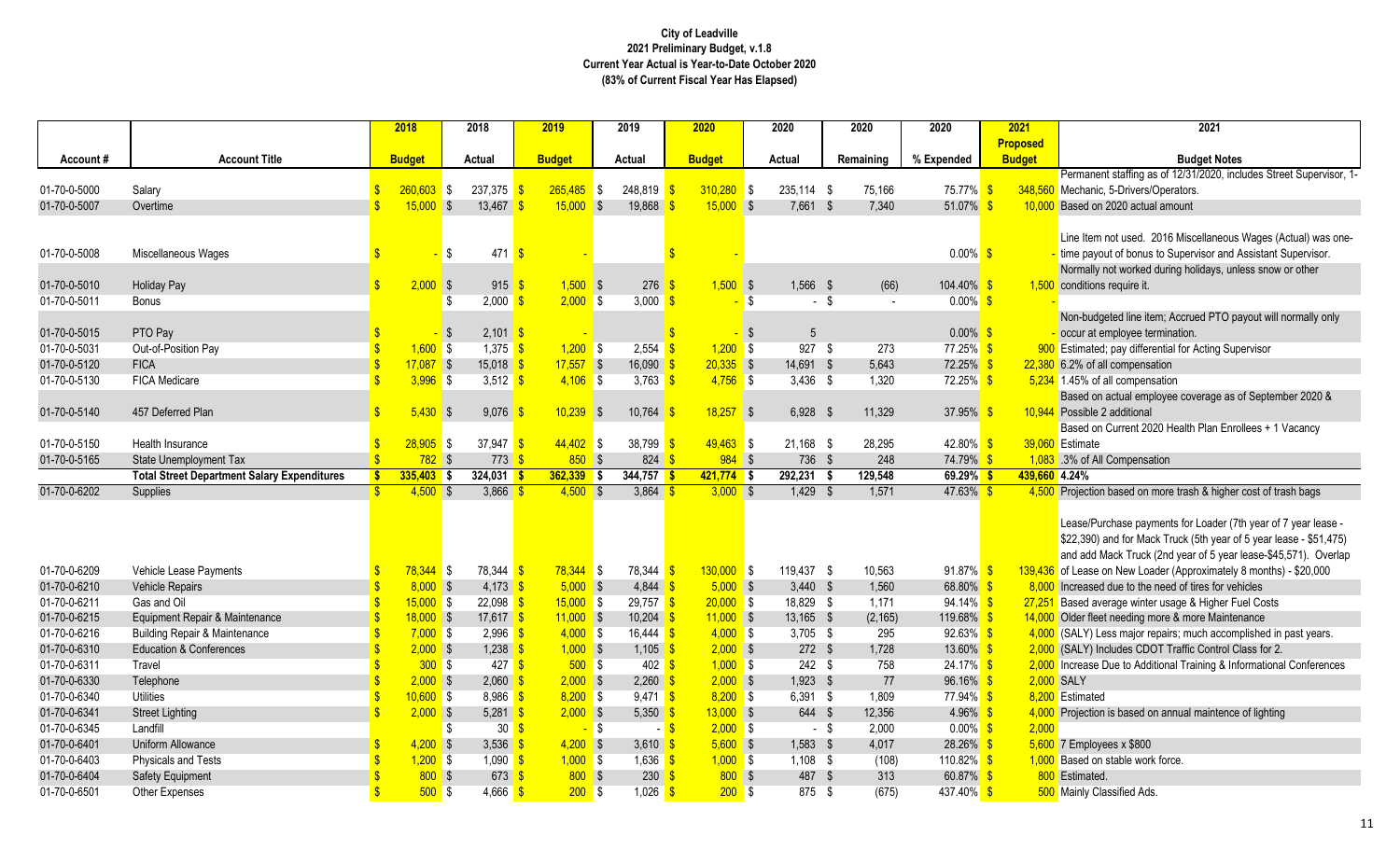rformance Contract \$39,249 - Allocated across ents (SD - \$1,638); 1 new computer  $\&$  ink for printer

d based on 2020 amount. Snow hauling for Ski Jouring.

d due to the need of tool Boxes for F250's

for Loader-\$40,000; Sand Box for F250-\$5000

Cost of Street Paving with Leadville Sanitation and Parkville 150,000; Sidewalks between 9th & 12th - \$50,000

new Street Signs + parking signage (\$5K) safer design of chains (\$6k), Cutting Edges for Loader and (\$4k); Asphalt (\$4k) Striping materials for parking

jer @ 30hrs; 1 Asst Manager @ 30hrs; Part Time Total of

lgeted line item. City Personnel Policy permits only 40 cumulation. Payout will normally only occur at employee on.

geted line item; Accrued PTO payout will normally only employee termination.

actual employee coverage as of Sept 2020 & One Addition

i Current 2020 Health Plan Enrollees<br>I Compensation

|                       |                                                          | 2018                     |                           | 2018                     | 2019          |     | 2019                            | 2020          | 2020          | 2020      | 2020                   | 2021            | 2021                                              |
|-----------------------|----------------------------------------------------------|--------------------------|---------------------------|--------------------------|---------------|-----|---------------------------------|---------------|---------------|-----------|------------------------|-----------------|---------------------------------------------------|
|                       |                                                          |                          |                           |                          |               |     |                                 |               |               |           |                        | <b>Proposed</b> |                                                   |
| Account#              | <b>Account Title</b>                                     | <b>Budget</b>            |                           | <b>Actual</b>            | <b>Budget</b> |     | Actual                          | <b>Budget</b> | <b>Actual</b> | Remaining | % Expended             | <b>Budget</b>   | <b>Budget Notes</b>                               |
|                       |                                                          |                          |                           |                          |               |     |                                 |               |               |           |                        |                 | Peak Performance Contract \$39,249 - Allo         |
| 01-70-0-6550          | Computer Equipment/Maintenance                           | $1,560$ \$               |                           | $2,060$ \$               | $1,638$ \$    |     | 2,623                           | $1,665$ \$    | $1,941$ \$    | (276)     | 116.57% \$             |                 | $2,500$ Departments (SD - \$1,638); 1 new compute |
|                       |                                                          |                          |                           |                          |               |     |                                 |               |               |           |                        |                 |                                                   |
| 01-70-0-6800          | <b>Contract Snow Removal</b>                             | $1,000$ \$               |                           | 595                      | $1,000$ \$    |     | 28,050                          | $1,000$ \$    | $1,358$ \$    | (358)     | $135.75\%$ \$          |                 | 1,500 Increased based on 2020 amount. Snow h      |
| 01-70-0-6901          | <b>Office Equipment Expenditures</b>                     |                          | - \$                      | $\sim$                   |               |     |                                 |               |               |           | $0.00\%$ \$            |                 | nil                                               |
| 01-70-0-6902          | Small Equipment                                          | $5,500$ \$               |                           | 5,924                    | $2,800$ \$    |     | 3,104                           | $2,800$ \$    | $3,064$ \$    | (264)     | 109.41% <sup>S</sup>   |                 | 4,000 Increased due to the need of tool Boxes for |
| 01-70-0-6906          | Suppl Budget Appropriation                               |                          | - \$                      | $\sim$                   |               |     |                                 |               |               |           | $0.00\%$ \$            |                 |                                                   |
| 01-70-0-6910          | <b>Weed Mitigation Expense</b>                           | $1,500$ \$               |                           | 1,149                    | 1,000         |     |                                 | $1,000$ \$    | 155 \$        | 845       | $15.49\%$ \$           |                 | $1,000$ (SALY)                                    |
| 01-70-0-7003          | <b>Street Capital</b>                                    |                          | -\$                       | 32,355                   | $31,500$ \$   |     | 30,590                          | $61,500$ \$   | $42,143$ \$   | 19,357    | 68.52% \$              |                 | 45,000 U-Blade for Loader-\$40,000; Sand Box for  |
|                       |                                                          |                          |                           |                          |               |     |                                 |               |               |           |                        |                 |                                                   |
|                       |                                                          |                          |                           |                          |               |     |                                 |               |               |           |                        |                 | Shared Cost of Street Paving with Leadville       |
| 01-70-0-7200          | Leadville Paving                                         |                          | \$                        | $27,061$ \$              | $8,000$ \$    |     | 44,595                          | $200,000$ \$  | 8,708 \$      | 191,292   | $4.35\%$ \$            |                 | 200,000 Water \$150,000; Sidewalks between 9th &  |
| 01-70-0-7201          | Pans                                                     | $3,000$ \$               |                           | $21 \overline{\text{S}}$ | $3,000$ \$    |     | $1,000$ \$                      | $3,000$ \$    | $-$ \$        | 3,000     | $0.00\%$ \$            |                 | 3,000 SALY                                        |
| 01-70-0-7210          | <b>Street Signage</b>                                    | $4,000$ \$               |                           | $6,568$ \$               | $4,000$ \$    |     | 5,628                           | $10,000$ \$   | $3,441$ \$    | 6,559     | 34.41% $\frac{\$}{\$}$ |                 | 10,000 Includes new Street Signs + parking signag |
|                       |                                                          |                          |                           |                          |               |     |                                 |               |               |           |                        |                 | Better & safer design of chains (\$6k), Cutti     |
|                       |                                                          |                          |                           |                          |               |     |                                 |               |               |           |                        |                 | (\$5k), Sand (\$4k); Asphalt (\$4k) Striping m    |
| 01-70-0-7255          | <b>Street Materials</b>                                  | $15,000$ \$              |                           | 16,222 \$                | $10,000$ \$   |     | 15,722                          | $20,000$ \$   | 26,030 \$     | (6,030)   | $130.15\%$ \$          |                 | $22,000$ (\$10K)                                  |
|                       | <b>Total Street Department Expenditures</b>              | $186,004$ \$             |                           | 249,037                  | $200,682$ \$  |     | 299,857                         | $509,765$ \$  | 260,368       | 249,397   | $51.08\%$ \$           |                 | 514,287 0.89%                                     |
|                       | <b>Total Street Department Salary &amp; Expenditures</b> | $521,407$ \$             |                           | $573,068$ \$             | 563,021       | ∎ s | $644,614$ \$                    | $931,539$ \$  | 552,599       | 378,945   | $59.32\%$ \$           |                 | 953,947 2.41%                                     |
| <b>Animal Shelter</b> |                                                          |                          |                           |                          |               |     |                                 |               |               |           |                        |                 |                                                   |
| <b>Expenditures</b>   |                                                          |                          |                           |                          |               |     |                                 |               |               |           |                        |                 |                                                   |
|                       |                                                          |                          |                           |                          |               |     |                                 |               |               |           |                        |                 | 1 Manager @ 30hrs; 1 Asst Manager @ 30            |
| 01-80-0-5000          | Salary                                                   | $57,722$ \$              |                           | $60,213$ \$              | $76,191$ \$   |     | 83,797                          | $100,512$ \$  | 77,514 \$     | 22,998    | 77.12% \$              | 105,298 52hrs   |                                                   |
| 01-80-0-5007          | Overtime                                                 | $2,100$ \$               |                           | $1,606$ \$               | $2,100$ \$    |     | 1,951                           | $2,100$ \$    | $2,251$ \$    | (151)     | 107.18% \$             |                 | New Staff Schedule Shoud Avoid Overtime           |
| 01-80-0-5008          | Miscellaneous Wages                                      |                          | - \$                      |                          |               |     |                                 |               | \$<br>95      |           | $0.00\%$ \$            |                 | Non-budgeted line item                            |
|                       |                                                          |                          |                           |                          |               |     |                                 |               |               |           |                        |                 | Non-budgeted line item. City Personnel Po         |
|                       |                                                          |                          |                           |                          |               |     |                                 |               |               |           |                        |                 | hours accumulation. Payout will normally o        |
| 01-80-0-5009          | Comp Time Used                                           |                          | \$                        |                          |               |     |                                 |               |               |           | $0.00\%$ \$            |                 | - termination.                                    |
| 01-80-0-5010          | <b>Holiday Pay</b>                                       | $1,000$ \$               |                           | $600 \frac{1}{5}$        | $1,000$ \$    |     | 204                             | $1,000$ \$    | 66 \$         | 934       | 6.58%                  |                 | 1,000 SALY                                        |
| 01-80-0-5011          | <b>Bonus</b>                                             |                          | -\$                       | $2,000$ \$               | $2,000$ \$    |     | 1,100                           |               |               |           | 0.00%                  |                 |                                                   |
|                       |                                                          |                          |                           |                          |               |     |                                 |               |               |           |                        |                 | Non-budgeted line item; Accrued PTO paye          |
| 01-80-0-5015          | PTO Payout                                               |                          | $\boldsymbol{\mathsf{S}}$ | 851 \$                   |               |     |                                 |               |               |           | $0.00\%$ \$            |                 | occur at employee termination.                    |
| 01-80-0-5120          | <b>FICA</b>                                              | $2,776$ \$               |                           | 3,153 $\frac{1}{5}$      | $2,390$ \$    |     | $4,217$ \$                      | $5,531$ \$    | $4,231$ \$    | 1,300     | 76.50% \$              |                 | $6,590$ 6.2%                                      |
| 01-80-0-5130          | FICA - Medicare                                          | $882$ \$                 |                           | 872 $\frac{\$}{}$        | $1,150$ \$    |     | 1,184 $\frac{1}{5}$             | $1,502$ \$    | $1,143$ \$    | 360       | 76.07% \$              |                 | 1,541 1.45%                                       |
|                       |                                                          |                          |                           |                          |               |     |                                 |               |               |           |                        |                 | Based on actual employee coverage as of           |
| 01-80-0-5140          | 457 Deferred Plan                                        | $1,920$ \$               |                           | $1,906$ \$               | $3,924$ \$    |     | 2,146 $\frac{\text{}}{\text{}}$ | $2,621$ \$    | $2,213$ \$    | 408       | 84.42% \$              |                 | 3,326 Possible Addition                           |
| 01-80-0-5145          | Fire and Police Pension                                  | $1,284$ \$               |                           | 709 \$                   | $1,104$ \$    |     | $1,097$ \$                      | $1,152$ \$    | 900 \$        | 252       | 78.11% \$              |                 | - Line Item no longer used                        |
| 01-80-0-5150          | Health Insurance                                         | $8,668$ \$               |                           | 13,039 <mark>\$</mark>   | $14,204$ \$   |     | 14,583 <mark>\$</mark>          | 617S          | $2,175$ \$    | (1, 558)  | 352.50% \$             |                 | 7,532 Based on Current 2020 Health Plan Enrolle   |
| 01-80-0-5165          | State Unemployment Tax                                   | $182$ \$                 |                           | $196$ \$                 | $238$ \$      |     | $261$ \$                        | $311$ \$      | $240$ \$      | 71        | $77.27\%$ \$           |                 | 319 .3% of All Compensation                       |
|                       | <b>Total Animal Shelter Salary Expenditures</b>          | $76,534$ \$              |                           | $85,143$ \$              | $104,301$ \$  |     | $110,541$ \$                    | $115,346$ \$  | $90,826$ \$   | 24,614    | $78.74\%$ \$           |                 | 125,607 8.90%                                     |
| 01-80-0-6202          | Supplies                                                 | $\sqrt{3}$<br>$1,750$ \$ |                           | $1,648$ \$               | $1,750$ \$    |     | $2,870$ \$                      | $2,000$ \$    | $1,982$ \$    | 18        | $99.08\%$ \$           | 2,000           |                                                   |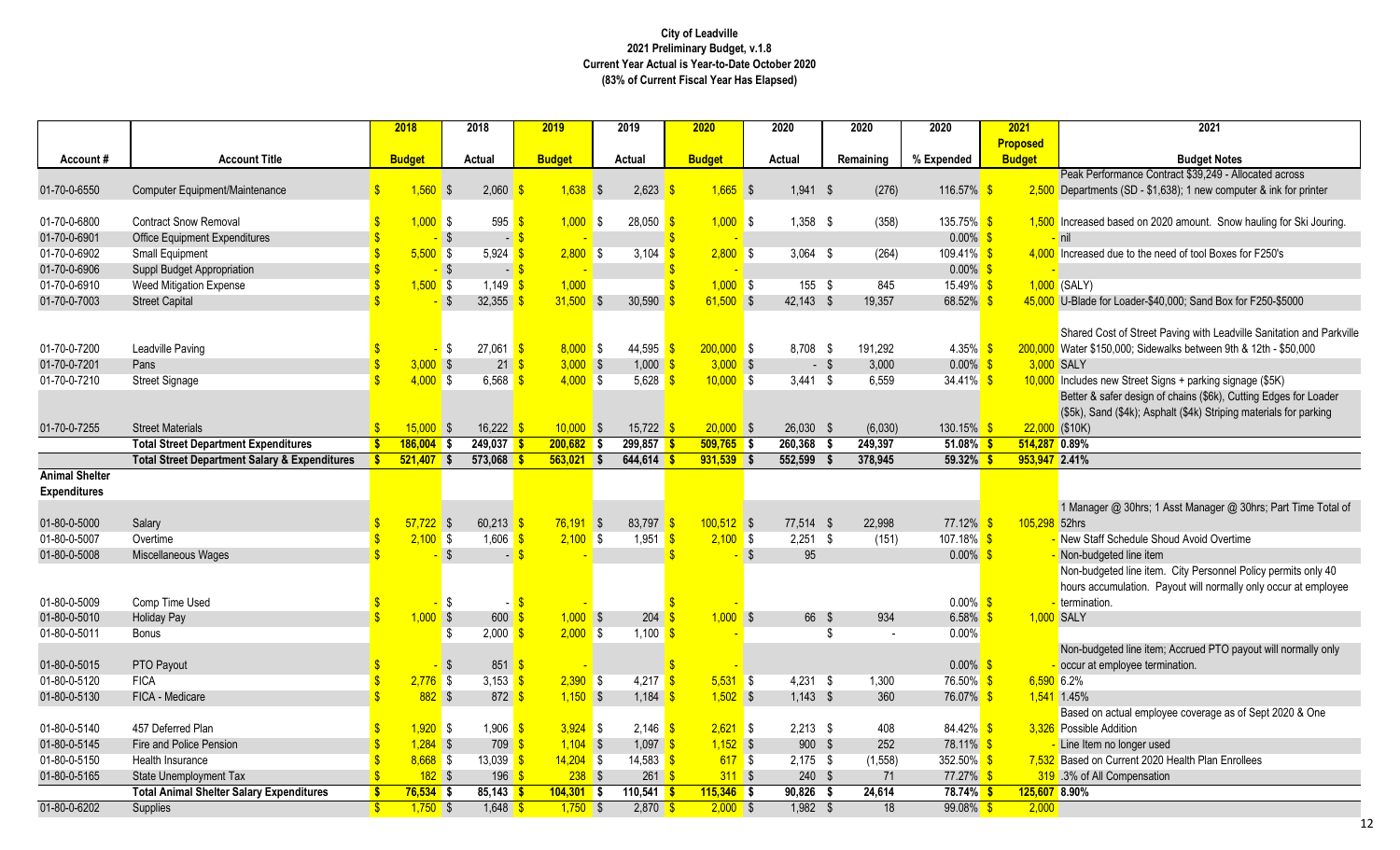License Renewal - Animal Care Facility, Department of  $re$ 

ed, based on CIRSA 2021 Rate Quote \$101,471 (A/S on - \$3,521); and Pinnacol Rates TBD ~104,754 (A/S on - \$2,409); Added 1,000 for deductibles rformance Contract \$39249 - Allocated across ents (AS - \$1638); Caselle Support Fee \$816

Bost Estate Donation of \$16351.13 in 2019 (in deferred

|                       |                                                       |               | 2018           |               | 2018                       |        | 2019           |     | 2019                         |                    | 2020           | 2020           |        | 2020      | 2020          | 2021                             | 2021                                        |
|-----------------------|-------------------------------------------------------|---------------|----------------|---------------|----------------------------|--------|----------------|-----|------------------------------|--------------------|----------------|----------------|--------|-----------|---------------|----------------------------------|---------------------------------------------|
| Account#              | <b>Account Title</b>                                  |               | <b>Budget</b>  |               | Actual                     |        | <b>Budget</b>  |     | <b>Actual</b>                |                    | <b>Budget</b>  | <b>Actual</b>  |        | Remaining | % Expended    | <b>Proposed</b><br><b>Budget</b> | <b>Budget N</b>                             |
| 01-80-0-6204          | Postage                                               |               |                | -\$           |                            | $-$ \$ |                |     |                              |                    |                |                |        |           | $0.00\%$ \$   |                                  |                                             |
| 01-80-0-6209          | Vehicle Lease Payments                                |               |                | $\sqrt[6]{3}$ | $-$ \$                     |        |                |     |                              |                    |                |                |        |           | $0.00\%$ \$   |                                  | Line Item no longer used.                   |
| 01-80-0-6210          | Vehicle Repairs                                       |               | $750$ \$       |               |                            | $-$ \$ | $750$ \$       |     | 85                           | $\mathbf{\hat{s}}$ | $750$ \$       | $1,287$ \$     |        | (537)     | $171.59\%$ \$ | 750                              |                                             |
| 01-80-0-6211          | Gas and Oil                                           |               | $500$ \$       |               | $1,963$ \$                 |        | $500$ \$       |     | $899 - $$                    |                    | $720$ \$       | 360 \$         |        | 360       | 49.96% \$     | 720                              |                                             |
| 01-80-0-6216          | <b>Building Maintenance</b>                           |               | $3,000$ \$     |               | 3,047 \$                   |        | $3,000$ \$     |     | 866                          |                    | $5,000$ \$     | 622 \$         |        | 4,378     | $12.43\%$ \$  |                                  | 5,000 SALY                                  |
| 01-80-0-6310          | <b>Education and Conferences</b>                      |               | $750$ \$       |               | 18 <sup>8</sup>            |        | $750$ \$       |     | $421 - $$                    |                    | $250$ \$       | 180 \$         |        | 71        | $71.80\%$ \$  | 250                              |                                             |
| 01-80-0-6311          | Travel                                                |               | $50°$ \$       |               | 272 <sup>8</sup>           |        | $50°$ \$       |     | $449$ \$                     |                    | $250$ \$       |                | $-$ \$ | 250       | $0.00\%$ \$   | 250                              |                                             |
|                       |                                                       |               |                |               |                            |        |                |     |                              |                    |                |                |        |           |               |                                  | Annual License Renewal - Animal C           |
| 01-80-0-6312          | Memberships                                           |               | $350$ \$       |               | $420 \frac{1}{5}$          |        | $350$ \$       |     | $350 - $$                    |                    | $350$ \$       | 640 \$         |        | (290)     | $182.83\%$ \$ |                                  | 350 Agriculture                             |
| 01-80-0-6330          | Telephone                                             |               | $1,100$ \$     |               | 1,180 $\frac{1}{5}$        |        | $1,100$ \$     |     | $1,419$ \$                   |                    | $1,100$ \$     | $1,023$ \$     |        | 77        | $93.00\%$ \$  | 1,100                            |                                             |
| 01-80-0-6331          | <b>Internet Animal Shelter</b>                        |               | $1,080$ \$     |               | $548$ \$                   |        | $1,080$ \$     |     | $648$ \$                     |                    | $1,000$ \$     | 519 \$         |        | 481       | $51.93\%$ \$  | 1,000                            |                                             |
| 01-80-0-6340          | <b>Utilities</b>                                      |               | $3,750$ \$     |               | 3,227 $\frac{1}{5}$        |        | $3,750$ \$     |     | 4,366 $$$                    |                    | $3,750$ \$     | 2,949 \$       |        | 801       | $78.63\%$ \$  | 3,750                            |                                             |
| 01-80-0-6401          | Uniform Allowance                                     |               |                |               |                            |        |                |     | $100 \frac{1}{5}$            |                    | $750$ \$       | $20*$          |        | 730       | $0.00\%$ \$   | 750                              |                                             |
| 01-80-0-6501          | Other Expenses                                        |               |                | -\$           | $326$ $\sqrt{\frac{6}{5}}$ |        |                | -\$ | $1,423$ $\sqrt{\frac{6}{5}}$ |                    | $500$ \$       | 797            | \$     | (297)     | $0.00\%$ \$   | 500                              |                                             |
| 01-80-0-6505          | <b>Animal Expenses</b>                                |               | $9,500$ \$     |               | $8,134$ \$                 |        | $9,500$ \$     |     | 11,578 $\frac{1}{5}$         |                    | $9,500$ \$     | 4,529 \$       |        | 4,971     | $47.67\%$ \$  | 9,500                            |                                             |
|                       |                                                       |               |                |               |                            |        |                |     |                              |                    |                |                |        |           |               |                                  | Estimated, based on CIRSA 2021 R            |
|                       |                                                       |               |                |               |                            |        |                |     |                              |                    |                |                |        |           |               |                                  | Allocation - \$3,521); and Pinnacol R       |
| 01-80-0-6520          | Insurance                                             |               |                | \$            | 4,099 $\frac{\ }{5}$       |        |                | l S | 3,428                        | -\$                | $7,191$ \$     | 7,464 \$       |        | (273)     | $0.00\%$ \$   |                                  | 6,930 Allocation - \$2,409); Added 1,000 fo |
|                       |                                                       |               |                |               |                            |        |                |     |                              |                    |                |                |        |           |               |                                  | Peak Performance Contract \$39249           |
| 01-80-0-6550          | Computer Equipment/Maintenance                        |               | $1,596$ \$     |               | $1,701$ \$                 |        | $1,637$ \$     |     | $2,550$ \$                   |                    | $1,635$ \$     | $2,725$ \$     |        | (1,090)   | $166.65\%$ \$ |                                  | 2,454 Departments (AS - \$1638); Caselle    |
| 01-80-0-6901          | <b>Office Equipment Expenditures</b>                  |               | 150S           |               | 48                         | -\$    | 150S           |     | 266                          | - \$               | 150S           | $523$ \$       |        | 100       | 348.65% \$    | 150                              |                                             |
|                       |                                                       |               |                |               |                            |        |                |     |                              |                    |                |                |        |           |               |                                  | Barbara Bost Estate Donation of \$1         |
| 01-80-0-7003          | Animal Shelter Capital                                |               |                | -S            |                            |        |                |     |                              | $-$ \$             | $16,351$ \$    |                | $-$ \$ | 16,351    | $0.00\%$ \$   |                                  | revenue)                                    |
|                       | <b>Total Animal Shelter Expenditures</b>              |               | $24,326$ \$    |               | $26,631$ \$                |        | $24,367$ \$    |     | $31,718$ \$                  |                    | $51,247$ \$    | 25,618         | -\$    | 26,102    | $49.99\%$ \$  |                                  | 35,454 -30.82%                              |
|                       | <b>Total Animal Shelter Salary &amp; Expenditures</b> |               | $100,860$ \$   |               | $111,774$ \$               |        | $128,668$ \$   |     | $142,259$ \$                 |                    | $166,593$ \$   | $116,444$ \$   |        | 50,716    | $69.90\%$ \$  | $161,061 -3.32%$                 |                                             |
|                       |                                                       |               |                |               |                            |        |                |     |                              |                    |                |                |        |           |               |                                  |                                             |
|                       | <b>Total General Fund Expenditures</b>                |               | $2,404,198$ \$ |               | 2,659,205                  |        | $4,160,474$ \$ |     | 2,940,574                    |                    | 4,734,307 \$   | $3,274,665$ \$ |        | 643,291   | 69.17%        | 4,455,225 -5.89%                 |                                             |
|                       |                                                       |               |                |               |                            |        |                |     |                              |                    |                |                |        |           |               |                                  |                                             |
|                       | <b>Net Revenue Over Expenditures</b>                  | S             | 0 <sup>5</sup> |               | 196,945 \$                 |        | <u>- S</u>     |     | $545,155$ \$                 |                    | 0 <sup>5</sup> | 9,356          |        | 153,916   |               | \$<br>$\mathbf{0}$               |                                             |
| <b>Police Pension</b> |                                                       |               |                |               |                            |        |                |     |                              |                    |                |                |        |           |               |                                  |                                             |
| <b>Fund</b>           |                                                       |               |                |               |                            |        |                |     |                              |                    |                |                |        |           |               |                                  |                                             |
| <b>Police Pension</b> |                                                       |               |                |               |                            |        |                |     |                              |                    |                |                |        |           |               |                                  |                                             |
| <b>Fund Revenue</b>   |                                                       |               |                |               |                            |        |                |     |                              |                    |                |                |        |           |               |                                  |                                             |
| 03-2900               | Transfer from Police Pension Fund Balance             |               | $29,403$ \$    |               | $27,806$ \$                |        | $28,014$ \$    |     | $27,432$ \$                  |                    | $3,882$ \$     |                | $-$ \$ | 3,882     | 0.00%         |                                  |                                             |
| 03-300-3506           | Earnings on Deposit - Peoples Bank                    |               | $2,693$ \$     |               | 4,289 $\frac{\epsilon}{2}$ |        | $4,082$ \$     |     | 4,663 $\frac{1}{5}$          |                    | $4,663$ \$     | 454 \$         |        | 4,209     | 9.74%         |                                  | Non-Budgeted Line Item                      |
|                       | <b>Total Police Pension Fund Revenue</b>              |               | $32,096$ \$    |               | 32,095 \$                  |        | $32,096$ \$    |     | 32,095 \$                    |                    | $8,545$ \$     | $454$ \$       |        | 8,091     | $5.32\%$ \$   |                                  |                                             |
| <b>Police Pension</b> |                                                       |               |                |               |                            |        |                |     |                              |                    |                |                |        |           |               |                                  |                                             |
| Fund                  |                                                       |               |                |               |                            |        |                |     |                              |                    |                |                |        |           |               |                                  |                                             |
| <b>Expenditures</b>   |                                                       |               |                |               |                            |        |                |     |                              |                    |                |                |        |           |               |                                  |                                             |
| 03-40-1-5000          | <b>Retirement Wages</b>                               | $\mathbf{\$}$ | $32,096$ \$    |               | 32,095 \$                  |        | $32,096$ \$    |     | 32,095 \$                    |                    | $8,545$ \$     | $13,183$ \$    |        | (4,638)   | $154.28\%$ \$ |                                  | Non-Budgeted Line Item                      |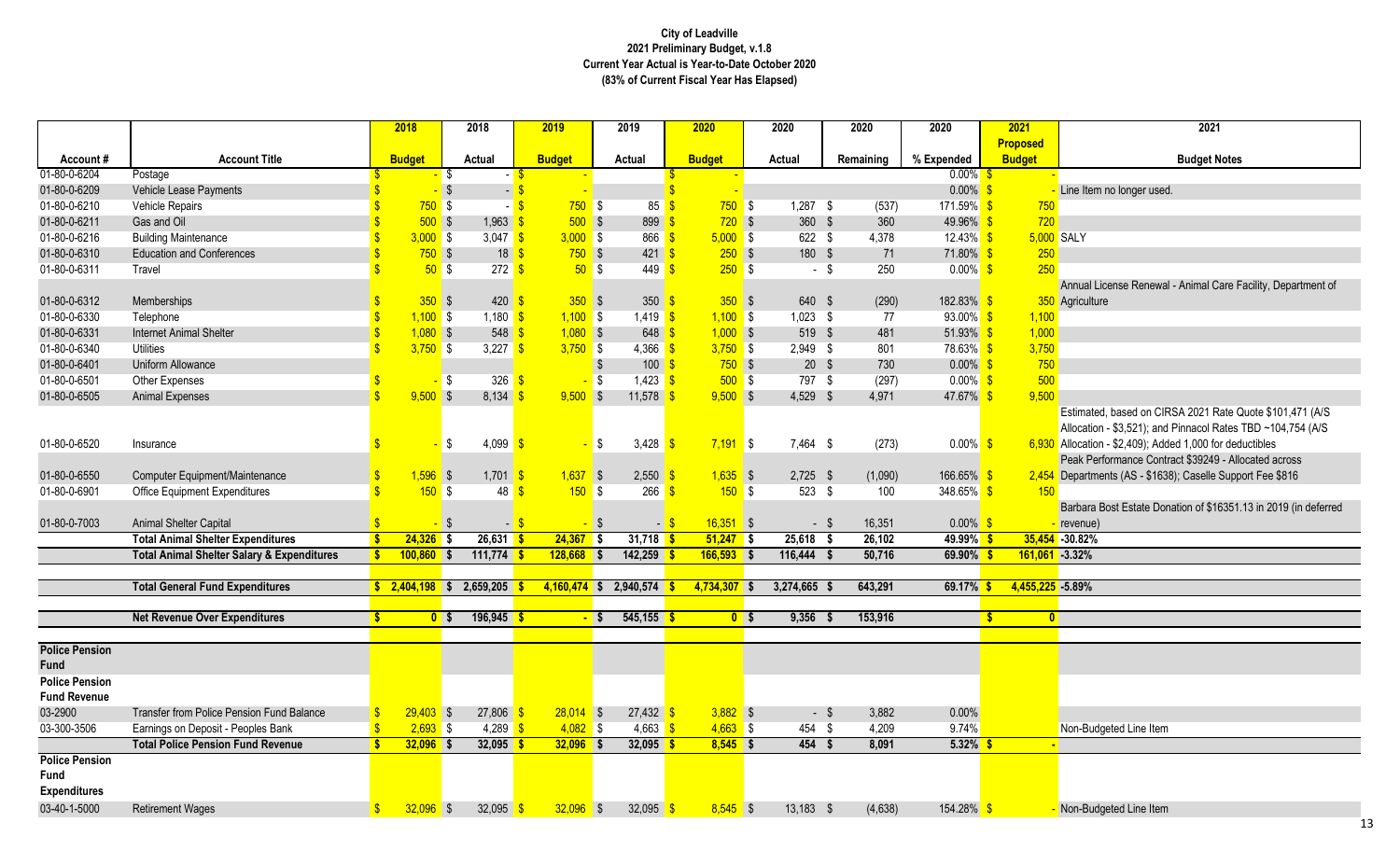| <b>2021</b>   | 2021                                                           |
|---------------|----------------------------------------------------------------|
| Proposed      |                                                                |
| <b>Budget</b> | <b>Budget Notes</b>                                            |
|               | - Non-Budgeted Line Item                                       |
| ٠             |                                                                |
|               |                                                                |
| ٠             |                                                                |
|               |                                                                |
|               |                                                                |
|               |                                                                |
|               | 600 SALY                                                       |
| 28,000 SALY   |                                                                |
| 17,685        | balance expenses.                                              |
| 46,285        |                                                                |
|               |                                                                |
|               | Tabor Home Guides (90% City Hall/10% CTF) = \$845; Tabor Home  |
|               | Manager = \$5,000; Parks Maintenance Staff (30% City Hall/70%  |
|               | $21,570$ CTF) = \$15724.80                                     |
|               | Line Item not used                                             |
|               | - Line Item not used                                           |
| $1,337$ 6.2%  |                                                                |
|               | 313 1.45%                                                      |
|               | - Line Item not used                                           |
|               | - Line Item not used                                           |
|               | $65 - 3%$                                                      |
|               |                                                                |
| 10,000        |                                                                |
|               | 5,000 Tabor Home repair of walls, ceilings, curtains, kitchen. |
|               | TOH Capital \$5000/Maintenance Expenditures; MBT \$3000        |
|               | 8,000 Participation                                            |
| 46,285        |                                                                |
|               |                                                                |
| $\bf{0}$      |                                                                |
|               |                                                                |
|               |                                                                |
|               |                                                                |

|                         |                                               |    | 2018          |                | 2018                             | 2019          |                   | 2019             |        | 2020           |      | 2020           |     | 2020      | 2020                    |                         | 2021            | 2021                                                          |
|-------------------------|-----------------------------------------------|----|---------------|----------------|----------------------------------|---------------|-------------------|------------------|--------|----------------|------|----------------|-----|-----------|-------------------------|-------------------------|-----------------|---------------------------------------------------------------|
|                         |                                               |    |               |                |                                  |               |                   |                  |        |                |      |                |     |           |                         |                         | <b>Proposed</b> |                                                               |
| Account#                | <b>Account Title</b>                          |    | <b>Budget</b> |                | <b>Actual</b>                    | <b>Budget</b> |                   | <b>Actual</b>    |        | <b>Budget</b>  |      | <b>Actual</b>  |     | Remaining | % Expended              |                         | <b>Budget</b>   | <b>Budget Notes</b>                                           |
| 03-40-1-7103            | <b>Administrative Expenses</b>                |    |               |                |                                  |               |                   |                  |        |                |      |                |     |           |                         |                         |                 | - Non-Budgeted Line Item                                      |
|                         | <b>Total Police Pension Fund Expenditures</b> | S  | $32,096$ \$   |                | 32,095                           | $32,096$ \$   |                   | 32,095           |        | $8,545$ \$     |      | 13,183         | - 5 | (4,638)   | $154.28\%$ \$           |                         |                 |                                                               |
|                         |                                               |    |               |                |                                  |               |                   |                  |        |                |      |                |     |           |                         |                         |                 |                                                               |
|                         | <b>Net Revenue Over Expenditures</b>          |    |               | $0$ \$         | $-$ \$                           |               | $-$ \$            |                  | $-5$   |                | - \$ | $(12, 729)$ \$ |     | 12,729    |                         | $\sqrt[6]{3}$           |                 |                                                               |
| <b>CTF</b>              |                                               |    |               |                |                                  |               |                   |                  |        |                |      |                |     |           |                         |                         |                 |                                                               |
| <b>CTF Revenues</b>     |                                               |    |               |                |                                  |               |                   |                  |        |                |      |                |     |           |                         |                         |                 |                                                               |
| 05-300-3506             | Earnings on Deposit - Peoples Bank            |    | $600$ \$      |                | $867 \frac{\$}$                  |               | $600$ \$          | 881 \$           |        | $600$ \$       |      | 747 \$         |     | (147)     | $124.44\%$ \$           |                         |                 | 600 SALY                                                      |
| 05-300-3700             | State Lottery                                 |    | $28,000$ \$   |                | $27,106$ \$                      | $28,000$ \$   |                   | 31,722 \$        |        | $28,000$ \$    |      | $21,806$ \$    |     | 6,194     | 77.88% \$               |                         | 28,000 SALY     |                                                               |
| 05-300-3900             | Transfer from CTF Fund Balance                |    | $22,660$ \$   |                | $-$ \$                           |               | $3,000$ \$        |                  | $-$ \$ | 17,009         |      |                |     | 17,009    | $0.00\%$ \$             |                         |                 | 17,685 balance expenses.                                      |
|                         | <b>Total Conservation Trust Fund Revenues</b> |    | $51,260$ \$   |                | $27,973$ \$                      | $31,600$ \$   |                   | $32,603$ \$      |        | $45,609$ \$    |      | $22,553$ \$    |     | 23,056    | $49.45\%$ \$            |                         | 46,285          |                                                               |
|                         |                                               |    |               |                |                                  |               |                   |                  |        |                |      |                |     |           |                         |                         |                 |                                                               |
| <b>CTF Expenditures</b> |                                               |    |               |                |                                  |               |                   |                  |        |                |      |                |     |           |                         |                         |                 |                                                               |
|                         |                                               |    |               |                |                                  |               |                   |                  |        |                |      |                |     |           |                         |                         |                 | Tabor Home Guides (90% City Hall/10% CTF) = \$845;            |
|                         |                                               |    |               |                |                                  |               |                   |                  |        |                |      |                |     |           |                         |                         |                 | Manager = \$5,000; Parks Maintenance Staff (30% City          |
| 05-40-1-5000            | Salary                                        |    | $500$ \$      |                | 927                              | <b>S</b>      | $669$ \$          | 708              |        | $823$ \$       |      | $3,485$ \$     |     | (2,662)   | $423.36\%$ \$           |                         |                 | $21,570$ CTF) = \$15724.80                                    |
| 05-40-1-5010            | <b>Holiday Pay</b>                            |    |               | $\sqrt{3}$     | $\blacksquare$                   |               |                   | $\sim$           |        |                |      |                |     |           | $0.00\%$                |                         |                 | Line Item not used                                            |
| 05-40-1-5015            | PTO Pay                                       |    |               | $\sqrt{3}$     |                                  |               | $-$ \$            |                  |        |                |      |                |     |           | $0.00\%$ \$             |                         |                 | - Line Item not used                                          |
| 05-40-1-5120            | <b>FICA</b>                                   |    |               | $31$ \$        | 58                               |               | $41 \text{ }$ \$  | 44               |        | $51$ \$        |      | $216$ \$       |     | (165)     | 423.41%                 |                         | $1,337$ 6.2%    |                                                               |
| 05-40-1-5130            | <b>FICA Medicare</b>                          |    |               | $7$ \$         | $13 \overline{\text{S}}$         |               | $10^{9}$ \$       | $10 \frac{S}{S}$ |        | $12 \quad$ \$  |      | 51S            |     | (39)      | $423.33\%$ \$           |                         |                 | 313 1.45%                                                     |
| 05-40-1-5140            | 457 Deferred Plan                             |    |               | $-$ \$         | - 1                              |               | $-$ \$            |                  |        |                |      |                |     |           | $0.00\%$                |                         |                 | - Line Item not used                                          |
| 05-40-1-5150            | Health Insurance                              |    |               | $\sqrt{3}$     |                                  |               | $-$ \$            |                  |        |                |      |                |     |           | $0.00\%$                |                         |                 | - Line Item not used                                          |
| 05-40-1-5165            | State Unemployment Tax                        |    |               | 2 <sup>5</sup> | $3\sqrt{3}$                      |               | $2 \sqrt{3}$      | 2                |        | $2$ \$         |      | $10 \quad$ \$  |     | (8)       | 423.55%                 |                         |                 | 65.3%                                                         |
| 05-40-1-7003            | <b>CTF Capital Expenditures</b>               |    | $12,000$ \$   |                | 3,000 $\frac{\text{}}{\text{}}$  |               | $-$ \$            |                  |        |                |      |                |     |           | $0.00\%$ \$             |                         |                 |                                                               |
| 05-40-1-7301            | <b>City Park Maintenance Expenses</b>         |    | $16,220$ \$   |                | 16,298                           | $22,878$ \$   |                   | 17,724           |        | $21,220$ \$    |      | 8,578 \$       |     | 12,642    | $40.42\%$ \$            |                         | 10,000          |                                                               |
| 05-40-1-7302            | Tabor Home Museum Maintenance                 |    | $10,000$ \$   |                | 10,645 $\frac{\text{}}{\text{}}$ |               | <mark>-</mark> \$ | 45               |        | $10,000$ \$    |      | 147S           |     | 9,853     | $0.00\%$ \$             |                         |                 | 5,000 Tabor Home repair of walls, ceilings, curtains, kitchen |
|                         |                                               |    |               |                |                                  |               |                   |                  |        |                |      |                |     |           |                         |                         |                 | TOH Capital \$5000/Maintenance Expenditures; MBT \$           |
| 05-40-1-7310            | Misc. Conservation                            |    | $12,500$ \$   |                | $10,506$ \$                      |               | $8,000$ \$        | $8,207$ \$       |        | $13,500$ \$    |      | 23,580         |     | (10,080)  | $174.66\%$ \$           |                         |                 | 8,000 Participation                                           |
|                         | <b>Total CTF Expenditures</b>                 |    | $51,260$ \$   |                | $41,450$ \$                      | $31,600$ \$   |                   | $26,741$ \$      |        | $45,609$ \$    |      | $36,066$ \$    |     | 9,542     | $79.08\%$ \$            |                         | 46,285          |                                                               |
|                         |                                               |    |               |                |                                  |               |                   |                  |        |                |      |                |     |           |                         |                         |                 |                                                               |
|                         | <b>Net Revenue Over Expenditures</b>          |    |               | 0 <sup>5</sup> | $(13, 477)$ \$                   |               | - \$              | $5,862$ \$       |        | 0 <sup>5</sup> |      | $(13,514)$ \$  |     | 13,514    |                         | $\mathbf{s}$            | $\mathbf{0}$    |                                                               |
|                         |                                               |    |               |                |                                  |               |                   |                  |        |                |      |                |     |           |                         |                         |                 |                                                               |
| <b>Urban Renewal</b>    |                                               |    |               |                |                                  |               |                   |                  |        |                |      |                |     |           |                         |                         |                 |                                                               |
| <b>Authority (URA)</b>  |                                               |    |               |                |                                  |               |                   |                  |        |                |      |                |     |           |                         |                         |                 |                                                               |
| <b>Fund</b>             |                                               |    |               |                |                                  |               |                   |                  |        |                |      |                |     |           |                         |                         |                 |                                                               |
| <b>URA Revenues</b>     |                                               |    |               |                |                                  |               |                   |                  |        |                |      |                |     |           |                         |                         |                 |                                                               |
| 06-300-3900             | Transfer from URA Fund Balance                |    |               |                |                                  | 25,000        |                   |                  |        | 25,000         |      |                |     |           |                         | $\mathbf{\overline{s}}$ | 25,000          |                                                               |
| <b>TBD</b>              |                                               | \$ |               | $-$ \$         | $-5$                             | $25,000$ \$   |                   |                  | $-5$   | 25,000         |      |                |     |           |                         | $\mathbf{s}$            | 25,000          |                                                               |
|                         |                                               |    |               |                |                                  |               |                   |                  |        |                |      |                |     |           |                         |                         |                 |                                                               |
|                         |                                               |    |               |                |                                  |               |                   |                  |        |                |      |                |     |           |                         |                         |                 |                                                               |
| <b>URA Expenditures</b> |                                               |    |               |                |                                  |               |                   |                  |        |                |      |                |     |           |                         |                         |                 |                                                               |
| 06-99-0-6301            | Professional Svcs - URA Legal                 |    |               | $-$ \$         | 95,485 \$                        | $25,000$ \$   |                   | 38,857 \$        |        | $25,000$ \$    |      | 42,983 \$      |     | (17, 983) | 171.93% <mark>\$</mark> |                         | 25,000          |                                                               |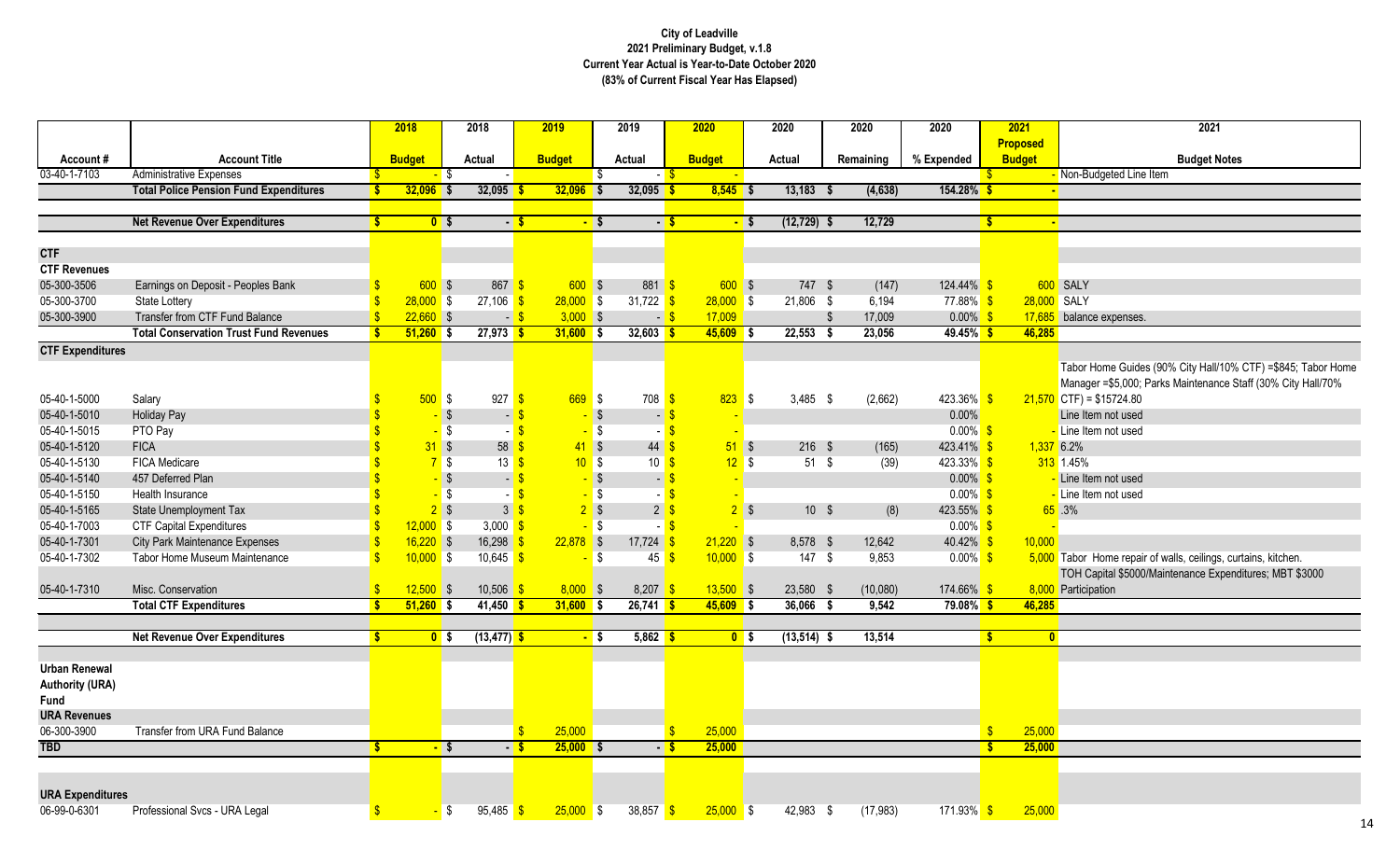| 2021            | 2021                                                 |
|-----------------|------------------------------------------------------|
| Proposed        |                                                      |
| <b>Budget</b>   | <b>Budget Notes</b>                                  |
| 25,000          |                                                      |
|                 |                                                      |
| ÷               |                                                      |
|                 |                                                      |
|                 |                                                      |
|                 |                                                      |
|                 |                                                      |
|                 |                                                      |
|                 |                                                      |
|                 | $-0.00%$                                             |
|                 |                                                      |
|                 |                                                      |
|                 |                                                      |
|                 |                                                      |
|                 |                                                      |
| Ξ               | 0.00%                                                |
|                 |                                                      |
| ٠               |                                                      |
|                 |                                                      |
|                 |                                                      |
|                 |                                                      |
|                 |                                                      |
|                 |                                                      |
|                 | 940,379 70% of Budgeted Fire Operations Expenditures |
|                 | 403,020 30% of Budgeted Fire Operations Expenditures |
| 1.343.399 9.05% |                                                      |

on full manning levels (9 Firefighters positions, Fire Chief, Irshal and Fire Operations Chief and part-time administrative

ion based on \$80/month per reservist when worked tructure as of 2020 per Union Contract<br>em no Longer Budgeted<br>ited. tructure as of 2020 per Union Contract

|                              |                                                          |                    | 2018           |                   | 2018                                      | 2019           |                   | 2019                            | 2020           |              | 2020            |                           | 2020                     | 2020                       |    | 2021            | 2021                                                                          |
|------------------------------|----------------------------------------------------------|--------------------|----------------|-------------------|-------------------------------------------|----------------|-------------------|---------------------------------|----------------|--------------|-----------------|---------------------------|--------------------------|----------------------------|----|-----------------|-------------------------------------------------------------------------------|
|                              |                                                          |                    |                |                   |                                           |                |                   |                                 |                |              |                 |                           |                          |                            |    | <b>Proposed</b> |                                                                               |
| Account#                     | <b>Account Title</b>                                     |                    | <b>Budget</b>  |                   | <b>Actual</b>                             | <b>Budget</b>  |                   | <b>Actual</b>                   | <b>Budget</b>  |              | <b>Actual</b>   |                           | Remaining                | % Expended                 |    | <b>Budget</b>   | <b>Budget Notes</b>                                                           |
|                              | <b>Total URA Expenditures</b>                            |                    |                | $-$ \$            | 95,485                                    | $25,000$ \$    |                   | 38,857                          |                | $25,000$ \$  | 42,983          |                           | (17, 983)                | $171.93\%$ \$              |    | 25,000          |                                                                               |
|                              |                                                          |                    |                |                   |                                           |                |                   |                                 |                |              |                 |                           |                          |                            |    |                 |                                                                               |
|                              | <b>Net Revenue Over Expenditures</b>                     |                    |                | $-$ \$            | (95, 485)                                 |                | $-$ \$            | (38, 857)                       |                | - \$         | $(42,983)$ \$   |                           | 17,983                   |                            |    |                 |                                                                               |
|                              |                                                          |                    |                |                   |                                           |                |                   |                                 |                |              |                 |                           |                          |                            |    |                 |                                                                               |
| <b>HCD Fund</b>              |                                                          |                    |                |                   |                                           |                |                   |                                 |                |              |                 |                           |                          |                            |    |                 |                                                                               |
| <b>HCD Deferred</b>          |                                                          |                    |                |                   |                                           |                |                   |                                 |                |              |                 |                           |                          |                            |    |                 |                                                                               |
| Revenue                      |                                                          |                    |                |                   |                                           |                |                   |                                 |                |              |                 |                           |                          |                            |    |                 |                                                                               |
| 08-2000                      | <b>High Country Developers</b>                           |                    |                |                   |                                           |                |                   |                                 |                |              |                 | $-$ \$                    | $\sim$                   | 0.00%                      |    |                 |                                                                               |
|                              | Retainage                                                |                    |                |                   |                                           |                |                   |                                 |                |              |                 |                           |                          |                            |    |                 |                                                                               |
|                              | <b>Total HCD Fund Deferred Revenues</b>                  | S.                 |                | $-$ \$            | $-$ \$                                    |                | $-$ \$            | $-5$                            |                | $-$ \$       |                 | $-$ \$                    |                          | $0.00\%$ \$                |    |                 | $-0.00\%$                                                                     |
|                              |                                                          |                    |                |                   |                                           |                |                   |                                 |                |              |                 |                           |                          |                            |    |                 |                                                                               |
|                              |                                                          |                    |                |                   |                                           |                |                   |                                 |                |              |                 |                           |                          |                            |    |                 |                                                                               |
| <b>HCD Expenditures</b>      |                                                          |                    |                |                   |                                           |                |                   |                                 |                |              |                 |                           |                          |                            |    |                 |                                                                               |
| 08-85-0-6501                 | 13th & 15th Street Project                               |                    |                |                   |                                           |                | -S                | 188,005                         |                |              |                 | - \$                      |                          | 0.00%                      |    |                 |                                                                               |
| 08-85-0-6505                 | Mtn View Project                                         |                    |                |                   |                                           |                |                   | 706,840                         |                |              | 661,874 \$      |                           | (661, 874)               | 0.00%                      |    |                 |                                                                               |
| 08-85-0-6510                 | <b>Underground Project</b>                               |                    |                |                   |                                           |                |                   |                                 |                |              |                 |                           |                          | 0.00%                      |    |                 |                                                                               |
|                              | <b>Total HCD Expenditures</b>                            | Ŝ                  |                | $-$ \$            | $-$ \$                                    |                | $-$ \$            | $894,845$ \$                    |                | - 5          | 661,874         |                           | (661, 874)               | $0.00\%$ \$                |    |                 | $-0.00%$                                                                      |
|                              |                                                          |                    |                |                   |                                           |                |                   |                                 |                |              |                 |                           |                          |                            |    |                 |                                                                               |
|                              | <b>Net Revenue Over Expenditures</b>                     | <b>S</b>           |                | $-$ \$            |                                           | $-5$           | $-$ \$            | $(894, 845)$ \$                 |                | $-$ \$       | $(661, 874)$ \$ |                           | 661,874                  |                            | -S |                 |                                                                               |
|                              |                                                          |                    |                |                   |                                           |                |                   |                                 |                |              |                 |                           |                          |                            |    |                 |                                                                               |
| <b>Fire Dept Fund</b>        |                                                          |                    |                |                   |                                           |                |                   |                                 |                |              |                 |                           |                          |                            |    |                 |                                                                               |
| <b>Fire Dept</b>             |                                                          |                    |                |                   |                                           |                |                   |                                 |                |              |                 |                           |                          |                            |    |                 |                                                                               |
| <b>Operating</b>             |                                                          |                    |                |                   |                                           |                |                   |                                 |                |              |                 |                           |                          |                            |    |                 |                                                                               |
| Revenue                      |                                                          |                    |                |                   |                                           |                |                   |                                 |                |              |                 |                           |                          |                            |    |                 |                                                                               |
| 10-300-3300                  | <b>County Fire Protection</b>                            |                    | $815,197$ \$   |                   | 828,584                                   | $790,000$ \$   |                   | $806,996$ \$                    | $862,325$ \$   |              | 646,744 \$      |                           | 215,581                  | 75.00%                     |    |                 | 940,379 70% of Budgeted Fire Operations Expenditures                          |
| 10-300-3900                  | <b>Transfer from General Fund</b>                        |                    | $349,370$ \$   |                   | 355,107                                   | $338,571$ \$   |                   | 345,855 \$                      | $369,568$ \$   |              | 307,973 \$      |                           | 61,595                   | 83.33% \$                  |    |                 | 403,020 30% of Budgeted Fire Operations Expenditures                          |
|                              | <b>Total Fire Department Fund Revenues</b>               |                    | $1,164,567$ \$ |                   | $1,183,691$ \$                            | $1,128,571$ \$ |                   | $1,152,851$ \$                  | $1,231,893$ \$ |              | 954,717         | - 5                       | 277,176                  | $77.50\%$ \$               |    | 1,343,399 9.05% |                                                                               |
| <b>Fire Dept</b>             |                                                          |                    |                |                   |                                           |                |                   |                                 |                |              |                 |                           |                          |                            |    |                 |                                                                               |
| Operating                    |                                                          |                    |                |                   |                                           |                |                   |                                 |                |              |                 |                           |                          |                            |    |                 |                                                                               |
| <b>Expenditures</b>          |                                                          |                    |                |                   |                                           |                |                   |                                 |                |              |                 |                           |                          |                            |    |                 |                                                                               |
|                              |                                                          |                    |                |                   |                                           |                |                   |                                 |                |              |                 |                           |                          |                            |    |                 | Based on full manning levels (9 Firefighters pos                              |
| 10-40-1-5000                 |                                                          |                    | $529,226$ \$   |                   | $541,920$ \$                              | $641,940$ \$   |                   | 651,439 \$                      |                | $659,381$ \$ | 577,642 \$      |                           |                          | 87.60% \$                  |    |                 | Fire Marshal and Fire Operations Chief and par                                |
| 10-40-1-5001                 | Salary<br>Reserve Pay                                    | $\sqrt[6]{3}$      | $1,800$ \$     |                   | $2,805$ \$                                | $1,800$ \$     |                   | $320 \frac{\text{S}}{\text{S}}$ |                | $1,800$ \$   | $8,123$ \$      |                           | 81,739<br>(6, 323)       | $451.26\%$ \$              |    | 729,492 staff). | 1,800 Projection based on \$80/month per reservist wl                         |
|                              |                                                          |                    | $6,000$ \$     |                   |                                           |                |                   |                                 |                |              |                 |                           |                          | $0.00\%$ \$                |    |                 |                                                                               |
| 10-40-1-5004<br>10-40-1-5006 | Mandatory Hourly - Comp<br>Additional Hourly Pay - Other |                    | $18,000$ \$    |                   | $7,741$ \$<br>12,111 $\frac{\$}{}$        | $12,000$ \$    | $-$ \$            | $-$ \$<br>- 5                   | 12,000         |              |                 | - \$                      |                          | $0.00\%$ \$                |    |                 | New Structure as of 2020 per Union Contract<br>- Line Item no Longer Budgeted |
|                              |                                                          | -\$                | $30,000$ \$    |                   |                                           |                |                   |                                 |                | $35,000$ \$  |                 |                           | 12,000                   |                            |    |                 | 20,000 Estimated.                                                             |
| 10-40-1-5007<br>10-40-1-5008 | Overtime - Other                                         |                    |                |                   | 30,648 \$                                 | $30,000$ \$    |                   | 56,761 \$                       |                |              | 42,579 \$       |                           | (7, 579)                 | 121.66%                    |    |                 |                                                                               |
| 10-40-1-5009                 | Miscellaneous Wages                                      |                    | $74,000$ \$    | <mark>-</mark> \$ | $510$ $\sqrt{\frac{6}{5}}$<br>$57,299$ \$ |                | <mark>-</mark> \$ | - 5                             |                | - \$         |                 | $-$ \$                    | $\overline{\phantom{a}}$ | $0.00\%$ \$<br>$0.00\%$ \$ |    |                 | - Non-Budgeted Line Item                                                      |
| 10-40-1-5010                 | Mandatory Overtime - Comp<br><b>Holiday Pay</b>          |                    | $5,855$ \$     |                   | 3,607 $\frac{\$}{\$}$                     |                | - \$              | $-$ \$<br>$7,102$ \$            |                | $5,000$ \$   | $2,925$ \$      |                           |                          | 58.50% \$                  |    |                 | - New Structure as of 2020 per Union Contract                                 |
| 10-40-1-5011                 |                                                          | $\mathbf{\hat{s}}$ |                | $-$ \$            |                                           | $5,000$ \$     |                   | $5,500$ \$                      |                |              |                 | $\boldsymbol{\mathsf{S}}$ | 2,075                    |                            |    |                 | 5,000 Estimated.                                                              |
|                              | Fire Bonus                                               |                    |                |                   | $7,000$ \$                                | $7,000$ \$     |                   |                                 |                |              |                 |                           | $\sim$                   | $0.00\%$                   |    |                 |                                                                               |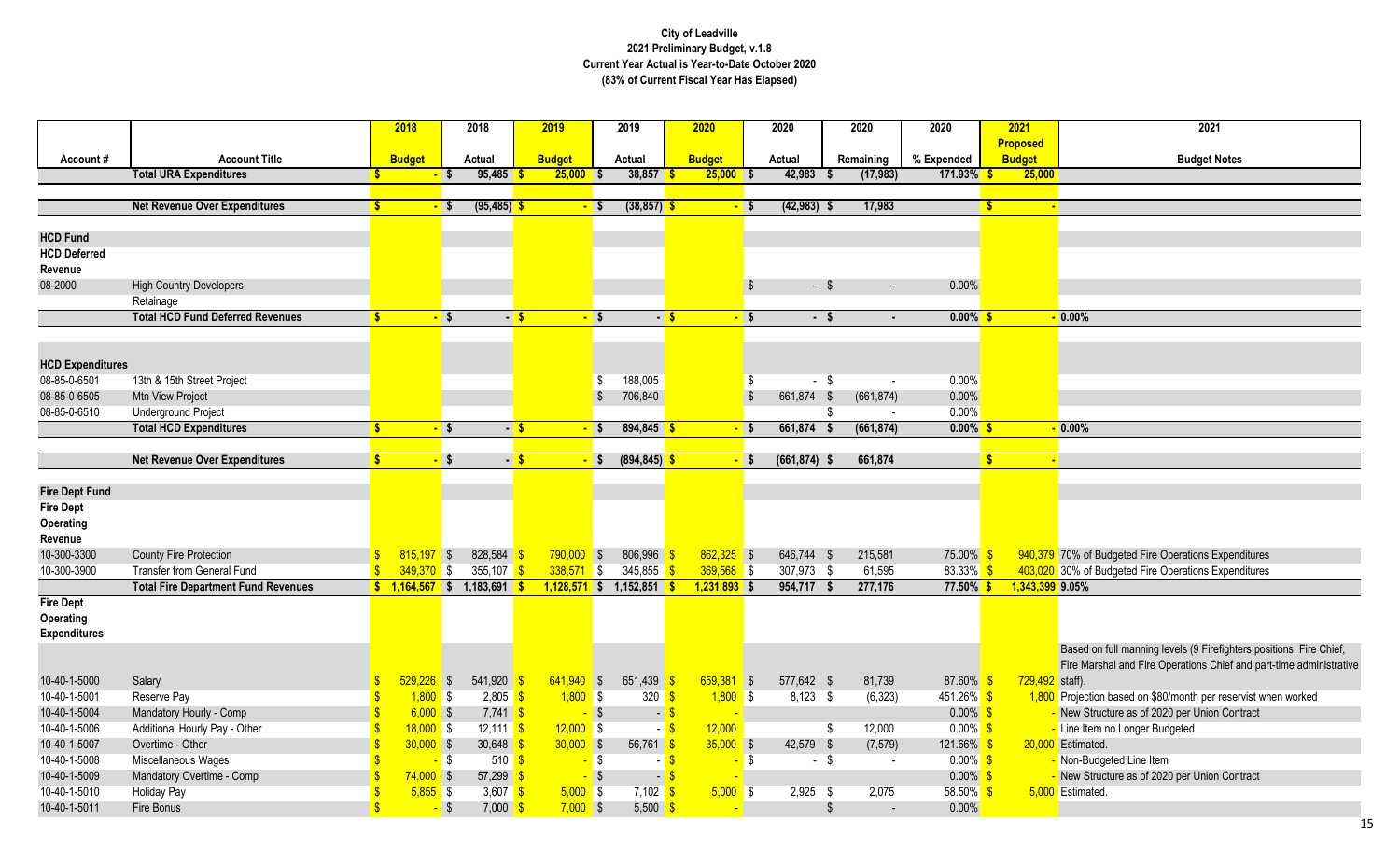|              |                                                       |               | 2018          |                   | 2018                            | 2019          |          | 2019                       | 2020          | 2020                |       | 2020      | 2020                   | 2021            | 2021                                                                    |
|--------------|-------------------------------------------------------|---------------|---------------|-------------------|---------------------------------|---------------|----------|----------------------------|---------------|---------------------|-------|-----------|------------------------|-----------------|-------------------------------------------------------------------------|
|              |                                                       |               |               |                   |                                 |               |          |                            |               |                     |       |           |                        | <b>Proposed</b> |                                                                         |
| Account#     | <b>Account Title</b>                                  |               | <b>Budget</b> |                   | <b>Actual</b>                   | <b>Budget</b> |          | <b>Actual</b>              | <b>Budget</b> | <b>Actual</b>       |       | Remaining | % Expended             | <b>Budget</b>   | <b>Budget Notes</b>                                                     |
|              |                                                       |               |               |                   |                                 |               |          |                            |               |                     |       |           |                        |                 | Non-budgeted line item; Accrued PTO payout will normally only           |
| 10-40-1-5015 | PTO Pay                                               |               |               | $-$ \$            | 11,645 \$                       |               | l \$     |                            |               | 1,437<br>$\sqrt{ }$ |       |           | $0.00\%$ \$            |                 | occur at employee termination.                                          |
| 10-40-1-5030 | Call Out                                              |               | $5,500$ \$    |                   | 5,196                           | $5,000$ \$    |          | 6,925                      | $5,500$ \$    | $3,123$ \$          |       | 2,377     | 56.78% \$              |                 | 5,500 Estimated.                                                        |
|              |                                                       |               |               |                   |                                 |               |          |                            |               |                     |       |           |                        |                 | Estimated. 2019 excessive amont due partly to more available            |
| 10-40-1-5031 | Out-of-Position Pay                                   |               | 2,500         | <b>S</b>          | 26,450                          | $6,000$ \$    |          | 15,881                     | $15,000$ \$   | 15,624 \$           |       | (624)     | 104.16% \$             |                 | 10,000 personnel to bump up into higher positions. It offsets overtime. |
|              |                                                       |               |               |                   |                                 |               |          |                            |               |                     |       |           |                        |                 | Line item no longer budgeted - per Union Contract, Hazmat Pay is        |
| 10-40-1-5032 | HazMat Pay                                            |               |               | <b>S</b>          | $\sim$ .                        |               |          |                            |               |                     |       |           | $0.00\%$ \$            |                 | included in base pay.                                                   |
|              |                                                       |               |               |                   |                                 |               |          |                            |               |                     |       |           |                        |                 | Per Union Contract (2-Firefighters @ \$200 and \$600 respectively)      |
| 10-40-1-5033 | Longevity pay                                         |               | 800S          |                   | 800                             |               | $800$ \$ |                            |               |                     | \$    |           | $0.00\%$ \$            |                 | Included in Salary as of 2019                                           |
|              |                                                       |               |               |                   |                                 |               |          |                            |               |                     |       |           |                        |                 | 6.2% of Reservist pay (all non full-time firefighters), and part-time   |
| 10-40-1-5120 | <b>FICA</b>                                           |               | 360S          |                   | $3,112$ \$                      |               | $429$ \$ | $1,476$ \$                 | $455$ \$      | $2,527$ \$          |       | (2,072)   | 555.66% \$             |                 | 464 admin clerk.                                                        |
| 10-40-1-5130 | FICA Medicare                                         |               | $9,768$ \$    |                   | 9,955                           | $10,187$ \$   |          | 10,685                     | $10,638$ \$   | $9,403$ \$          |       | 1,235     | $88.39\%$ \$           |                 | 11,191 1.45% of all compensation                                        |
|              |                                                       |               |               |                   |                                 |               |          |                            |               |                     |       |           |                        |                 | Based on actual employee coverage as of August 2020 & Two               |
| 10-40-1-5140 | 457 Deferred Plan                                     |               | $20,288$ \$   |                   | 15,546                          | $16,148$ \$   |          | 19,342                     | $20,296$ \$   | $17,138$ \$         |       | 3,158     | 84.44%                 |                 | 25,153 Possible Additions                                               |
|              |                                                       |               |               |                   |                                 |               |          |                            |               |                     |       |           |                        |                 |                                                                         |
| 10-40-1-5145 | Fire & Police Pension Fund                            |               | 50,927        | <b>S</b>          | 43,686                          | $51,419$ \$   |          | 49,359 \$                  | $52,308$ \$   | 43,817 \$           |       | 8,491     | 83.77% \$              |                 | 61,524 Based on Full Time Status Manning Levels @ 8.5% of Base Pay      |
| 10-40-1-5146 | FPPA Old Hire Contribution                            |               | $15,624$ \$   |                   | 15,624                          | $15,624$ \$   |          | 15,624                     | $15,624$ \$   | 15,582 \$           |       | 42        | 99.73%                 |                 | 15,582 Annual Required Contribution to FPPA                             |
|              |                                                       |               |               |                   |                                 |               |          |                            |               |                     |       |           |                        |                 | Based on Current 2020 Health Plan Enrollees + 1 Possible Addition       |
| 10-40-1-5150 | Health Insurance                                      |               | $95,771$ \$   |                   | 81,208 \$                       | $45,985$ \$   |          | $50,619$ \$                | $67,066$ \$   | 61,567 \$           |       | 5,499     | $91.80\%$ \$           |                 | 93,553 Estimate + 1 Vacancy Estimate                                    |
| 10-40-1-5165 | State Unemployment Tax                                |               | $2,021$ \$    |                   | $2,112$ \$                      | $2,129$ \$    |          | $2,244$ \$                 | $2,201$ \$    | 1,955 \$            |       | 246       | $88.82\%$ \$           |                 | 2,315 .3% of All Compensation                                           |
|              |                                                       |               |               |                   |                                 |               |          |                            |               |                     |       |           |                        |                 |                                                                         |
|              | <b>Total Fire Department Fund Salary Expenditures</b> |               | $868,440$ \$  |                   | 878,974                         | $851,461$ \$  |          | 893,278                    | $902,269$ \$  | 803,441 \$          |       | 100,265   | $89.05\%$ \$           |                 | 981,574 8.79%                                                           |
| 10-40-1-6202 | Supplies                                              |               | $4,000$ \$    |                   | $6,158$ \$                      | $5,000$ \$    |          | $2,340$ \$                 | $6,500$ \$    | $2,474$ \$          |       | 4,026     | $38.06\%$ \$           |                 | 6,500 SALY. Increase due to Station 2 for 6 months                      |
| 10-40-1-6204 | Postage                                               |               | 150S          |                   | 126 $\sqrt$                     |               | 150S     | $328$ $\sqrt{\frac{6}{5}}$ | $200$ \$      |                     | 99 \$ | 101       | $49.71\%$ \$           |                 | 200 SALY                                                                |
| 10-40-1-6210 | Vehicle Repairs                                       |               | $30,000$ \$   |                   | 43,088                          | $30,000$ \$   |          | $18,558$ $\frac{9}{15}$    | $25,000$ \$   | $25,144$ \$         |       | (144)     | $100.58\%$ \$          |                 | 25,000 SALY. \$5000 Decrease due to Local EVT                           |
| 10-40-1-6211 | Gas and Oil                                           |               | $11,000$ \$   |                   | $16,868$ \$                     | $11,000$ \$   |          | $12,568$ \$                | $12,000$ \$   | 8,398 \$            |       | 3,602     | 69.99% \$              |                 | 12,000 SALY. Increase due to Station 2 for 6 months                     |
| 10-40-1-6215 | Equipment Repair & Maintenance                        |               | $4,000$ \$    |                   | $2,147$ \$                      | $2,000$ \$    |          | 6,470 \$                   | $2,000$ \$    | $1,613$ \$          |       | 387       | $80.66\%$ \$           |                 | 2,000 SALY                                                              |
|              |                                                       |               |               |                   |                                 |               |          |                            |               |                     |       |           |                        |                 | \$2000 Decrease due to no foreseen major projects. Increased            |
| 10-40-1-6216 | <b>Building Repair &amp; Maintenance</b>              |               | $9,000$ \$    |                   | $1,004$ \$                      | $8,000$ \$    |          | 11,204 \$                  | $7,500$ \$    | 8,338 \$            |       | (838)     | 111.18% \$             |                 | 7,000 \$1500 due to Station 2 for 6 months                              |
| 10-40-1-6217 | <b>Station Furniture</b>                              |               | $2,480$ \$    |                   | 2,028                           | $2,480$ \$    |          | 131 <sup>8</sup>           | $4,500$ \$    |                     | - \$  | 4,500     | $0.00\%$ \$            |                 | 2,000 Received furniture from VA in 2019. \$2000 due to Station 2       |
| 10-40-1-6301 | Professional Services - Legal                         |               |               | <mark>-</mark> \$ |                                 |               | - \$     |                            |               | l S                 | - \$  |           | $0.00\%$ \$            |                 |                                                                         |
| 10-40-1-6307 | Administrative Fee                                    |               | $25,400$ \$   |                   | 25,400                          | $25,400$ \$   |          | 25,400                     | $25,400$ \$   | 21,167 \$           |       | 4,233     | $83.33\%$              |                 | 25,400 SALY                                                             |
|              |                                                       |               |               |                   |                                 |               |          |                            |               |                     |       |           |                        |                 | \$4000 increase for Paramedic Course - Half paid by SVGHD.              |
| 10-40-1-6310 | <b>Education &amp; Conferences</b>                    | $\mathbb{S}$  | $8,000$ \$    |                   | 15,991 $\frac{\ }{\ }$          | $8,000$ \$    |          | 14,356 $\frac{1}{3}$       | $17,000$ \$   | $4,208$ \$          |       | 12,792    | $24.75\%$ \$           |                 | 13,000 Increased 1000 due to Station 2 for 6 months                     |
|              |                                                       |               |               |                   |                                 |               |          |                            |               |                     |       |           |                        |                 | Offset cost for education increases on 6310. Increased \$1000 due       |
| 10-40-1-6311 | Travel                                                |               | $12,500$ \$   |                   | 11,738 $\frac{1}{9}$            | $12,500$ \$   |          | $13,626$ \$                | $11,500$ \$   | $8,126$ \$          |       | 3,374     | 70.66% <mark>\$</mark> |                 | 15,000 to Station 2 for 6 months                                        |
| 10-40-1-6312 | Dues & Membership                                     |               | $2,300$ \$    |                   | 2,457 $\frac{\text{}}{\text{}}$ | $2,300$ \$    |          | $2,036$ \$                 | $2,300$ \$    | $2,440$ \$          |       | (140)     | $106.09\%$ \$          |                 | 2,300 SALY                                                              |
| 10-40-1-6330 | Telephone                                             |               | $2,300$ \$    |                   | $2,296$ \$                      | $2,300$ \$    |          | $2,679$ \$                 | $2,300$ \$    | 1,986 \$            |       | 314       | 86.34% <sup>S</sup>    |                 | 2,300 SALY                                                              |
| 10-40-1-6340 | Utilities                                             |               | $15,000$ \$   |                   | 12,892 \$                       | $15,000$ \$   |          | $14,563$ \$                | $19,000$ \$   | 12,359 \$           |       | 6,641     | 65.05% \$              |                 | 19,000 SALY. Increase due to Station 2 for 6 months                     |
| 10-40-1-6401 | Uniform Allowance                                     | $\mathbf{\$}$ | $5,000$ \$    |                   | 5,755 \$                        | $7,000$ \$    |          | 5,595 \$                   | $8,000$ \$    | $9,682$ \$          |       | (1,682)   | $121.03\%$ \$          |                 | 8,000 SALY. Increase due to Station 2 for 6 months                      |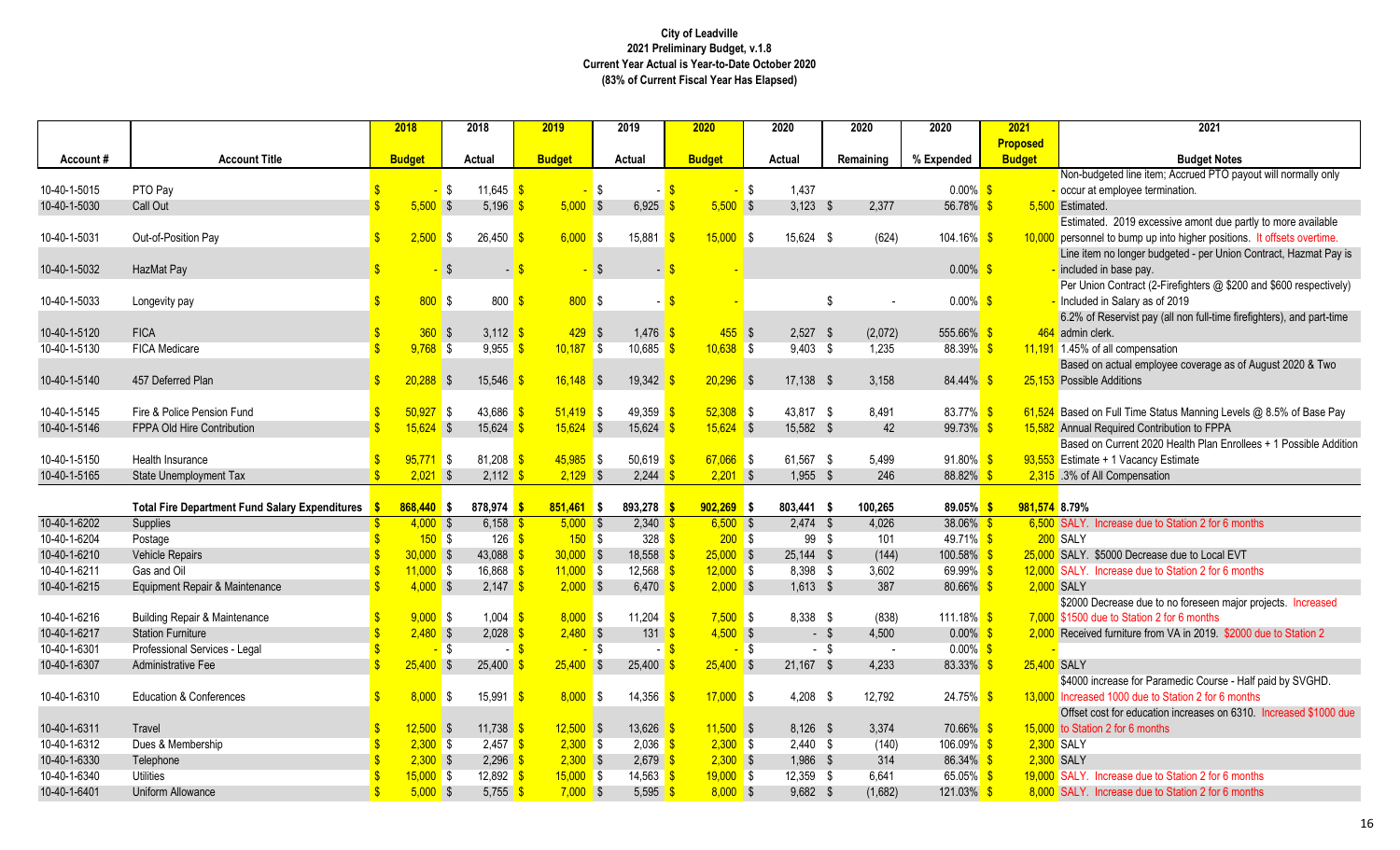nclusive of \$4,230 Annually (\$470/firefighter) for Firefighter s - Per Union Contract. Increase of \$1524 due to up to 5  $\oslash$ ch new hires at & more thorough exam process. (\$399 total reer staff increase). \$700 increase due to Station 2 for 6

ed, based on CIRSA 2021 Rate Quote \$101,471 (Fire 1 - \$32,806); and Pinnacol Rates TBD, ~ \$104,754 (Fire 1 - \$43,787); Fire Accidential Insurance \$2,940; Added or deductibles

If due to being able to purchase 1 more radio. Total of  $4$ er year

rformance Contract \$39,249 - Allocated across

ents (FD - \$8,442); 1 new computer \$400. Increase due to

due to APX Data for preplans ation of the SAFER Program for 3 Personnel

career member replacement & Reserve PPE purchased. year. \$2500 increase due to Station 2 for 6 months

d due to Station 2 finish date estimated to be August 2021

|                          |                                                | 2018                         | 2018                            | 2019                 | 2019                     | 2020                      |                         | 2020           | 2020          | 2020          | 2021            | 2021                                         |
|--------------------------|------------------------------------------------|------------------------------|---------------------------------|----------------------|--------------------------|---------------------------|-------------------------|----------------|---------------|---------------|-----------------|----------------------------------------------|
|                          |                                                |                              |                                 |                      |                          |                           |                         |                |               |               | <b>Proposed</b> |                                              |
| Account#                 | <b>Account Title</b>                           | <b>Budget</b>                | <b>Actual</b>                   | <b>Budget</b>        | <b>Actual</b>            | <b>Budget</b>             |                         | <b>Actual</b>  | Remaining     | % Expended    | <b>Budget</b>   | <b>Budget N</b>                              |
|                          |                                                |                              |                                 |                      |                          |                           |                         |                |               |               |                 | SALY; Inclusive of \$4,230 Annually          |
|                          |                                                |                              |                                 |                      |                          |                           |                         |                |               |               |                 | Physicals - Per Union Contract. Incr         |
|                          |                                                |                              |                                 |                      |                          |                           |                         |                |               |               |                 | \$225 each new hires at & more thor          |
|                          |                                                |                              |                                 |                      |                          |                           |                         |                |               |               |                 | for all career staff increase). \$700 in     |
| 10-40-1-6403             | Physicals                                      | $6,960$ \$                   | $7,016$ \$                      | $6,960$ \$           | 6,550 $\frac{\$}{}$      | 9,200                     |                         |                | 9,200<br>\$   | $0.00\%$ \$   |                 | $9,200$ months                               |
| 10-40-1-6501             | Other Expenses                                 |                              | $7,150$ \$<br>$\sqrt{3}$        |                      | $1,415$ \$<br>$\sqrt{S}$ |                           | $\sqrt{S}$              | $7,203$ \$     | (7, 203)      | $0.00\%$ \$   |                 | Line Item Not Budgeted                       |
|                          |                                                |                              |                                 |                      |                          |                           |                         |                |               |               |                 | Estimated, based on CIRSA 2021 R             |
|                          |                                                |                              |                                 |                      |                          |                           |                         |                |               |               |                 | Allocation - \$32,806); and Pinnacol I       |
|                          |                                                |                              |                                 |                      |                          |                           |                         |                |               |               |                 | Allocation - \$43,787); Fire Accidentia      |
| 10-40-1-6520             | Insurance (Workers Comp and General Liab)      | $86,297$ \$                  | 70,371 \$                       | 69,429               | 55,935<br>$\blacksquare$ | $81,533$ \$<br>$\sqrt{3}$ |                         | 79,924 \$      | 1,609         | $98.03\%$ \$  |                 | 82,533 \$3,000 for deductibles               |
|                          |                                                |                              |                                 |                      |                          |                           |                         |                |               |               |                 | Increase due to being able to purcha         |
| 10-40-1-6533             | <b>Communication Equipment</b>                 | $11,670$ \$                  | $15,010$ \$                     | $11,670$ \$          | $9,547$ \$               | $12,500$ \$               |                         | 9,479 \$       | 3,021         | $75.83\%$ \$  |                 | 12,500 radios per year                       |
|                          |                                                |                              |                                 |                      |                          |                           |                         |                |               |               |                 | Peak Performance Contract \$39,249           |
|                          |                                                |                              |                                 |                      |                          |                           |                         |                |               |               |                 | Departments (FD - \$8,442); 1 new c          |
| 10-40-1-6550             | Computer Equipment/Maintenance                 | $9,520$ \$                   | $10,249$ \$                     | $7,371$ \$           | $9,366$ \$               | $9,842$ \$                |                         | $6,544$ \$     | 3,298         | 66.49% \$     |                 | 9,842 Station                                |
| 10-40-1-6551             | <b>Computer Software</b>                       | $950$ \$                     | $110 - $$                       | $950$ \$             | $42 \overline{\text{S}}$ | $2,650$ \$                |                         | $20$ \$        | 2,630         | $0.75\%$ \$   |                 | 2,650 Increase due to APX Data for prepla    |
| 10-40-1-6701             | Volunteer Other                                | <mark>-</mark> \$            |                                 | - \$                 | $-$ \$                   | - <mark>\$</mark>         | <b>S</b>                |                |               | $0.00\%$ \$   |                 | 59,000 Continuation of the SAFER Program     |
| 10-40-1-6705             | <b>Fire Prevention</b>                         | $2,500$ \$                   | 3,070 $$$                       | $2,500$ \$           | $2,343$ \$               | $2,500$ \$                |                         | $1,576$ \$     | 924           | 63.06% \$     |                 | 2,500 SALY                                   |
| 10-40-1-6715             | Publications                                   | 100S                         | 144 $\frac{\text{S}}{\text{S}}$ | 100S                 | 141 $\sqrt{s}$           | $300$ \$                  |                         | $\sim$         | 300<br>-\$    | $0.00\%$ \$   |                 | 300 SALY                                     |
| 10-40-1-6720             | Foam ABC & ETC                                 | $1,000$ \$                   |                                 | $1,000$ \$<br>$-$ \$ |                          | $1,000$ \$<br>$-$ \$      |                         | $905$ \$       | 95            | $90.49\%$ \$  |                 | 1,000 SALY                                   |
| 10-40-1-6725             | Ladder & Air Tests                             | $4,500$ \$                   | $2,085$ \$                      | $4,500$ \$           | 4,377 $\frac{1}{5}$      | $4,500$ \$                |                         | $3,288$ \$     | 1,213         | 73.06% \$     |                 | 4,500 SALY                                   |
|                          |                                                |                              |                                 |                      |                          |                           |                         |                |               |               |                 |                                              |
|                          |                                                |                              |                                 |                      |                          |                           |                         |                |               |               |                 | SALY. 1 career member replaceme              |
| 10-40-1-6730             | Personal Protection Equipment (PPE)            | $13,000$ \$                  | $14,100$ \$                     | $13,000$ \$          | $15,330$ \$              | $15,500$ \$               |                         | 17,940 \$      | (2, 440)      | $115.74\%$ \$ |                 | 13,000 4 sets a year. \$2500 increase due to |
| 10-40-1-6734             | Hazmat Equip/Supplies                          | $1,900$ \$                   | 117 $\sqrt$                     | $1,900$ \$           | 6                        | $1,900$ \$                |                         | 74 \$          | 1,826         | $3.89\%$ \$   |                 | 1,900 SALY                                   |
| 10-40-1-6735             | <b>Medical Equipment</b>                       |                              |                                 |                      |                          | $3,000$ \$                |                         | $2,185$ \$     | 815           | $72.84\%$ \$  |                 | 3,000 SALY                                   |
| 10-40-1-6736             | Minor Equipment                                | $2,000$ \$                   | 3,134 $\sqrt{s}$                | $2,000$ \$           | 2,321                    | $2,000$ \$                |                         | $2,090$ \$     | (90)          | $104.48\%$ \$ |                 | 2,000 SALY                                   |
| 10-40-1-6738             | Hose                                           | $3,500$ \$                   |                                 | $3,500$ \$<br>$-$ \$ |                          | $3,500$ \$<br>- \$        |                         | 838 \$         | 2,662         | $23.93\%$ \$  |                 | 3,500 SALY                                   |
| 10-40-1-6901             | Office Equipment Expenditures                  | $1,900$ \$                   | 1,120 $\frac{\ }{\ }$           | $1,900$ \$           | 3,147 \$                 | $1,900$ \$                |                         | $1,771$ \$     | 129           | 93.20% \$     |                 | 1,900 SALY                                   |
|                          |                                                |                              |                                 |                      |                          |                           |                         |                |               |               |                 |                                              |
| 10-40-1-6905             | Storage Facility-Fire                          | $19,200$ \$                  | 19,200                          | $19,200$ \$          | 19,200                   | $9,600$ \$                |                         | 16,000 \$      | (6, 400)      | 166.67% \$    |                 | 12,800 Increased due to Station 2 finish dat |
| 10-40-1-7301             | <b>Fire Capital</b>                            | $-$ \$                       |                                 | - \$                 | <mark>-</mark> \$        | $25,000$ \$               |                         | 14,809         | -\$<br>10,191 | $0.00\%$ \$   |                 |                                              |
|                          | <b>Total Fire Department Fund Expenditures</b> | $296,127$ \$                 | 300,824 \$                      | $277,110$ \$         | $259,572$ \$             | $329,625$ \$              |                         | 270,680        | 58,945        | $82.12\%$ \$  |                 | 361,825 9.77%                                |
|                          | <b>Total Fire Department Fund Salary &amp;</b> |                              |                                 |                      |                          |                           |                         |                |               |               |                 |                                              |
|                          | <b>Expenditures</b>                            | $$1,164,567$ \$ 1,179,798 \$ |                                 |                      | $1,128,571$ \$ 1,152,850 | $1,231,893$ \$<br>l S     |                         | 1,074,121 \$   | 159,210       | 87.19% \$     | 1,343,399 9.05% |                                              |
|                          |                                                |                              |                                 |                      |                          |                           |                         |                |               |               |                 |                                              |
|                          | <b>Net Revenue Over Expenditures</b>           | $-$ \$                       | $3,892$ \$                      |                      | <mark>-</mark> \$        | 2 <sup>5</sup>            | - \$                    | (119, 404)     |               |               | \$              |                                              |
|                          |                                                |                              |                                 |                      |                          |                           |                         |                |               |               |                 |                                              |
| <b>Fire Dept Capital</b> |                                                |                              |                                 |                      |                          |                           |                         |                |               |               |                 |                                              |
| <b>Revenues</b>          |                                                | $-$ \$                       |                                 |                      | $-$ \$<br>420            |                           |                         |                |               |               |                 |                                              |
| 10-300-3301              | Donations to Fire Department                   |                              | 4,033 $\frac{1}{9}$             |                      |                          |                           | $\sqrt[6]{\frac{1}{2}}$ | $\blacksquare$ |               |               |                 |                                              |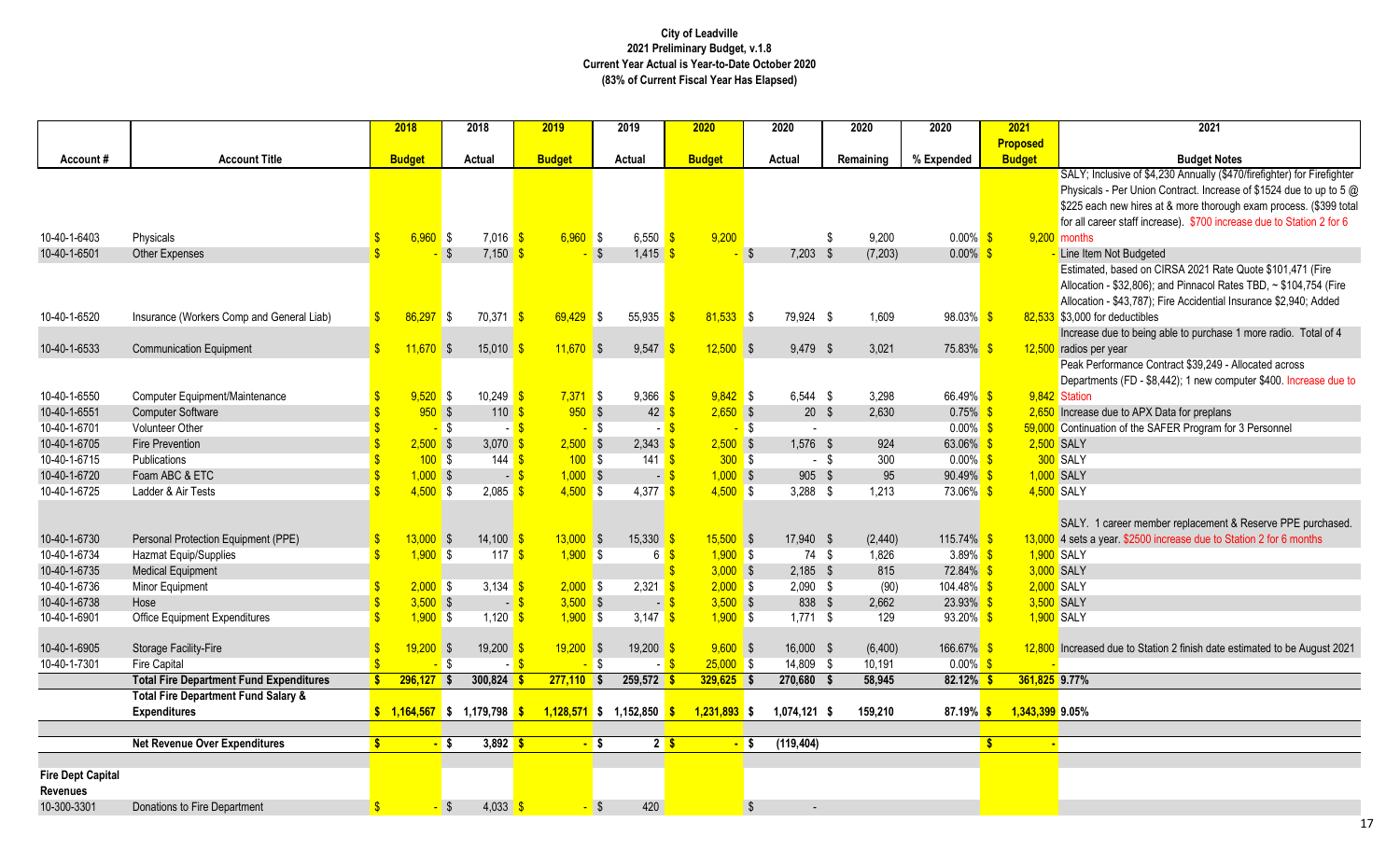|                          |                                              |               | 2018          |                              | 2018                       | 2019              |              | 2019          | 2020          |             |                           | 2020                     |        | 2020                     | 2020        |                         | 2021            | 2021                                   |
|--------------------------|----------------------------------------------|---------------|---------------|------------------------------|----------------------------|-------------------|--------------|---------------|---------------|-------------|---------------------------|--------------------------|--------|--------------------------|-------------|-------------------------|-----------------|----------------------------------------|
|                          |                                              |               |               |                              |                            |                   |              |               |               |             |                           |                          |        |                          |             |                         | <b>Proposed</b> |                                        |
| Account#                 | <b>Account Title</b>                         |               | <b>Budget</b> |                              | <b>Actual</b>              | <b>Budget</b>     |              | <b>Actual</b> | <b>Budget</b> |             |                           | <b>Actual</b>            |        | Remaining                | % Expended  |                         | <b>Budget</b>   | <b>Budget N</b>                        |
| 10-300-3302              | <b>Forest Service Payments Fire</b>          |               |               | \$                           | $155,820$ \$               | <mark>-</mark> \$ |              | 70,091        |               |             | -\$                       | 31,236                   |        |                          |             |                         |                 |                                        |
| 10-300-3304              | <b>Standby Services</b>                      |               |               |                              | 8,625                      |                   | $\sqrt{3}$   | 1,875         |               |             |                           |                          |        |                          |             |                         |                 |                                        |
| 10-300-3305              | <b>Training Fire Reimbursement</b>           |               |               | \$                           |                            |                   | \$           |               |               |             |                           |                          |        |                          |             |                         |                 |                                        |
| 10-300-3307              | <b>Reimbursement for Services</b>            |               |               | $\sqrt[6]{\frac{1}{2}}$      | 1,596                      |                   | $\sqrt{3}$   | 6,898         |               |             | \$                        | $\overline{\phantom{a}}$ |        |                          |             |                         |                 |                                        |
| 10-300-3308              | Prevention & Inspection Program Fees         |               |               | \$                           | 2,108                      |                   | \$           | 4,055         |               |             | \$                        | 1,905                    |        |                          |             |                         |                 |                                        |
| 10-300-3506              | Earnings on Deposit - Peoples Bank           |               |               | $\sqrt[6]{3}$                | 449                        |                   | $\sqrt{3}$   | 456           |               |             |                           | 387                      |        |                          |             |                         |                 |                                        |
| 10-300-3510              | <b>Training Facility Revenue</b>             |               |               |                              |                            |                   |              |               |               |             |                           |                          |        |                          |             |                         |                 |                                        |
| 10-300-3515              | <b>CMC Training Contribution</b>             |               |               |                              |                            |                   |              |               |               |             |                           |                          |        |                          |             | $\sqrt{3}$              | 30,000          |                                        |
| 10-300-3620              | FEMA Assistance to FF Grant                  |               |               |                              |                            |                   |              |               |               |             |                           |                          |        |                          |             |                         |                 |                                        |
| 10-300-3621              | <b>SAFER Grant Revenue</b>                   |               |               | $\mathcal{L}$                | 120,818                    |                   | \$           | 144,218       |               |             |                           | 45,497                   |        |                          |             |                         |                 |                                        |
| 10-300-3623              | Post Grant                                   |               |               |                              |                            |                   |              |               |               |             | -\$                       | 56,780                   |        |                          |             |                         |                 |                                        |
| 10-300-3624              | <b>VFA Grant Expenditures</b>                |               |               | S.                           | 6,907 \$                   |                   | $\mathsf{S}$ | 3,991         |               |             |                           |                          |        |                          |             |                         |                 |                                        |
| 10-300-3625              | Sale of Capital Assets                       | $\mathbf{\$}$ | $79,300$ \$   |                              | $30,000$ \$                | <mark>-</mark> \$ |              | 48,700        |               |             | - \$                      |                          |        |                          |             |                         |                 |                                        |
| 10-300-4000              | Transfer from Fire Fund Balance              |               |               |                              |                            |                   |              |               |               | 28,972      |                           |                          |        |                          |             | $\sqrt[6]{\frac{1}{2}}$ | 81,572          |                                        |
|                          | <b>Total Fire Department Fund Revenues</b>   | -S            | $79,300$ \$   |                              | $330,355$ \$               | <mark>-</mark> \$ |              | 280,705       |               | $28,972$ \$ |                           | 135,805                  |        |                          |             | $\sqrt[6]{3}$           | 111,572         |                                        |
|                          |                                              |               |               |                              |                            |                   |              |               |               |             |                           |                          |        |                          |             |                         |                 |                                        |
| <b>Fire Dept Capital</b> |                                              |               |               |                              |                            |                   |              |               |               |             |                           |                          |        |                          |             |                         |                 |                                        |
| <b>Expenditures</b>      |                                              |               |               |                              |                            |                   |              |               |               |             |                           |                          |        |                          |             |                         |                 |                                        |
| 10-50-1-5003             | <b>Standby Emplee Payments</b>               |               |               | $\mathcal{L}$                | $1,800$ \$                 |                   | $\sqrt{ }$   |               |               |             |                           |                          |        |                          | 0.00%       |                         |                 |                                        |
| 10-50-1-5034             | Wildfire Deploymnt Emplee Pmts               |               |               | \$                           | $71,815$ \$                |                   | \$           | 34,486        |               |             | \$                        | 176,445 \$               |        | (176, 445)               | 0.00%       |                         |                 |                                        |
| 10-50-1-5120             | <b>FICA</b>                                  |               |               | $\boldsymbol{\hat{\varphi}}$ | $2,677$ \$                 |                   | $\sqrt{ }$   | 545           |               |             |                           | 5,842 \$                 |        | (5,842)                  | 0.00%       |                         |                 |                                        |
| 10-50-1-5130             | FICA Medicare - Emplr                        |               |               | \$                           | $850$ $\sqrt{\frac{6}{5}}$ |                   | -\$          | 353           |               |             | \$                        | $2,207$ \$               |        | (2, 207)                 | 0.00%       |                         |                 |                                        |
| 10-50-1-5150             | Health Insurance                             |               |               | $\sqrt[6]{\frac{1}{2}}$      | $1,621$ \$                 |                   | $\sqrt{3}$   | 1,294         |               |             | $\boldsymbol{\mathsf{S}}$ |                          | $-$ \$ | $\overline{\phantom{a}}$ | 0.00%       |                         |                 |                                        |
| 10-50-1-5165             | <b>SUTA</b>                                  |               |               | \$                           | 213                        |                   | <b>S</b>     | 103           |               |             | Ŝ.                        | 529                      | - \$   | (529)                    | 0.00%       |                         |                 |                                        |
| 10-50-1-6301             | Professional Services - Legal                |               |               | $\boldsymbol{\mathsf{S}}$    |                            |                   | $\sqrt{3}$   |               |               |             |                           |                          |        | $\blacksquare$           | 0.00%       |                         |                 |                                        |
| 10-50-1-6501             | Other Expenses                               |               |               | \$                           | 11,785                     |                   | \$           | 12,237        |               |             | \$                        | 4,017 \$                 |        | (4,017)                  | 0.00%       |                         |                 |                                        |
| 10-50-1-6533             | Prevention & Inspection Program Expenditure  |               |               | \$                           |                            |                   | \$           |               |               |             |                           |                          | \$     |                          | 0.00%       |                         |                 |                                        |
| 10-50-1-6534             | <b>Wildfire Deployment Expenses</b>          |               |               | \$                           | 14,236                     |                   |              | 519           |               |             | \$                        | $6,031$ \$               |        | (6,031)                  | 0.00%       |                         |                 |                                        |
| 10-50-1-6535             | <b>VFA Grant Expenditures</b>                |               |               | $\sqrt[6]{\frac{1}{2}}$      |                            |                   | $\sqrt{3}$   |               |               |             |                           |                          |        | $\blacksquare$           | 0.00%       |                         |                 |                                        |
| 10-50-1-6536             | FEMA Assistance to FF's Grant Expenditures   |               |               | \$                           |                            |                   |              |               |               |             |                           |                          |        | $\blacksquare$           | 0.00%       |                         |                 |                                        |
| 10-50-1-6540             | <b>Grant Expenditures - Other</b>            |               |               |                              |                            |                   |              |               |               |             |                           |                          |        |                          | 0.00%       |                         |                 |                                        |
| 10-50-1-6902             | Capital Asset Acquisition                    |               | $79,300$ \$   |                              | 34,795                     | $130,113$ \$      |              | 92,738        |               |             | - \$                      | 80,656                   |        | (80, 656)                | $0.00\%$ \$ |                         |                 | 42,600 Station 2 Contribution for 2021 |
| 10-50-1-6906             | Suppl Budget Appropriation                   |               |               | $-$ \$                       | $-$ \$                     | $-$ \$            |              |               |               |             |                           |                          |        |                          |             |                         |                 |                                        |
|                          | <b>Total Fire Fund Wildfire Expenditures</b> |               | $79,300$ \$   |                              | $139,792$ \$               | $130,113$ \$      |              | $142,275$ \$  |               |             | $-$ \$                    | 275,727                  |        | (275, 727)               | $0.00\%$ \$ |                         | 42,600          |                                        |
| <b>Fire Dept</b>         |                                              |               |               |                              |                            |                   |              |               |               |             |                           |                          |        |                          |             |                         |                 |                                        |
| Supplemental             |                                              |               |               |                              |                            |                   |              |               |               |             |                           |                          |        |                          |             |                         |                 |                                        |
| Program                  |                                              |               |               |                              |                            |                   |              |               |               |             |                           |                          |        |                          |             |                         |                 |                                        |
| <b>Expenditures</b>      |                                              |               |               |                              |                            |                   |              |               |               |             |                           |                          |        |                          |             |                         |                 |                                        |
| 10-60-1-5001             | Salary - Reserve Program                     |               |               | S                            |                            |                   | \$           |               |               |             |                           |                          |        |                          |             |                         |                 |                                        |
| 10-60-1-5120             | <b>FICA</b>                                  |               |               | $\boldsymbol{\hat{\phi}}$    | $\blacksquare$             |                   | $\sqrt{3}$   |               |               |             |                           |                          |        |                          |             |                         |                 |                                        |
| 10-60-1-5130             | <b>FICA Medicare</b>                         |               |               | $\sqrt[6]{\frac{1}{2}}$      |                            |                   | $\sqrt{3}$   |               |               |             |                           |                          |        |                          |             |                         |                 |                                        |